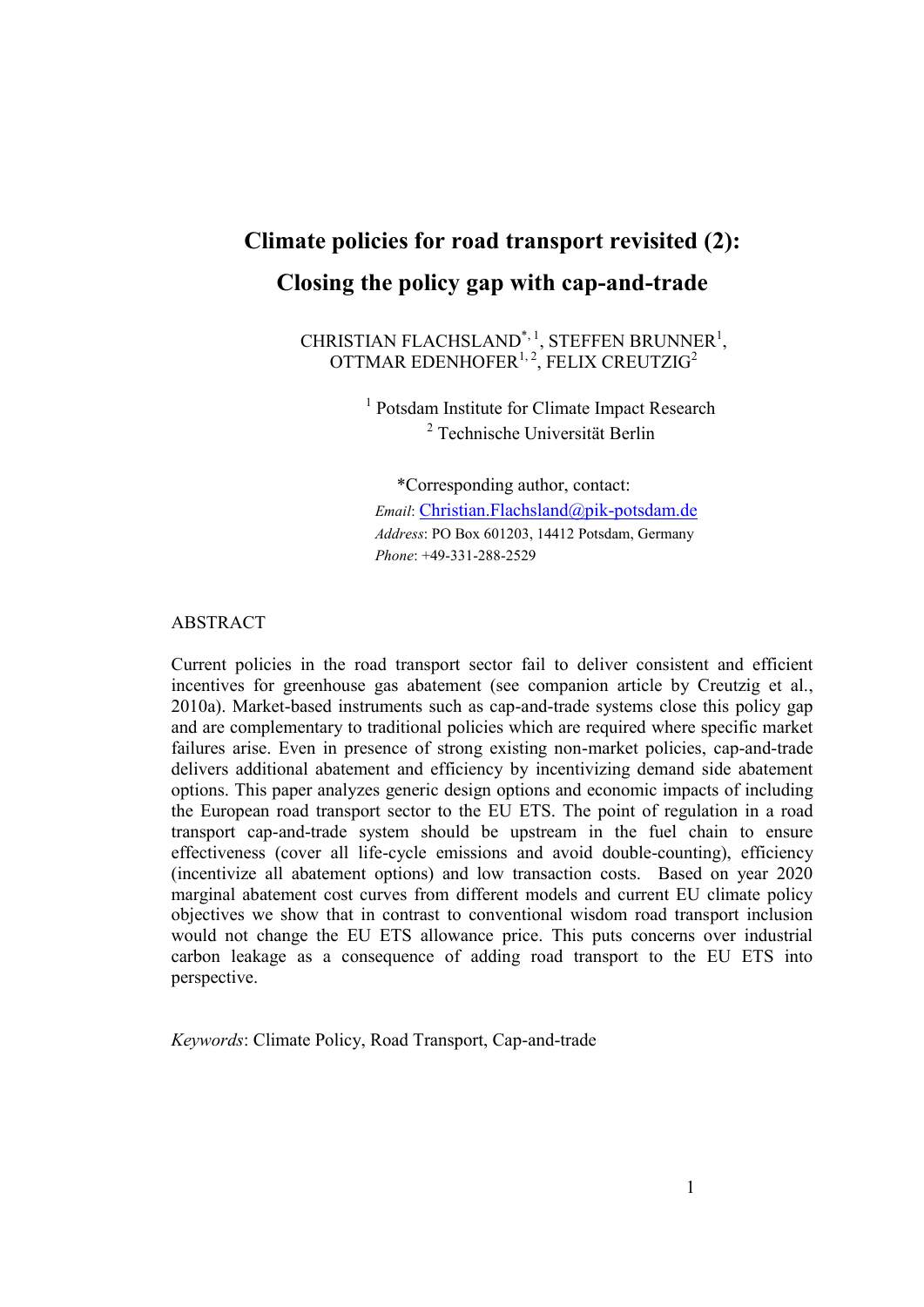## **1. Introduction**

Road transport greenhouse gas emissions are rising around the world (IEA, 2008, 2009). Ambitious climate policy objectives such as limiting global warming to 2°C (UNFCCC 2009) require substantial emission reductions in all economic sectors, including road transportation (Luderer et al., 2010; Creutzig and Edenhofer, 2010). Decarbonizing the road transport sector will require new technologies and alternative fuel chains potentially including biofuels, electricity, natural gas or hydrogen.

A companion article by Creutzig et al. (2010a) provides an overview of life-cycle emissions of alternative road transport fuel chains. The article explores the consequences of fuel chain diversification for an effective and efficient road transport climate policy portfolio and reviews major current policies. The main finding is that current road transport policies in Europe, the United States and China have proved effective in reducing emissions but fail to set consistent incentives across all abatement options. Market-based instruments such as a carbon taxation or cap-and-trade system would close the prevailing gap in the climate policy portfolio, while traditional nonmarket policies will continue to play an important complementary role in addressing market failures beyond the greenhouse gas externality.

Several world regions including the United States, California, Japan, Canada, Australia, or New Zealand are discussing or implementing cap-and-trade systems that would include the road transport sector in an economy-wide trading system (Kossoy and Ambrosi, 2010). The EU Emission Trading System (EU ETS) does not include road transport but will cover aviation from 2012 (EC, 2008b). Against this background, this article reviews the theoretic rationale and practical design of cap-and-trade for the road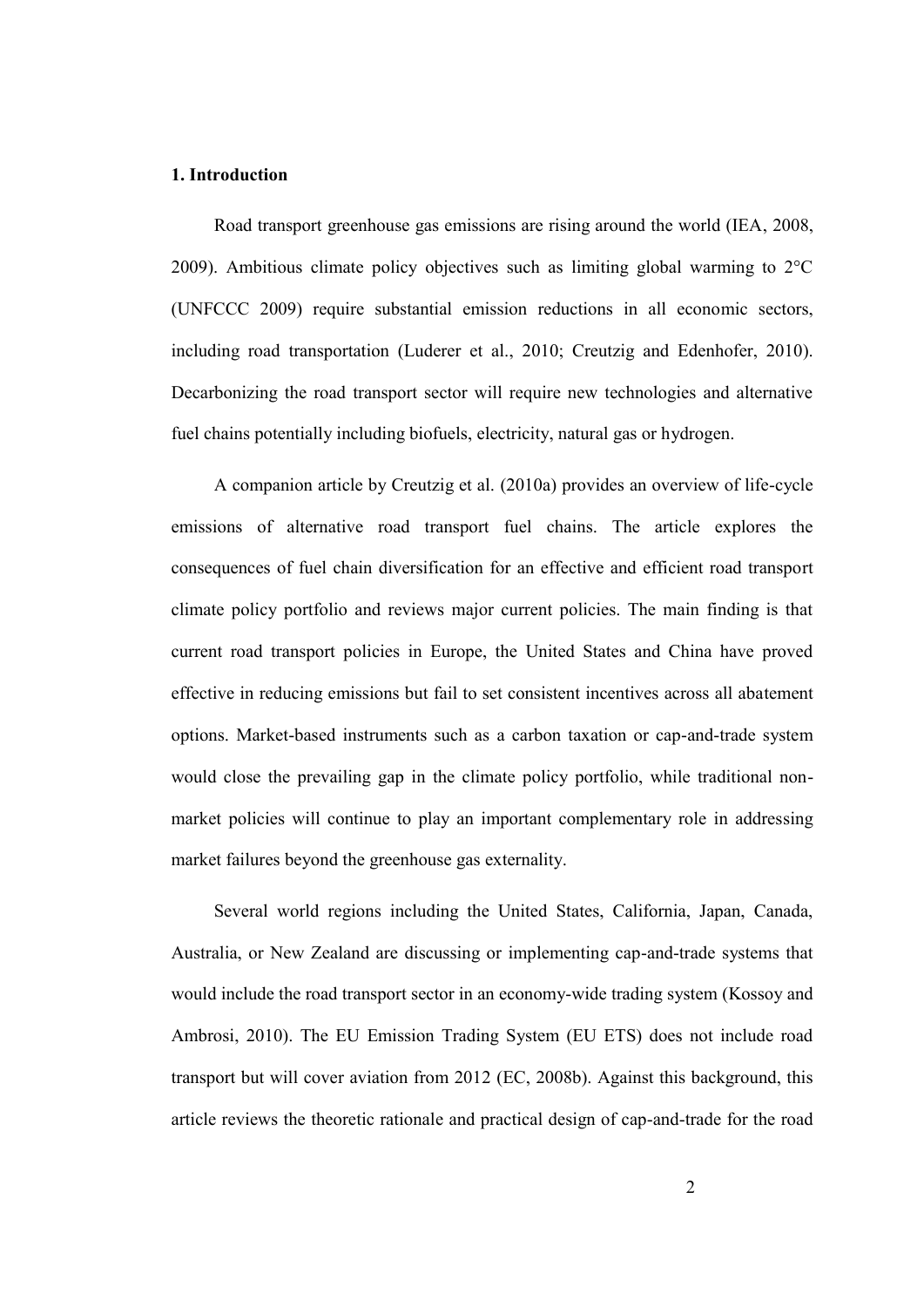transport sector and provides an empirical assessment of road transport inclusion to the EU ETS.

Peer-reviewed analyses of road transport inclusion to cap-and-trade are scarce. Raux (2005) focuses on a scheme covering final fuel consumers despite the substantial transaction costs associated with regulating millions of actors. Studies published as gray literature almost consistently omit the diversification of fuel chains (see Creutzig et al., 2010b).

The remainder of this paper is structured as follows: Section 2 reviews the merits and demerits of market- and non-market-based policies for regulating road transport emissions. Building on the finding that market-based policies are an essential part of the road transport climate policy portfolio, Section 3 analyzes the relative merits of carbon taxes and cap-and-trade systems. As cap-and-trade is preferable under empirically plausible conditions, section 4 discusses key design issues in cap-and-trade implementation in the road transport sector, in particular the optimal point of regulation. Section 5 compares price and quantity effects of road transport integration into the EU ETS using marginal abatement cost curves from several models. Section 6 concludes.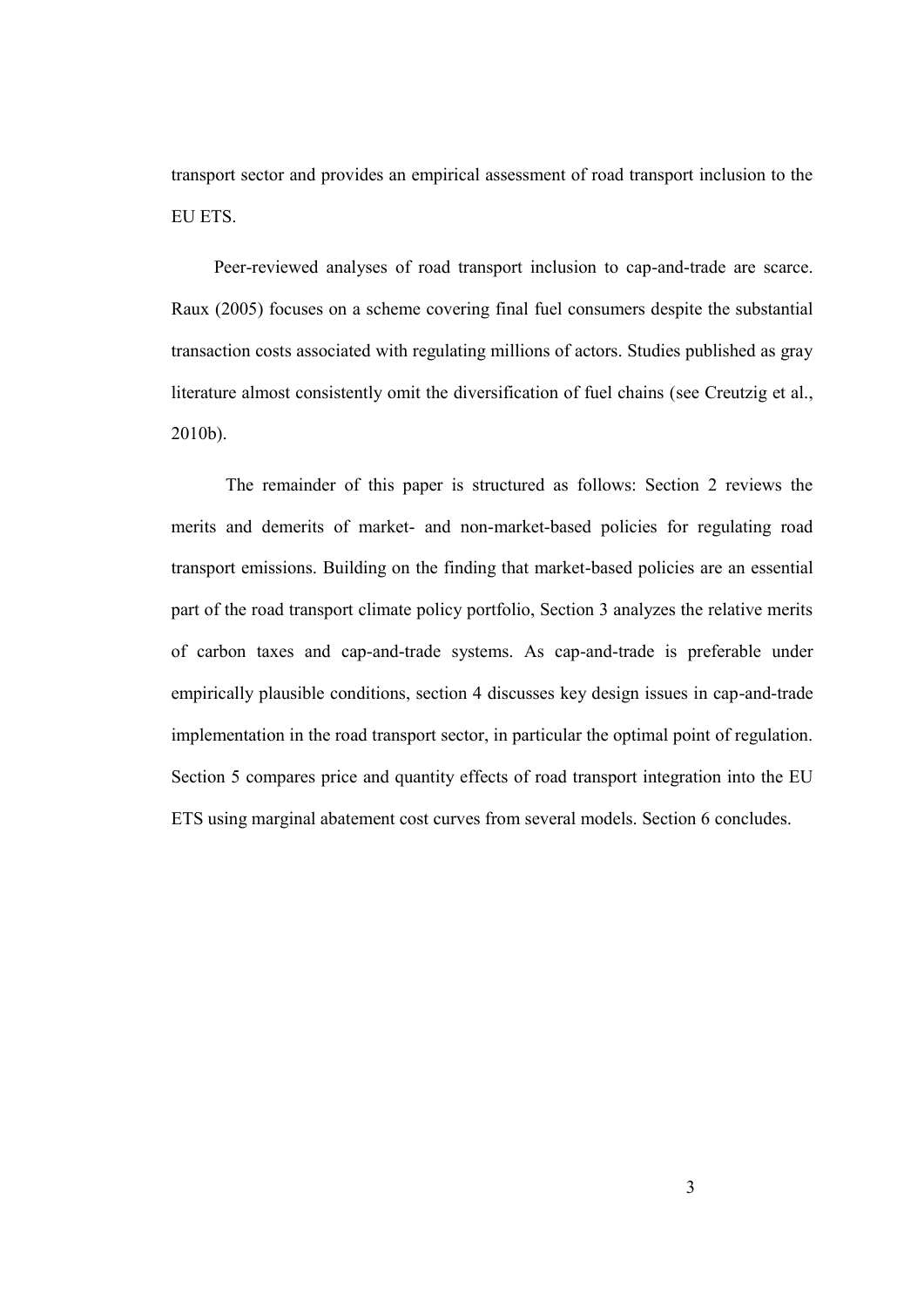#### **2. Market-based versus non-market instruments**

Implementing market-based instruments such as carbon taxes and cap-and-trade systems to put a price on greenhouse gas emissions is a standard economic prescription in climate policy (Kalkuhl and Edenhofer, 2010; Nordhaus, 2008; Stern, 2007). A properly designed carbon price internalizes the emission externality and, in theory, incentivizes *all* abatement options up to the *same marginal costs of abatement* (MAC). Therefore, market-based instruments are particularly suited for efficient climate policy. If the carbon price is credibly announced to persist over time, it will also foster dynamic efficiency as it stimulates research and development (R&D) efforts, market introduction of new technologies, and longer term behavioral adjustment (Edenhofer et al., 2006). Market-based instruments enable the regulator to directly control emission levels, either via an emission cap or an adjustable carbon tax. From an industry perspective, a carbon price that is harmonized within and across sectors creates a level 'carbon playing field' for all firms. Market-based instruments enable the regulator to harmonize marginal abatement costs without need for assembling detailed techno-economic information which reduces the informational requirements.

Non-market instruments such as technology standards, by contrast, will typically address only specific abatement options and face difficulties in guaranteeing that marginal abatement costs are harmonized within and across sectors (Creutzig et al., 2010a). Some options for abatement may be harnessed at suboptimal levels or even not at all, while others can become implemented at disproportionally high cost (Böhringer et al., 2009). Also, efficiency-improving standards suffer from rebound effects as they reduce the marginal cost of transportation (Small and Van Dender, 2007). Finally, to set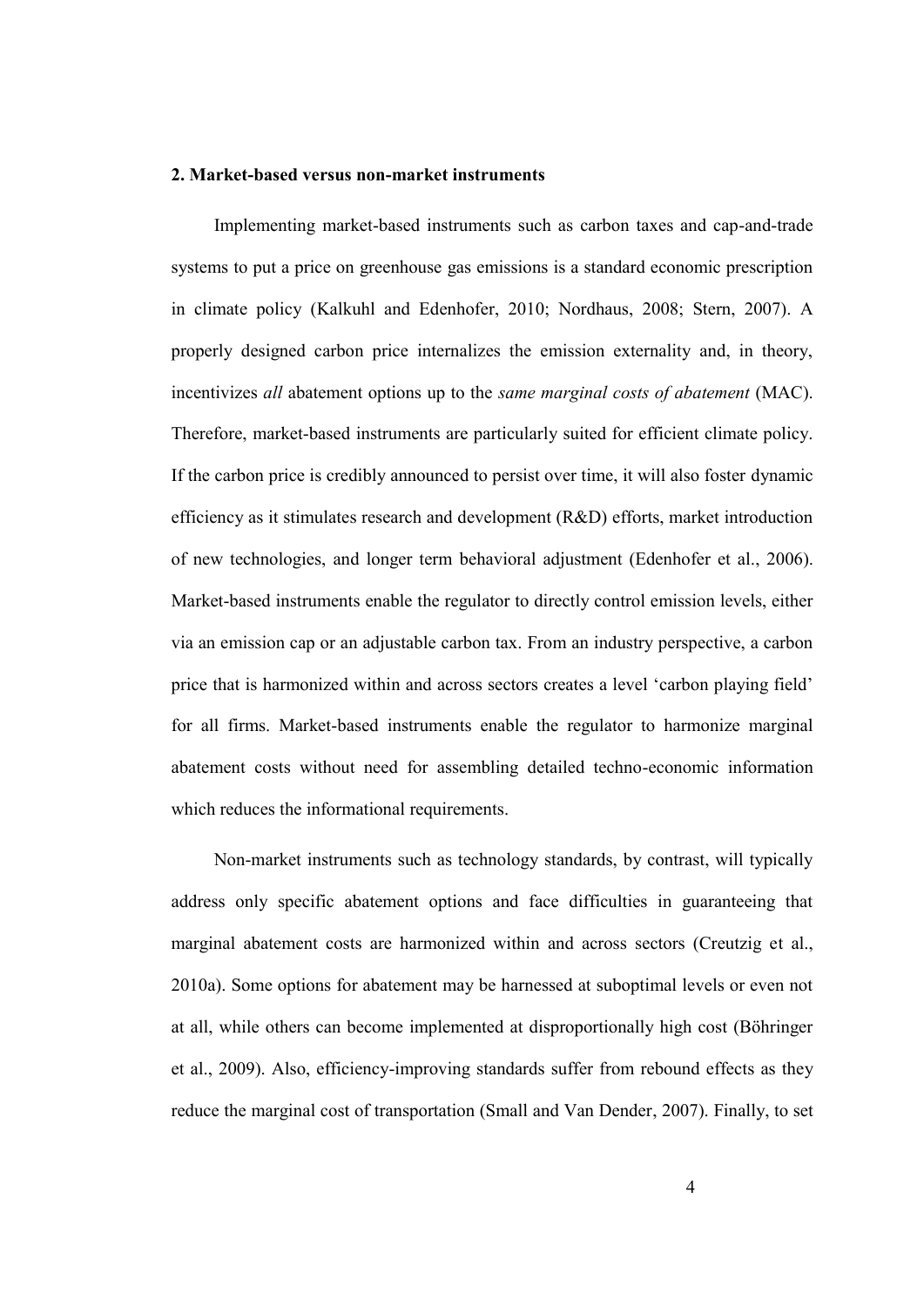non-market policies efficiently the regulator needs to draw on reliable techno-economic information.

However, carbon pricing is not a panacea and non-market policies have an important role to play. Where market or government imperfections arise in addition to the basic climate externality–e.g. knowledge spillovers in research and development of low-carbon fuels and vehicles (Jaffe et al., 2005), or lack of policy credibility (Brunner et al., 2010a)–carbon pricing cannot achieve optimal outcomes and complementary standards may be required (Fischer and Newell, 2008). The basic reason is that the number of policy objectives (e.g. internalization of externalities) needs to be matched by the number of policy instruments (Knudson, 2009; Tinbergen, 1952). In many cases a single policy instrument cannot be specified so as to optimally address each of several market failures. This also implies that introduction of market-based instruments will require checking the configuration of standards to ensure that the portfolio of policy instruments properly addresses the ensemble of market- and government failures (Fischer and Newell, 2008).

Given the presently heavy reliance on non-market road transport policies in the European Union, the United States and other world regions (Creutzig et al., 2010a), market-based instruments can be regarded as tools that close the policy space by systematically setting an incentive for harnessing all available abatement options. But there are also less optimistic views of applying market-based instruments in the road transport sector. We examine these in the following section.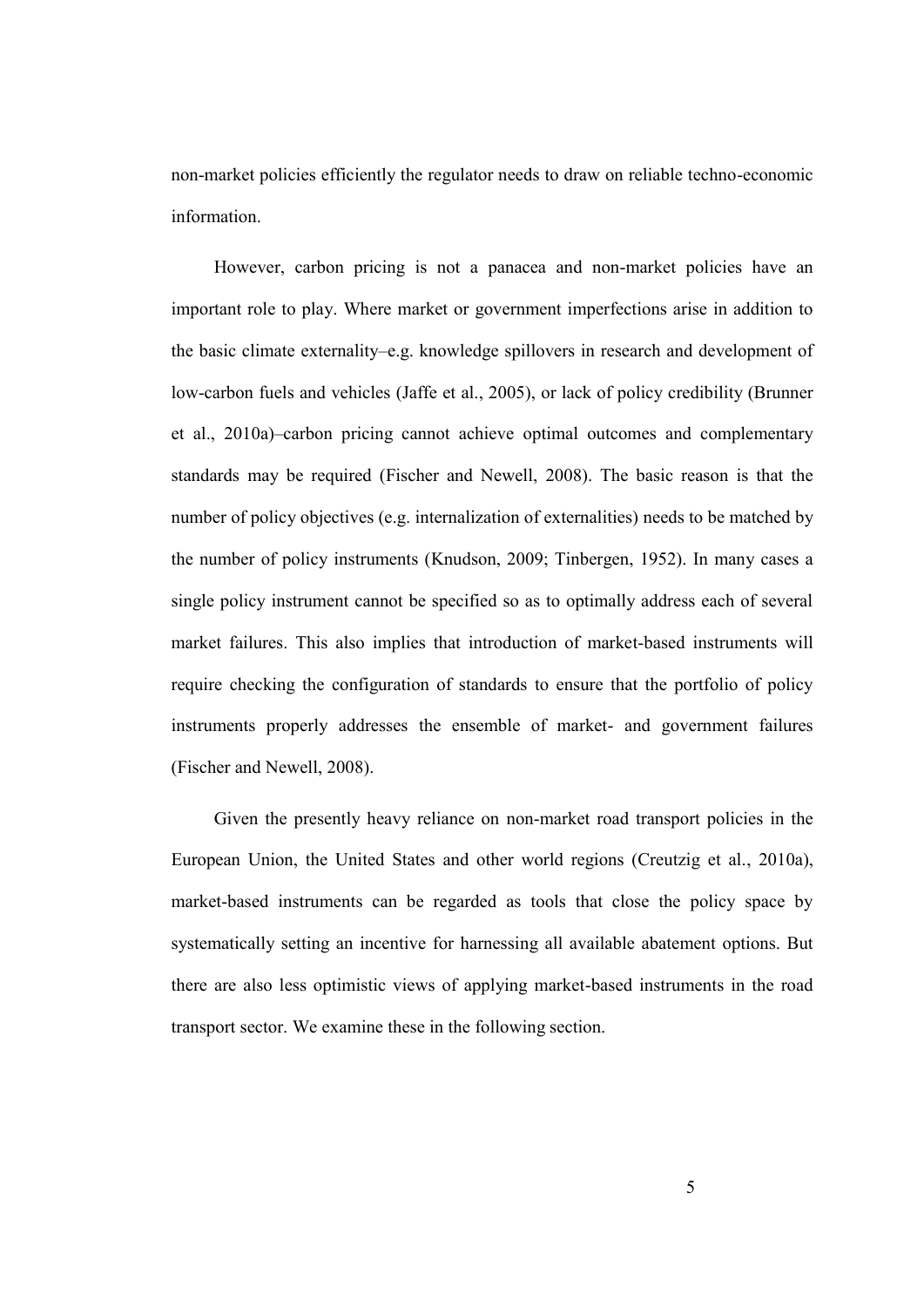#### *2.1 Arguments against market-based regulation*

#### *Adverse interaction with existing fuel taxes*

Paltsev et al. (2004) and Abrell (2009) argue that in presence of high existing road transport fuel taxes–especially in Europe–further fuel tax increases due to carbon pricing are not expedient from an economic perspective. In Germany, aggregate gasoline taxes (mineral oil tax plus VAT) amounted to 0.85€/liter (2.59\$/gal) on average in 2009 (MWV 2010). This corresponds to 367 $\epsilon$  (455\$) per ton of CO<sub>2</sub> contained in gasoline. $\frac{1}{1}$ 

However, governments need to raise revenue to finance public goods (including road infrastructure). Clearly, this raises politically sensitive issues about the proper role of the state and the distribution of the fiscal burden across sectors and social groups. In addition, road transport generates several negative externalities that can be addressed by Pigovian fuel taxation. Specification of the optimal level tax level thus requires an assessment of negative externalities such as noise, accidents, congestion, energy security, and possibly even the less tangible cost of geopolitical conflicts related to energy security including the Middle East (Parry et al., 2007). The monetary evaluation of these externalities necessarily involves normative elements and raises political questions that cannot be fully resolved by scientific inquiry, making specification of optimal fuel tax levels contested. Conceptually, if externalities are not correlated with each other the optimal fuel tax is equal to the sum of marginal costs of the externalities, and a carbon tax would simply be added to the aggregate Pigovian tax (Newbery, 1992).

Hence, the aggregate optimal transport fuel tax results from combining fiscal and Pigovian fuel tax elements (Parry and Small, 2005). Whether a price on carbon should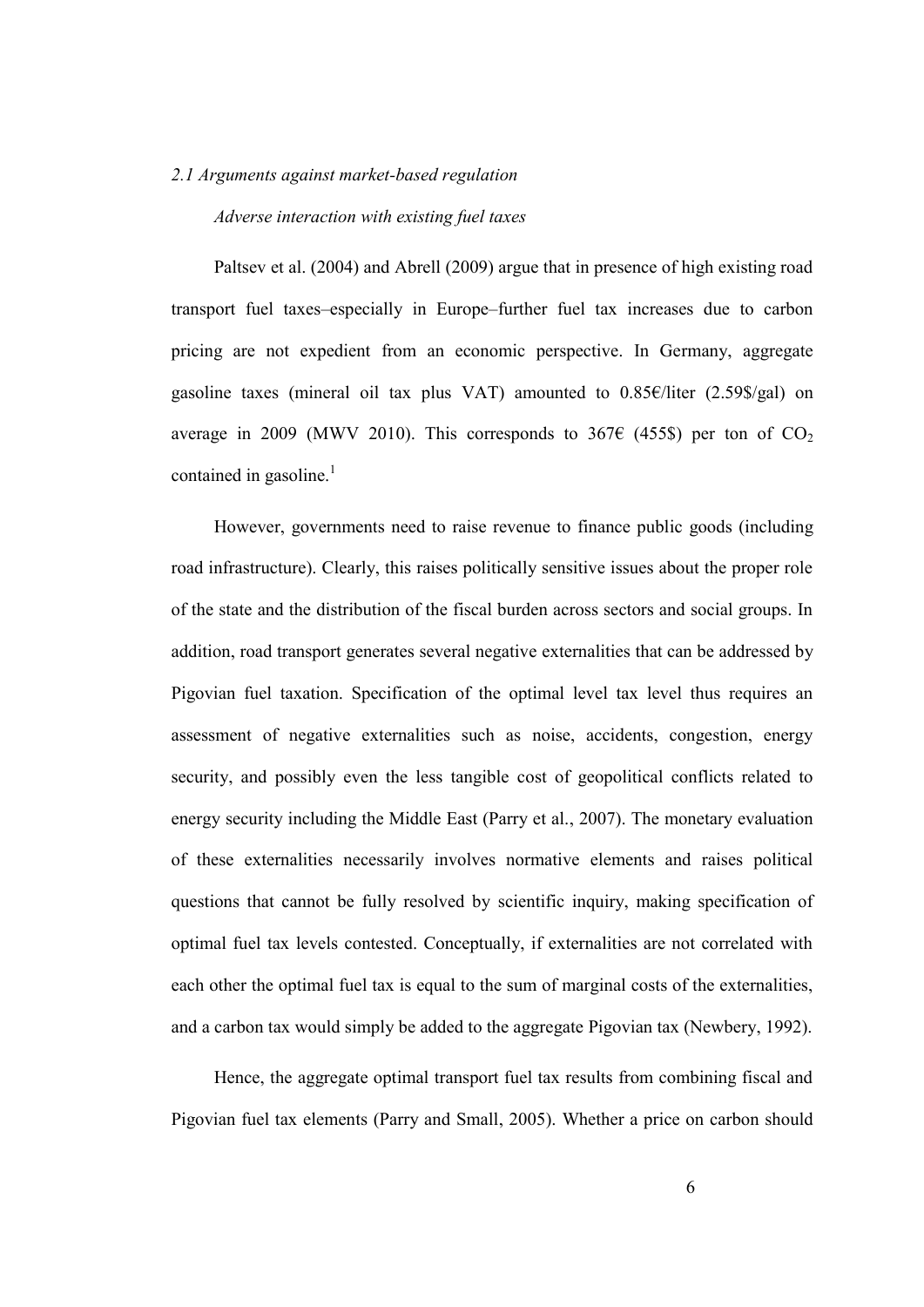be added on top of the pre-existing tax level in a specific country to yield the optimal level of fuel taxation is an empirical question involving contested evaluations. Some analysts find that present European Union fuel tax levels are not justified by transport externalities and general taxation requirements (e.g. Paltsev et al., 2004; Parry and Small, 2005) while others consider EU fuel taxes as too low (Sterner, 2007; Proost et al., 2009). In the United States, fuel taxes are much lower than in Europe at around 0.08€/liter (0.24\$/gal) (EIA 2010) and there is agreement that this level is not overly high (Paltsev et al., 2004), with some analysts arguing that US fuel taxes should be raised (Parry and Small, 2005). This paper assumes that governments must view current taxes to be optimal, otherwise they would have changed them (Newbery, 1992). Where carbon taxes are not already implemented, a price on carbon would add to the current fuel tax.

#### *Redundancy and lack of impact*

With ambitious non-market road transport regulation in place in several world regions it is sometimes argued that market-based policies may be redundant in achieving emission reduction targets (Kågesson, 2008). Indeed, our analysis of emission reductions from standards in the European Union and United States in Section 5.3 shows that substantial reduction can be expected. However, with incomplete information there may be unanticipated abatement potentials that are not captured by standards but would be induced by carbon pricing. More importantly, even a combination of standards will likely fail to incentivize *all* available abatement options, in particular demand side reductions. This is illustrated in Figure 1. Based on data from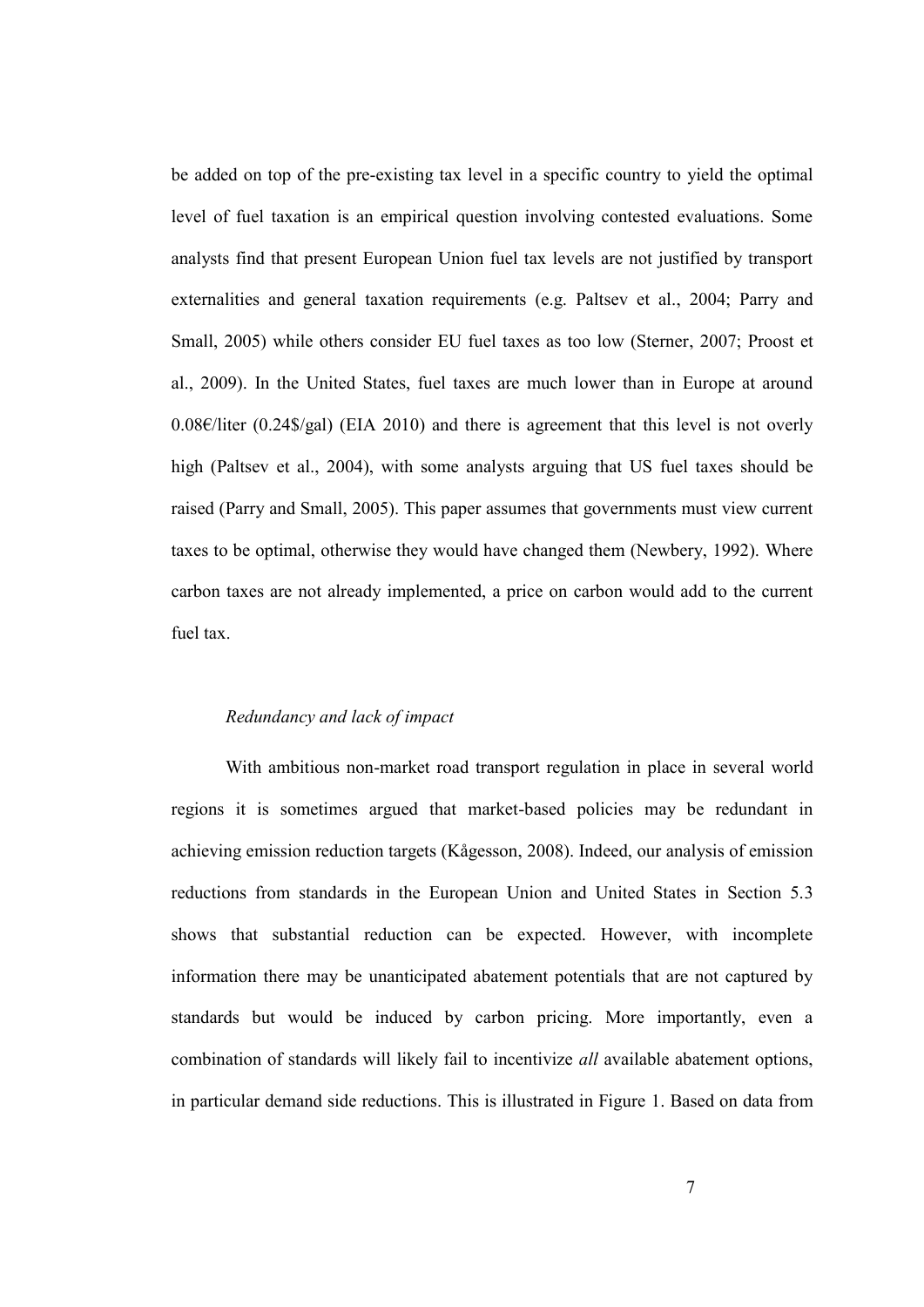CE Delft (Blom et al., 2007) it displays an aggregate marginal abatement cost curve (MACC) for the EU road transport sector and its decomposition into cost effective technical (vehicle efficiency and fuel switching options) and behavioral responses to carbon pricing. Even if standards induced all technical abatement options the demand side MAC is still elastic with respect to carbon pricing.



**Figure 1: CE Delft year 2020 marginal abatement cost curve for the EU road transport sector and its disaggregation into technical and behavioral cost curves.**

It is sometimes argued that the behavioral response to gasoline fuel price increases of 0.035-0.07 €/liter (0.10-0.20\$/gal) resulting from a carbon prices of 15-30€ (19-37\$) per ton CO2e are 'too small' to trigger 'substantial' quantities of abatement (Ellerman et al., 2010, p.22). But empirical studies of fuel price elasticities show that on aggregate people and companies do indeed respond to fuel price changes, with short-term elasticities of 0.25 and long-term elasticities of 0.64 (Goodwin et al., 2004; a price elasticity of 0.25 means that 1% fuel price increase lead to 0.25% reduction of fuel demand). In addition, classifying price increases as 'small' requires a benchmark. One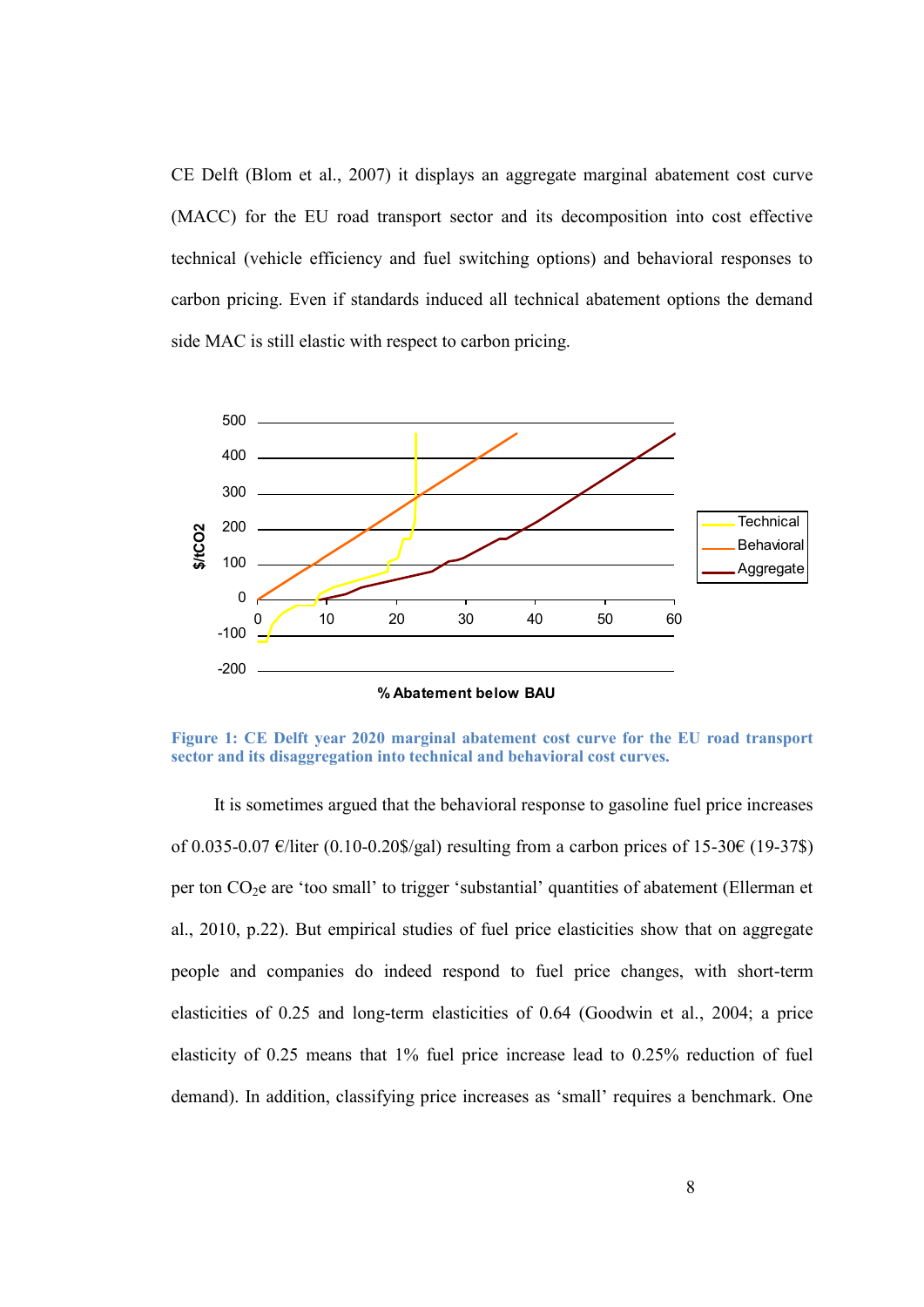proper benchmark is the price that is required to achieve the environmental benchmark. With a cap-and-trade system in place the amount of emissions is determined by the cap, and the carbon price will adjust automatically to ensure goal attainment (alternatively, a carbon tax can be adjusted to achieve a quantity goal). If 'low' carbon prices suffice to meet the environmental target this is not a sign of climate policy failure but an indication of sufficient low-cost abatement options in the system. Specification of the environmental target is an important but separate question from that of policy instrument choice. A bottom-up rationale on the complementary between market-based on non-market-based instruments in road transport climate regulation is given in the companion paper (Creutzig et al., 2010a).

# *Dynamic efficiency*

Non-marginal technological change will be required to decarbonize the transport sector in the  $21<sup>st</sup>$  century. Under perfect market assumptions long-term carbon caps or taxes will provide sufficient incentives to foster low-carbon technological change (Edenhofer et al., 2010; Luderer et al., 2010). But perfect markets and governments are not in place and hence the dynamic efficiency of carbon pricing schedules is compromised. It is crucial to note that such imperfections do not remove the basic rationale for market-based policies in the first place. They rather open the policy space for complementary policies–aiming for dynamic efficiency–such as standards, R&D subsidies, and infrastructure investments.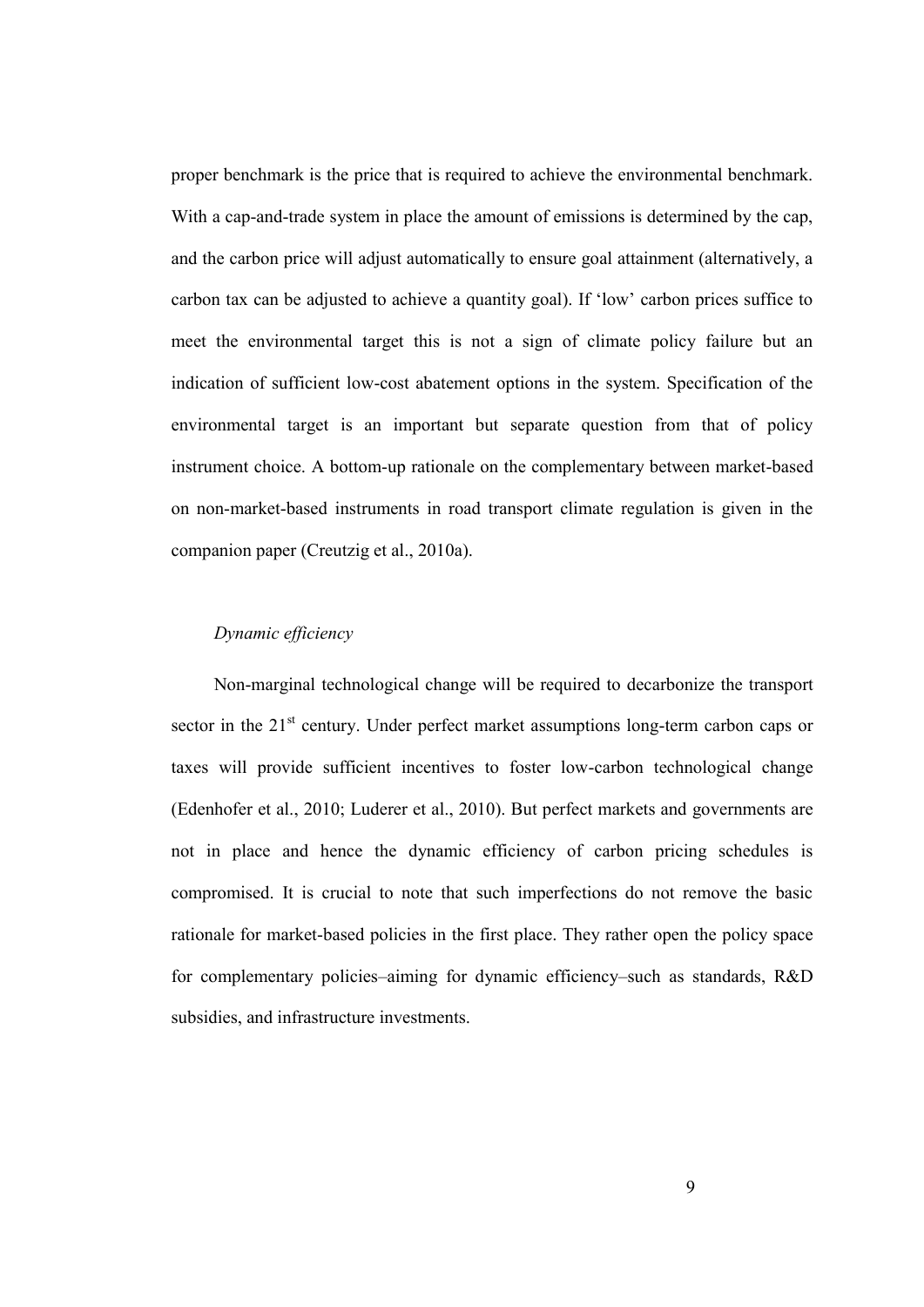#### **3. Taxes versus cap-and-trade**

In a simple framework carbon taxes and cap-and-trade are equivalent instruments. The theoretical literature has discussed asymmetries arising under uncertainty (Hepburn, 2006; Weitzman, 1974) or considerations of supply side dynamics (Kalkuhl and Edenhofer, 2010; Sinn, 2008). Section 3.1 reviews arguments that would favor taxes over trading for road transportation climate policy. The arguments draw on considerations of carbon leakage and transaction costs. Section 3.2 then outlines the argument that cap-and-trade has advantages over taxation under specific but plausible conditions.

#### **3.1 Arguments favoring taxes**

In the EU context, including the growing transport sector with its relatively steep abatement cost curve into the EU ETS is suspected to prompt EU allowance (EUA) prices to rise, thereby causing carbon leakage in trade-exposed sectors already covered by the EU ETS (Blom et al., 2007; Holmgren et al., 2006; Kampmann et al., 2008; Kågesson, 2008). A road transport carbon tax would avoid this detrimental general equilibrium effect as it will have no impact on the EUA price.

It is useful to explicate the conditions that need to be met for rendering this argument into a valid public policy concern:

- 1. The allowance price change induced by road transport inclusion is significant.
- The carbon price elasticity of leakage is significant, i.e. an increasing allowance price leads to substantial leakage effects. These rates are largely unknown and methodically difficult to determine.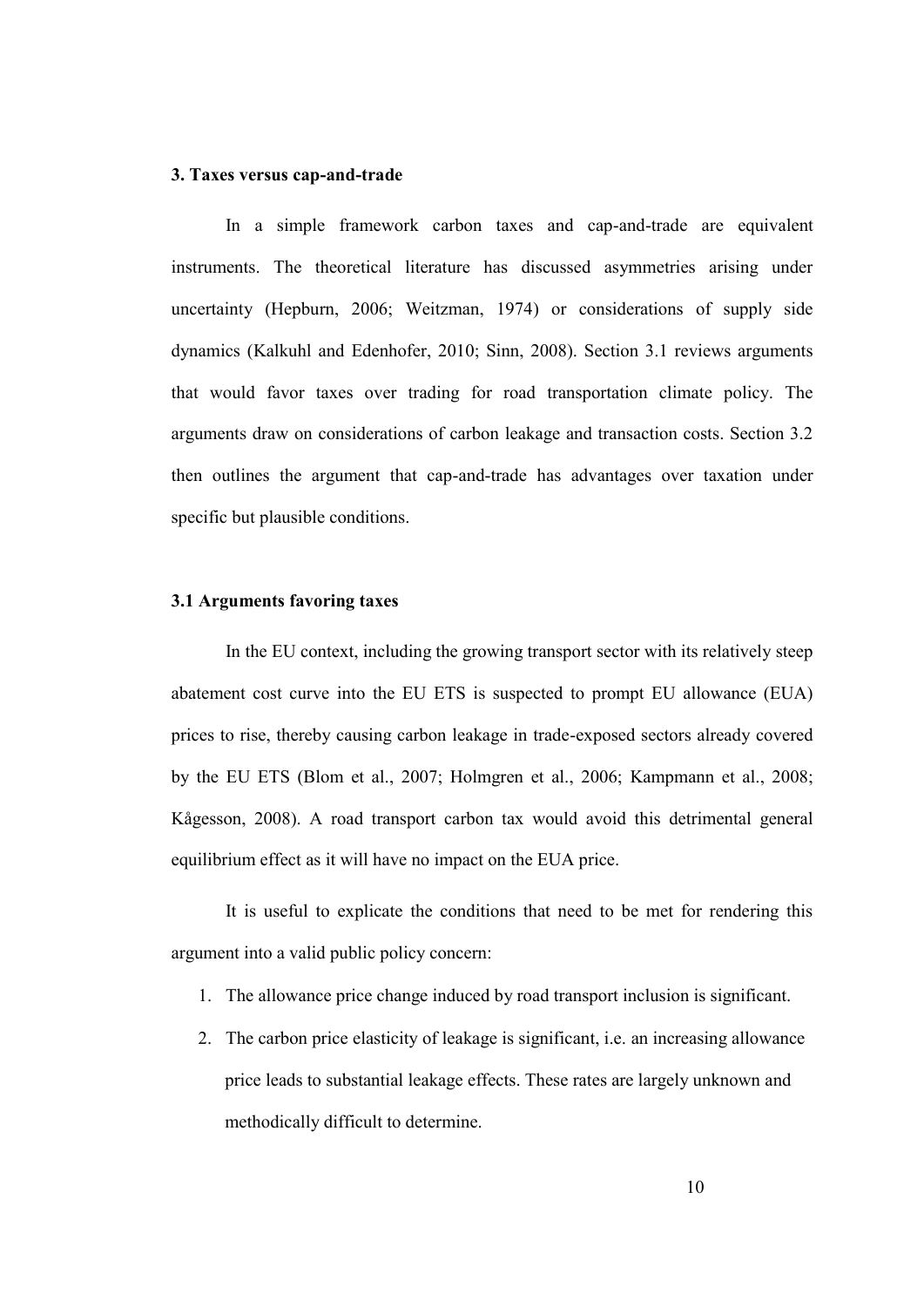- No policy instrument exists which could mitigate carbon leakage risk.
- The welfare loss from carbon leakage is larger than the efficiency gain from harmonizing marginal abatement costs, and a transport carbon tax better balances domestic efficiency and carbon leakage concerns.

This paper only addresses the first concern over an increasing allowance price in the European case (Section 5). We find that for relevant EU climate policy configurations an EUA price increase from road transport integration to the EU ETS is not relevant.

Another argument is that transaction costs of road transport inclusion will be very high, in particular when final consumers are the point of regulation (Ecofys, 2006). However, upstream coverage will contain transaction costs and should not exceed those of current EU ETS facilities, where they are not found to be prohibitive (Ellerman et al., 2010, pp. 245; see also Section 4). Also, monitoring, reporting and verification (MRV) are required for both carbon taxation and cap-and-trade, and the related transaction costs are identical. An asymmetry arises only from the costs of establishing a wellfunctioning carbon market which will be lower where such a system is already in place (e.g. the EU ETS).

# **3.2 Arguments favoring cap-and-trade**

Three observations motivate the argument of this subsection: (1) marginal abatement costs are uncertain, (2) policymakers prefer quantitative emission targets and (3) sometimes implement cap-and-trade in other sectors of the economy. To illustrate uncertainty over marginal abatement cost curves (MACCs), Figure 3 displays MACC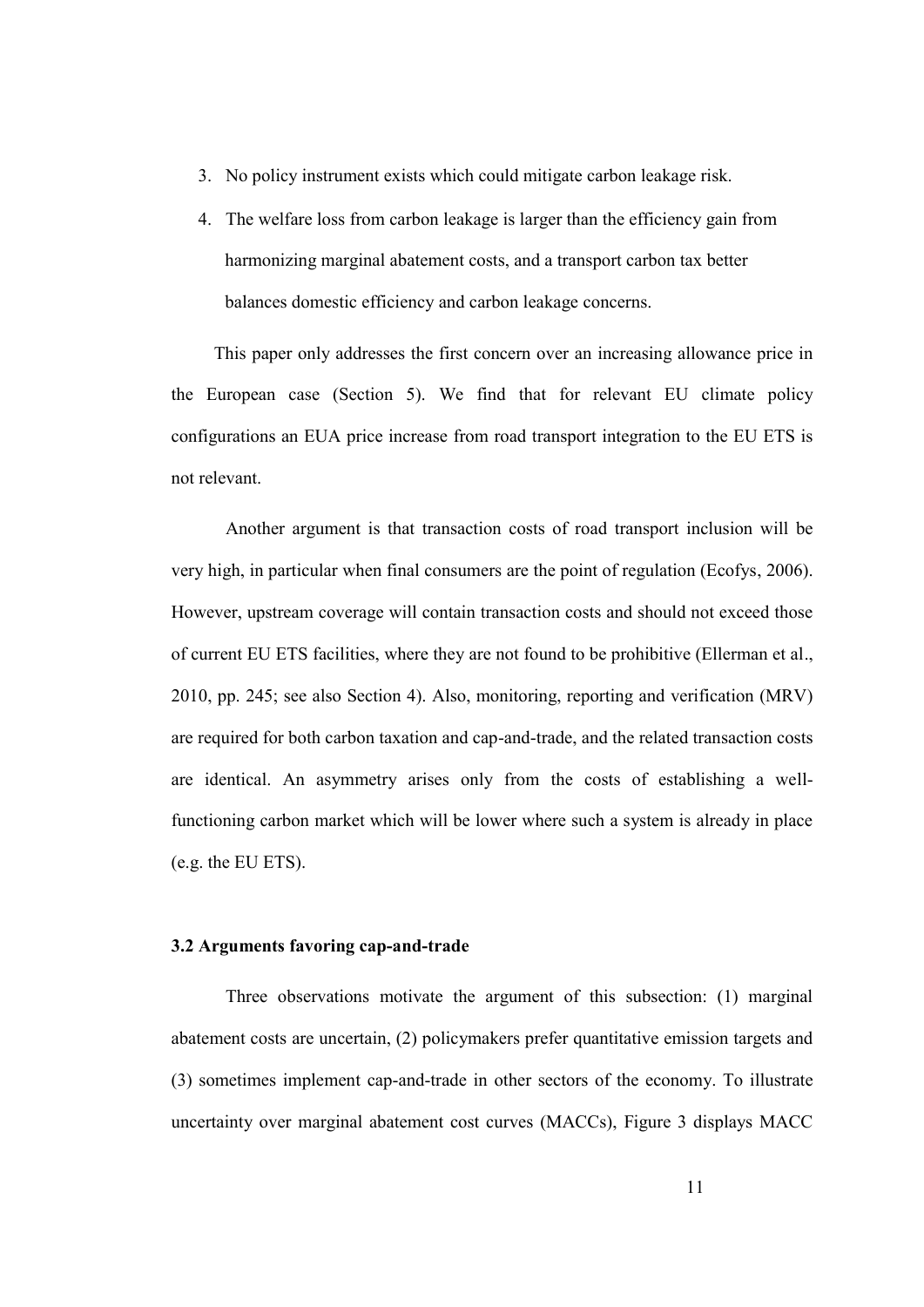estimates from several models for the European road transport sector in 2020. The differences are striking: at a carbon price of  $50\$/tCO_2e$ , abatement estimates differ by a factor of ten from 2% (Enerdata-POLES) to 20% (CE Delft) of business-as-usual emissions.

On the global level, preference for quantity objectives is documented by the design of the Kyoto Protocol and more recently the 2°C objective enshrined in the Copenhagen Accord (UNFCCC, 2009) which implies a cumulative carbon budget (Meinshausen et al., 2009; WBGU, 2009). Regionally, the European Union has adopted legislation to reduce emissions by 20% relative to 2005 by 2020. The United States envisage 17% emission reductions below 2005 levels by 2020. The announcements by China and India to reduce carbon intensity of GDP by 40-45% and 20-25% below year 2005 levels by 2020 are also based on emission quantities rather prices.

When a fixed carbon tax is used to manage a carbon budget and MACCs turn out to be higher than expected, there will be a shortfall in abatement and the policy objective is missed. Vice versa, if the marginal abatement cost curve turns out to be flatter than expected, the abatement objective will be exceeded.

Clearly, if the tax rate can be adjusted over time, the policymaker can ensure that a cumulative quantity target is achieved. But repeated adjustment of carbon taxes will likely involve delays, transaction costs, and political controversies. To avoid policy failure of carbon taxation in presence of uncertainty, the regulator can impement international flexibility mechanisms for compliance. For example, the EU climate package enables governments to use CDM credits for compliance with up to 3% of their year 2020 EU-emission objectives in non-ETS sectors. In addition, EU countries can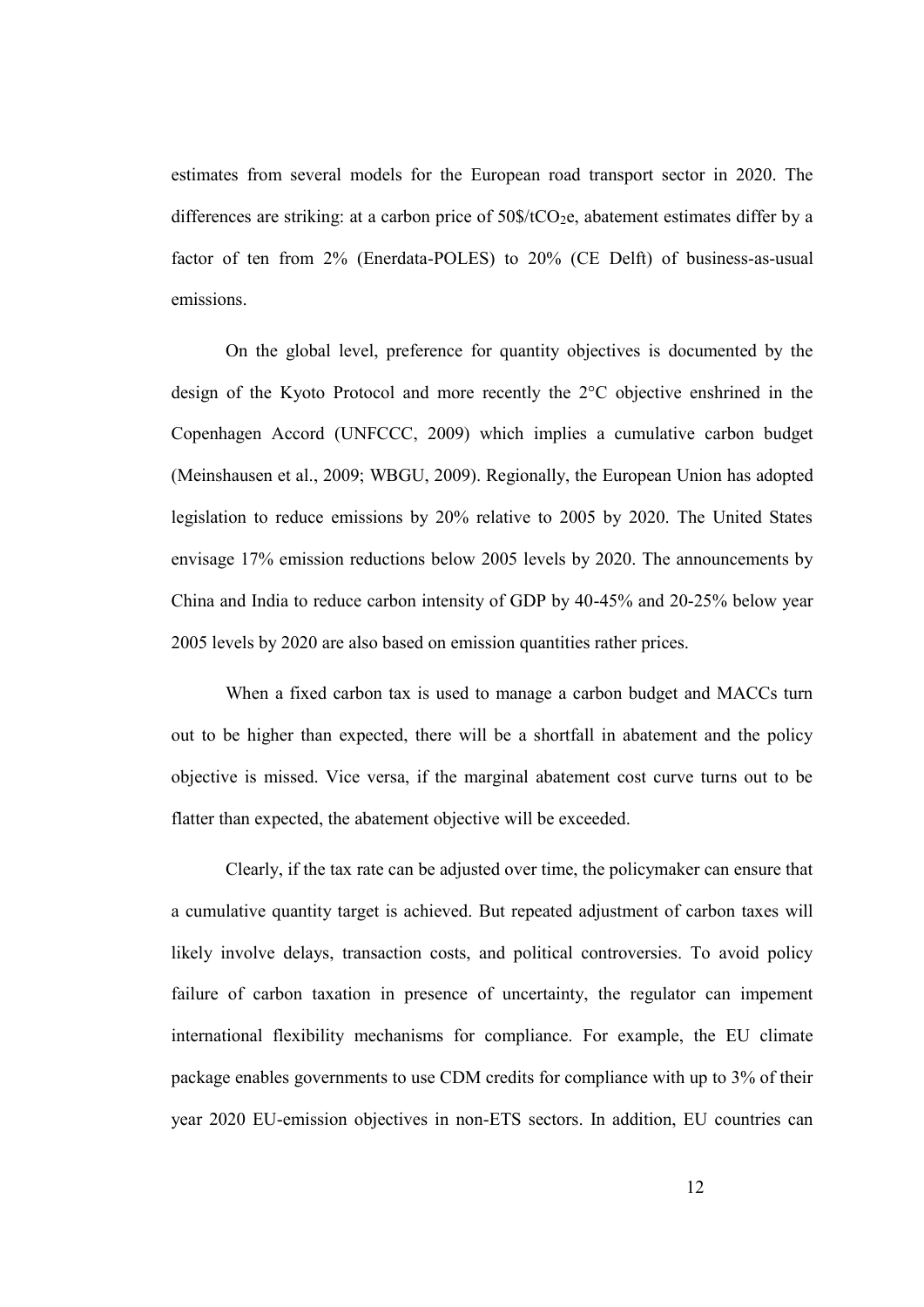use statistical transfers of non-ETS sector reductions to comply with their reduction burdens in non-ETS sectors, essentially enabling government level emission trading (EC, 2009a). However, if the price of CDM credits or statistical transfers deviates from the carbon tax, this indicates that the policy configuration has been inefficient. In an economy-wide cap-and-trade system, by contrast, the cap will ensure compliance with the policy objective, and trading will result in a uniform allowance price across all sectors. Hence, abatement is allocated in the most cost effective manner.

With uncertainty over abatement costs, and simultaneous application of a fixed carbon tax in the road transport sector and cap-and-trade in other sectors will almost certainly lead to inefficiency as the tax and allowance price will diverge. When road transport fuels are generated in diverse fuel chains (e.g. crude oil refining, biofuel refining, power generation) such asymmetric carbon prices also imply intra-sector distortions, as transport technologies and modes will face different carbon prices (Bühler et al., 2009). By contrast, an economy-wide cap-and-trade system automatically harmonizes sector carbon prices without need for adjustments by the regulator.

The relevance of this argument clearly depends on the scale of the potential policy failure and inefficiency. If the errors in policy-making turn out to be small, and minor failures in achieving quantity targets can be tolerated or mitigated by using flexible mechanisms, the asymmetry between tax and trading will be weak.

Illustrating the potential order of magnitude of welfare losses from sectorally diverging marginal abatement costs, Böhringer et al. (2009) review three model-based analyses of the recent EU climate package. They find that asymmetric marginal abatement costs in EU ETS and non-ETS sectors as implied by the EU climate package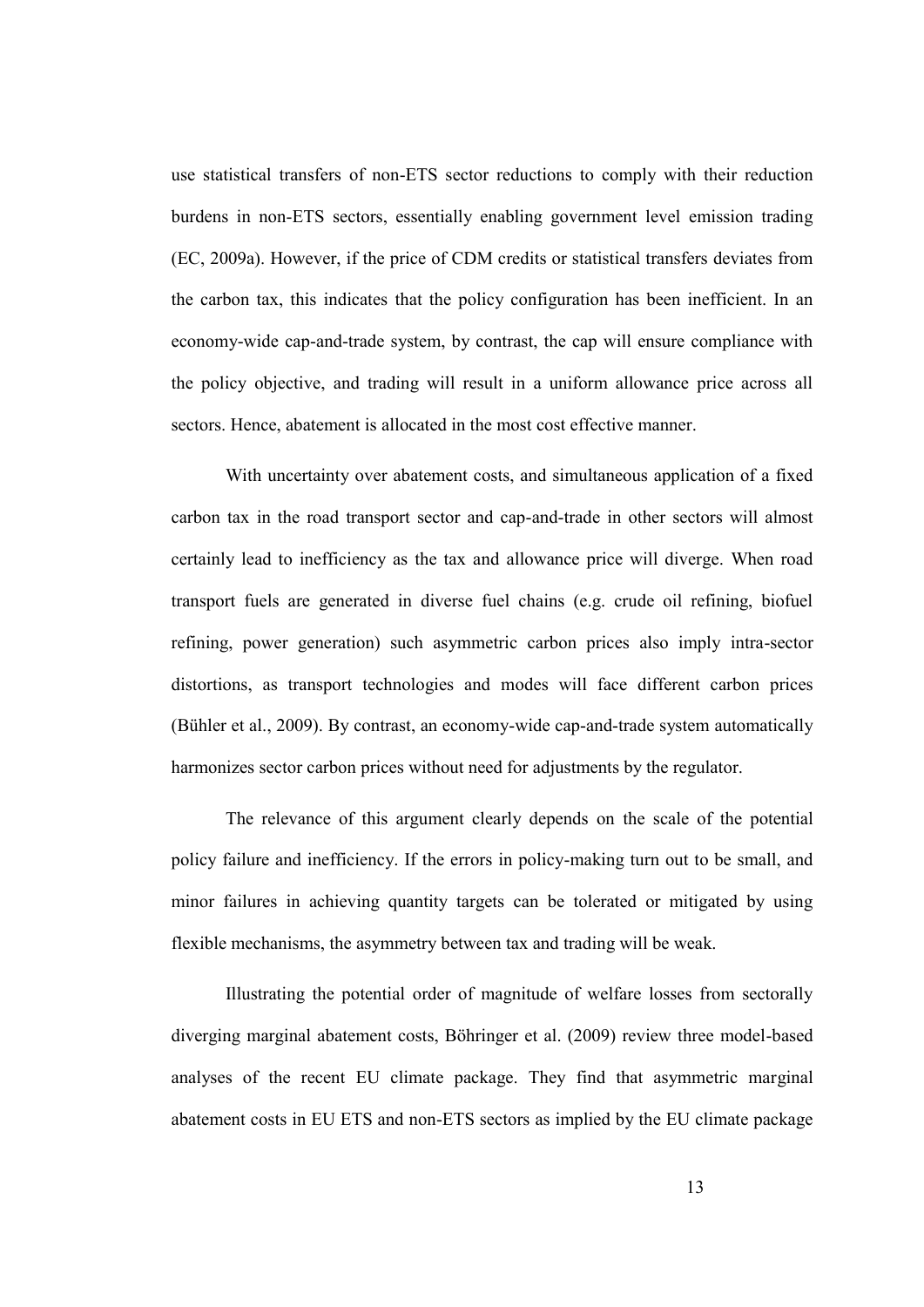raise year 2020 climate policy costs by 0.25-0.6% in terms of total welfare, or 25-30% above the cost of the efficient policy.

To sum up, cap-and-trade is preferable because it ensures the attainment of quantitative policy objectives and features automatic dynamic harmonization of marginal abatement costs across all abatement options.

#### **4. Cap-and-trade design**

Practical implementation of cap-and-trade for any sector requires specification of a number of design elements (Brunner et al., 2010b). The choice of the point of regulation for road transport cap-and-trade has received the most attention in the debate (for a list of relevant publications, see Creutzig et al., 2010b). We revisit and extend this debate beyond the traditional gasoline and diesel fuel chains by also considering electricity, natural gas, hydrogen and biofuels (Section 4.1). Section 4.2 briefly discusses the design of the cap, the allocation of allowance value, and regional flexibility with regard to the road transport sector.

#### **4.1 Point of regulation**

The point of regulation specifies where in the transport fuel supply chain emissions are monitored and emission allowances are delivered to the regulator. Commodity chains can be characterized by up-, mid- and downstream processes and actors. For road transport fuels we distinguish the production of feedstocks, fuel production (e.g. refining, power generation, hydrogen production), distribution and storage, and vehicle fuel consumption. Feedstock production is the most 'upstream' and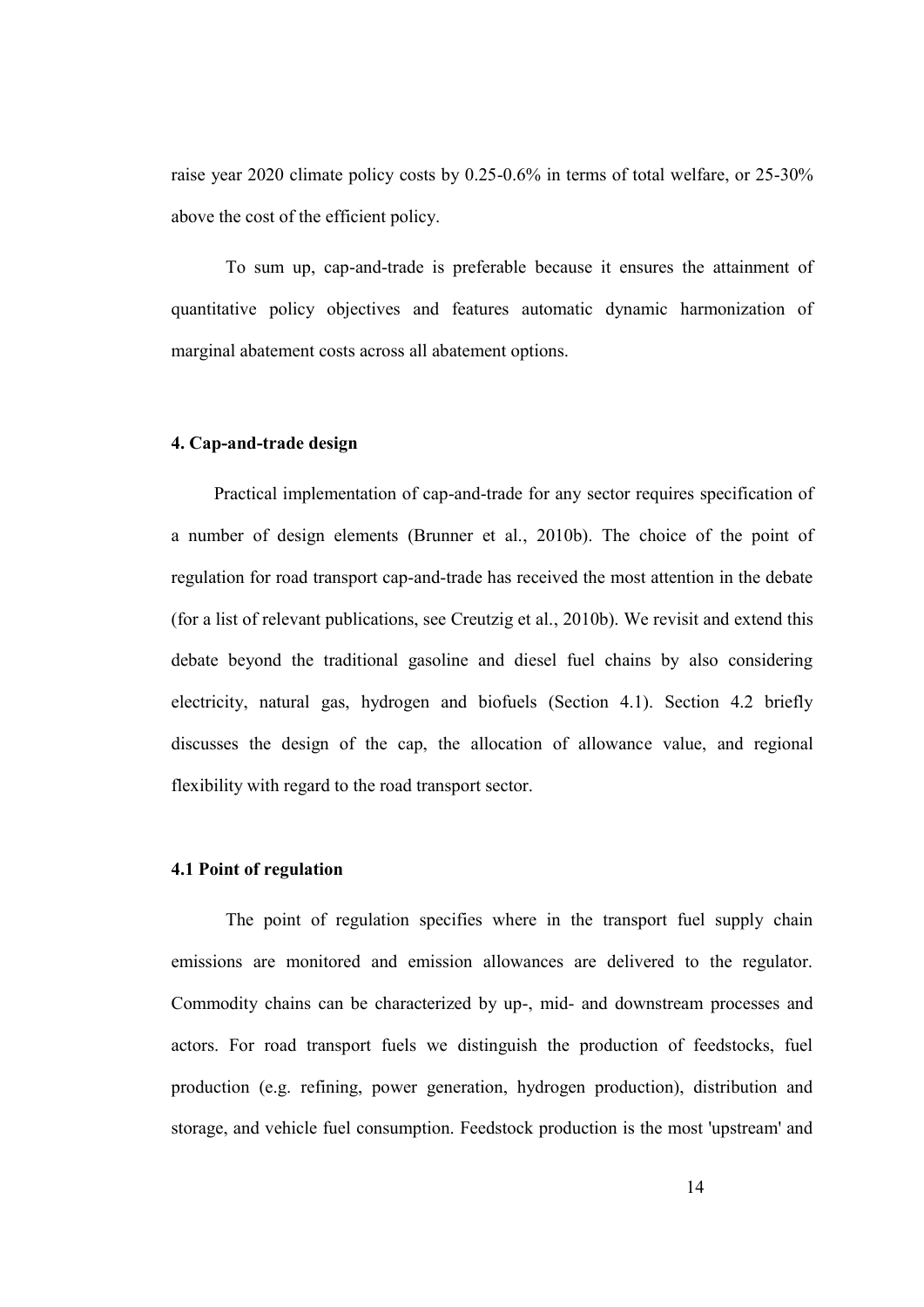fuel consumption the most 'downstream' level in the product chain, with the remaining stages ranging in between (see Figure 2).

Some (or parts) of fuel chains feature strict proportionality between the energy carrier and ('embedded') greenhouse gas emissions: The amount of  $CO<sub>2</sub>$  emissions that will ultimately be released from burning gasoline or diesel produced from one barrel of crude oil can be easily calculated. By contrast, where fuel production (at biorefineries, power plants, or hydrogen plants) uses heterogeneous primary energy inputs with different emission factors (coal, gas, oil, renewables, different biomass stocks) to produce a homogenous output (electricity, hydrogen, biofuels), only average emission values of the final fuel can be determined using system life-cycle analysis (Creutzig et al., 2010a).

This has two consequences for determining the optimal point of regulation. Strict proportionality of downstream fuel consumption to life-cycle GHG emission implies that any point of regulation can be chosen. However, homogenous final fuels from diverse upstream feedstocks require coverage to be sufficiently far upstream to ensure there is an incentive for switching between primary energy carriers with different emission factors.

Another important aspect is that in competitive markets the costs of surrendering an allowance upstream (e.g. at the refinery) will be factored into the fuel price and shifted downstream. In Germany, for example, fuel taxes are collected at tax warehouses but their burden is shifted to consumers.

Three principles govern the choice of the most effective and efficient point of regulation: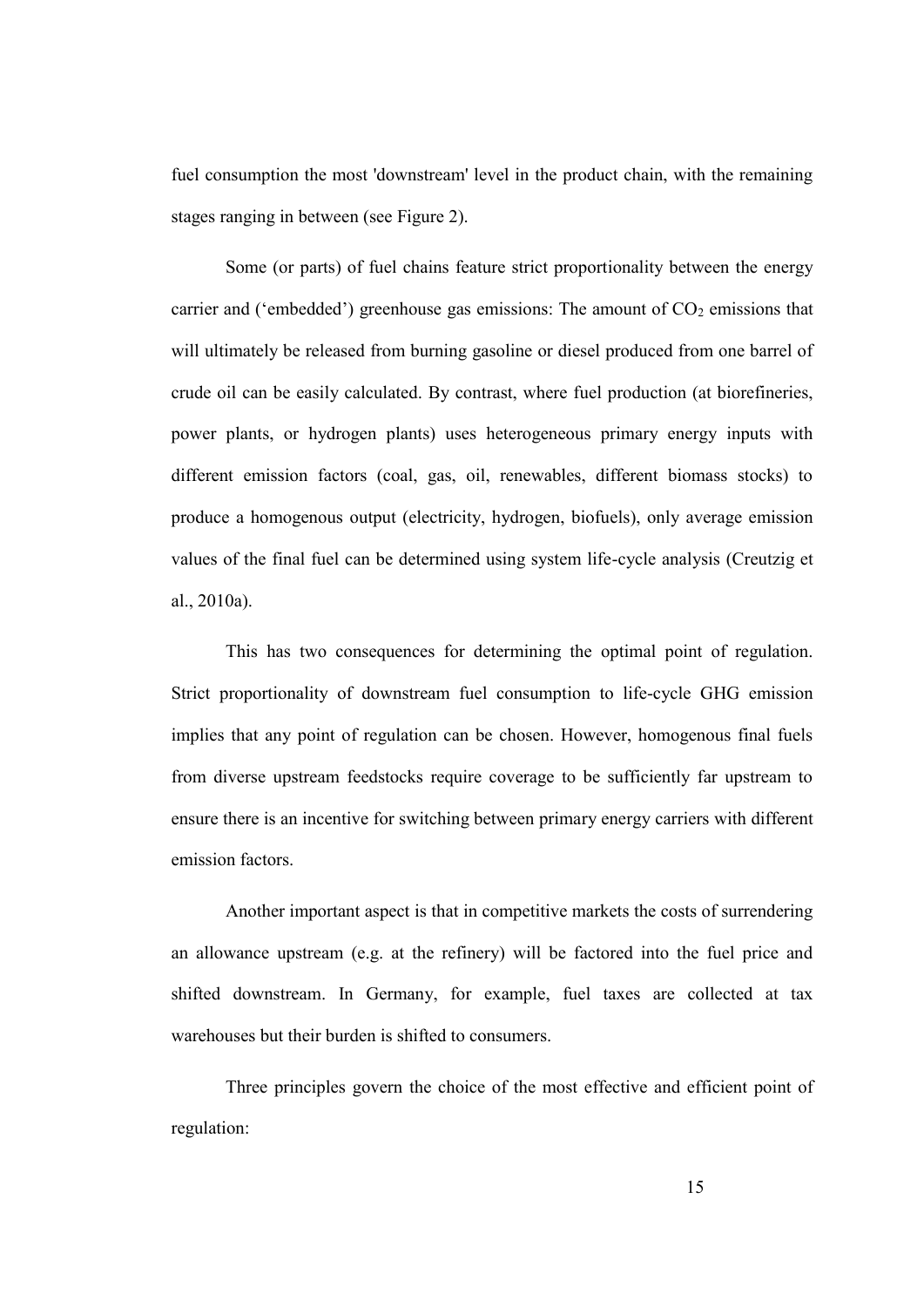- 1. All fuel chain emissions should be covered and double counting excluded (effectiveness)
- 2. All emission reduction options in the sector should be incentivized (efficiency)
- 3. Transaction costs should be minimized by choosing the point in the fuel chain where the number regulated entities is minimal, where costs of monitoring and compliance are lowest, or where proper administrative structures are already in place

With three principles, four potential points of regulation (feedstock production, fuel production, fuel storage and distribution, final consumption), and five fuel chains a comprehensive discussion needs to cover 60 facets. This is clearly beyond the scope of this paper, and we restrict the discussion to major issues in each fuel chain. Figure 2 provides an overview.

The fuel chains of gasoline, diesel and natural gas exhibit structural similarity.  $CO<sub>2</sub>$  emissions per unit energy are proportional throughout the fuel chain, and upstream process emissions e.g. in tar sand processing or oil refining may be covered separately. The major abatement options are switching away from carbon intensive feedstocks (e.g. tar sands) and avoiding combustion of the final fuel altogether. Upstream regulation would require tracking of inputs to products that are not eventually combusted (e.g. lubricants) to ensure they are not burdened with the allowance price (Hargrave, 2000). Effectiveness and efficiency considerations enable regulation at any point in the fuel chain as long as upstream process emissions are covered separately, thus transaction cost considerations will be the decisive factor. Since a detailed analysis of the relative transaction costs of the potential points of regulation is not available and beyond the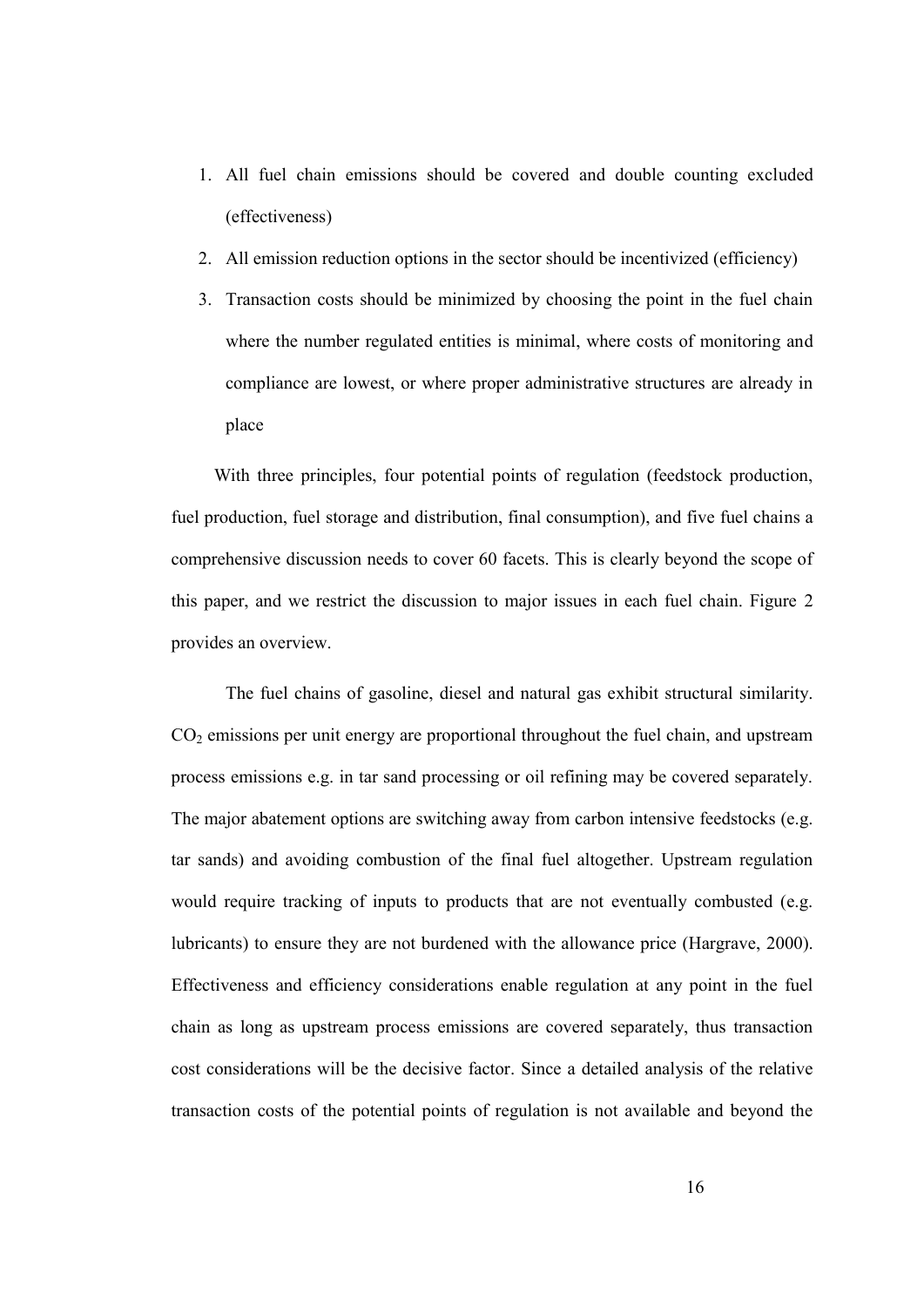scope of this study, only the downstream level of vehicles is excluded from the set of recommendable points of regulation as it would literally involve millions of actors. All other points of regulation are generally suitable for effective and efficient cap-and-trade inclusion. For fuels imported from regions that lack comparable carbon pricing systems, the proper point of regulation is at the import of the fuel.



**Figure 2: Optimal point of regulation for different transport fuel chains. Sources (data refer to the United States): CARB (2009), Hargrave (2000), NREL (2010), Stavins (2007).**

Upstream coverage of fossil-based road transport fuels e.g. at the level of fuel refining is not only widely recommended in the literature (see Kampmann et al., 2008 for a review), but all legislative proposals for cap-and-trade coverage of gasoline and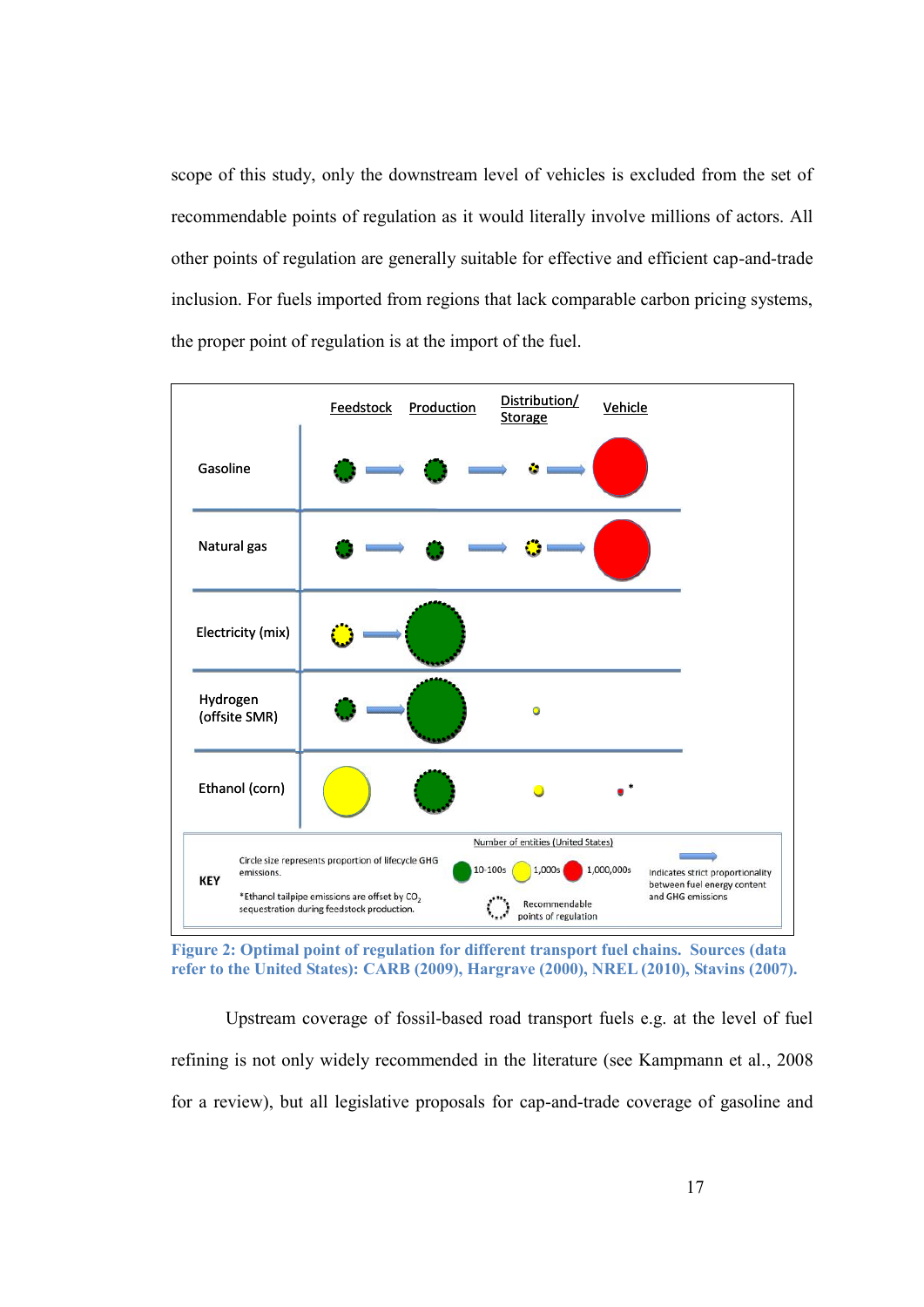diesel envisage inclusion of emissions at the level of fuel production (ACESA, 2009; Australian Government 2008; APA, 2010; California, 2009;). In the EU ETS, refinery process emissions are already covered (EC, 2003). Coverage at the feedstock production level–i.e. crude, natural gas and coal production–is considered an elegant approach which would enable a comprehensive economy-wide trading system at low administrative costs (Stavins, 2007). Alternatively, the distribution level (e.g. gas distributors, fuel tax warehouses) has been suggested as point of regulation as preexisting fuel taxation administration structures may be harnessed to contain transaction costs (Bergmann et al., 2005; California, 2009).

The hydrogen and electricity fuel chains also share crucial characteristics. Both involve a homogenous final energy product (electricity and hydrogen) that can be created from a wide range of feedstocks with different GHG emission factors (coal, gas, oil, renewables). Hence, switching to low-carbon primary energy inputs is only incentivized if the point of regulation is sufficiently far upstream at the level of feedstock or the inputs to fuel production. Up-stream regulation incentivizes agents endowed with relatively more options for emission reduction compare to agents at lower stages of a value chain. This implies that up-stream regulation is more cost-effective than down-stream regulation. For electricity and hydrogen imported from regions that lack comparable carbon pricing systems, the proper point of regulation is at the import of the product with average emission factors of fuel production systems in the country of origin have to be applied as the best proxy for accurate accounting.

Biofuels represent the most significant challenge for inclusion to cap-and-trade due to the substantial technical greenhouse gas accounting difficulties (Creutzig and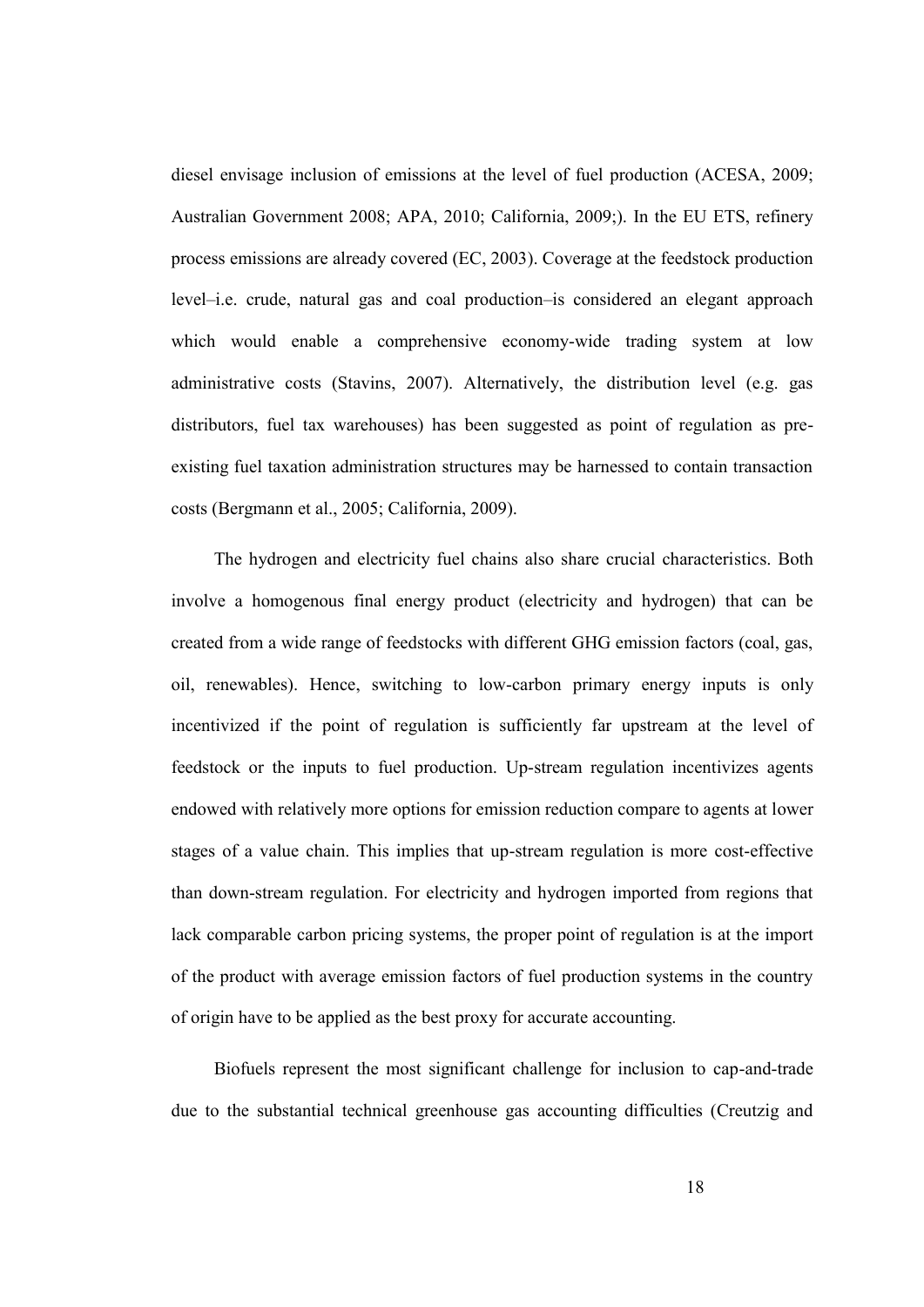Kammen, 2009; Creutzig et al., 2010a). Emissions associated with biomass production will differ across crops, regions, farmers and even fields. Accurate monitoring of emissions at the farmer and field level would involve significant transaction costs making this approach infeasible. In addition, even if such a system was put in place in one region but not on a global scale, *indirect* global effects of domestic biomass production still arise as world agrarian market prices will be affected by domestic production inducing changes in global emission levels that depend on market dynamics and land-use and land-use change patterns. Hence, life-cycle accounting differentiated by crops and regions at the input level of biofuel production facilities appears as the second best point of regulation. In analogy to electricity and hydrogen, this would enable switching across more or less GHG-intensive biomass feedstocks which would not be possible with regulation of homogenous biofuels (e.g. ethanol) further downstream. Imported biofuels from regions without a comparable carbon pricing system have to be accounted by using average values from life-cycle analyses.

Another proposal not investigated here includes vehicle manufacturers into capand-trade system by attributing their vehicle sales with expected lifetime emissions and requiring delivery of allowances from the manufacturer at the time of vehicle sales effectively frontloading allowance expenditures for fuels for the consumer (Winkelman et al., 2000). This approach suffers from two fundamental problems. First, it is inefficient because it sets no incentive to adjust driving behavior and fuel production. Second, attributing lifetime emissions to vehicles requires cumbersome definition of uniform emission factors for fuels and cars. Policy design is further complicated by the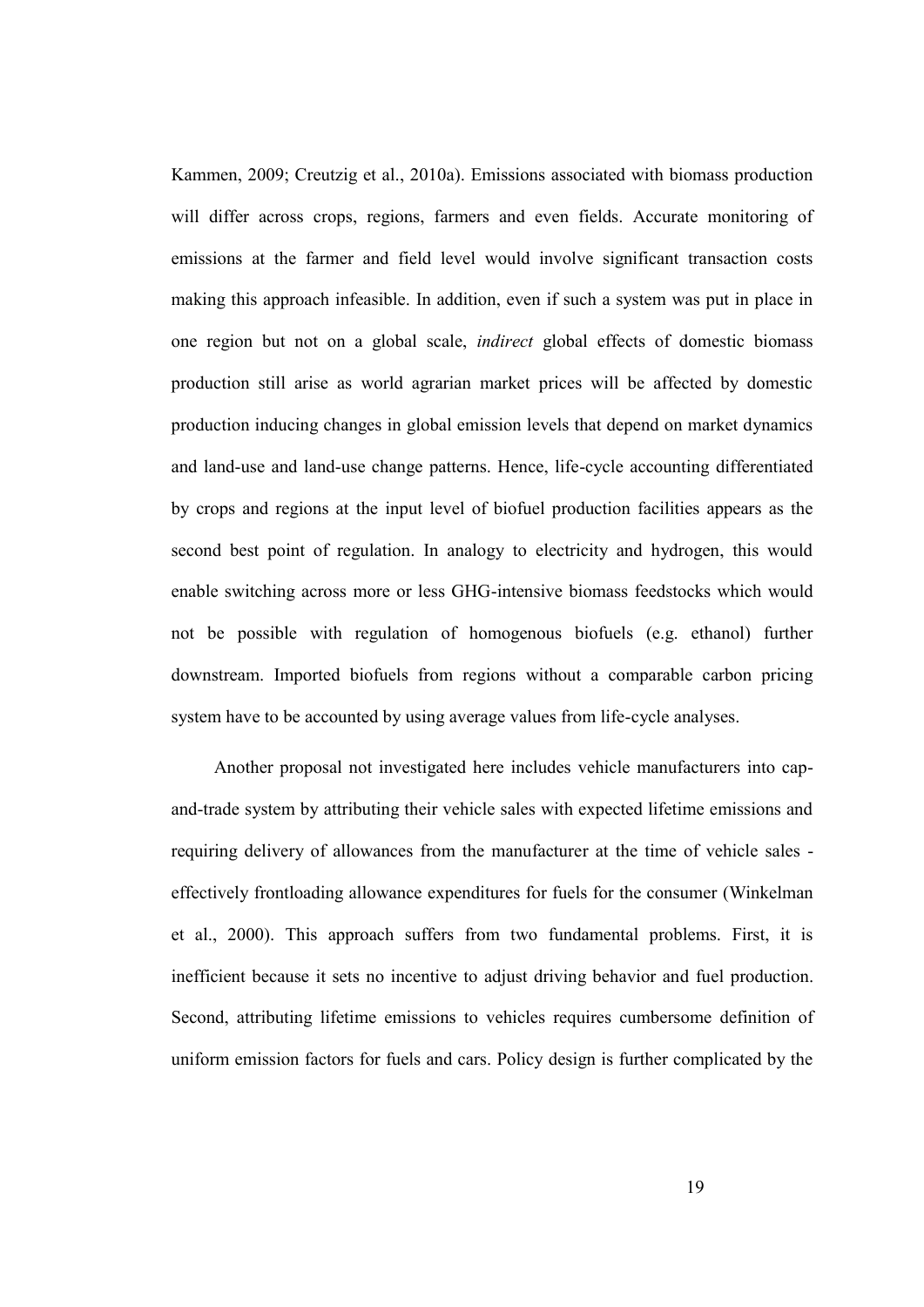need of multi-year trading periods to enable car manufacturers surrendering allowances for vehicle emissions several years ahead.

In summary, there is some flexibility in choosing the appropriate point of regulation without compromising effectiveness and efficiency if (1) coverage is comprehensive and avoids double counting, (2) all mitigation options are incentivized, and (3) transaction costs remain low. The feedstock and fuel production levels are recommendable points of regulation for all of the considered fuel chains, except for biomass where only refineries and life-cycle accounting are recommended due to prohibitive transaction costs at the farming level. While it is theoretically possible to determine different points of regulation for different economic sectors (Hargrave, 2000), consistency is necessary for avoiding loopholes and double-pricing.

#### **4.2 Other design features**

Two aspects are essential when determining the cap of an ETS that covers road transportation. First, the cap needs to be in line with regional and global emission reduction targets. Second, if a cap-and-trade system covers only part of an economy's emissions, the cap needs to be set so as to ensure an efficient effort-sharing between ETS and non-ETS sectors (Böhringer et al., 2009). As efficiency implies harmonized marginal abatement costs across sectors, adding a non-ETS sector to an ETS should actually not impact allowance prices.

Allocation of allowance value has an efficiency and distributional dimension. Perverse incentives from free allocation–e.g. when future free allocation is based upon current emission levels–need to be avoided. Auctioning is widely preferred by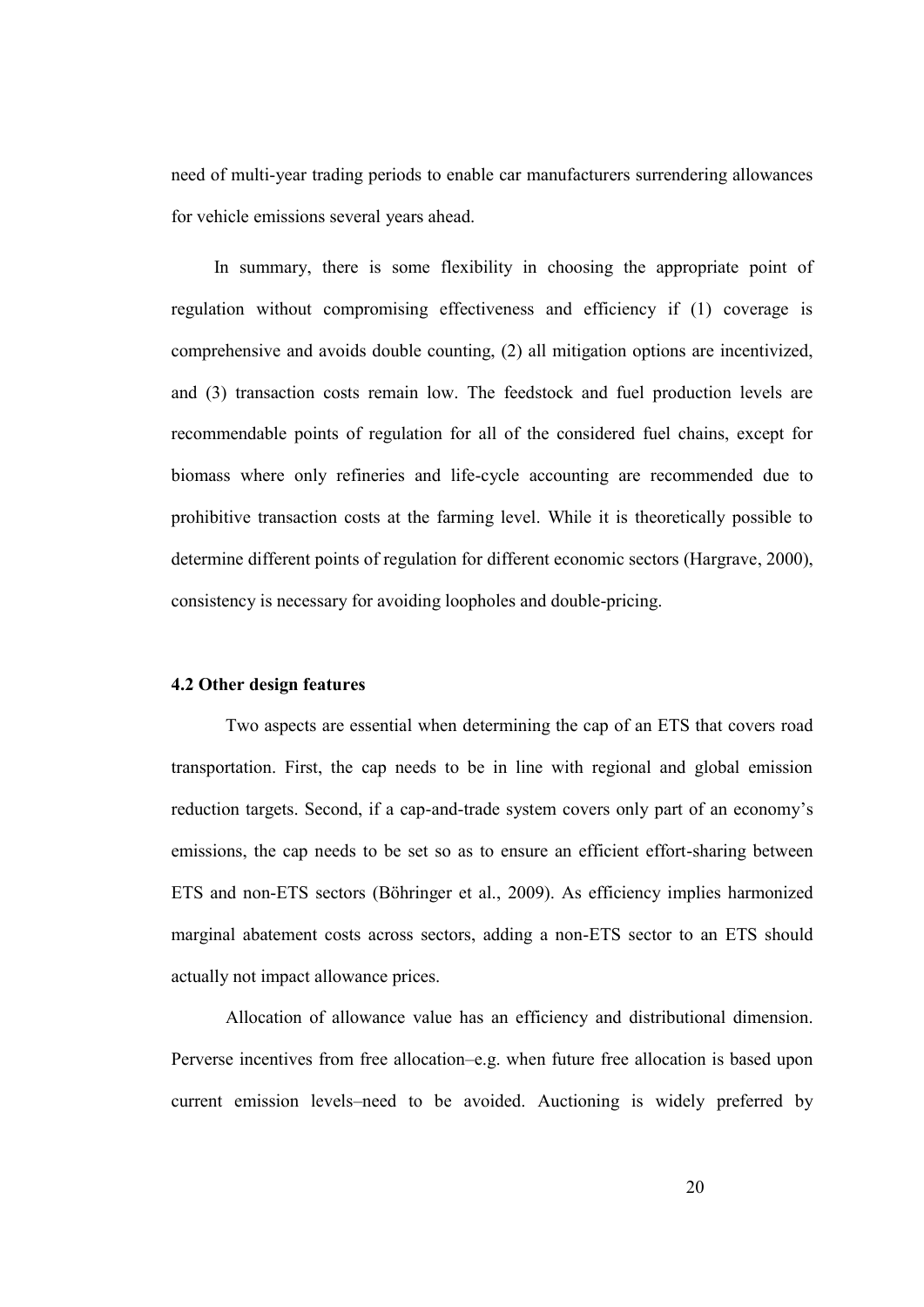economists as this method does not suffer from such shortcomings (Hepburn et al. 2006). Free allocation is sometimes used as a subsidy to protect trade-and carbon-price exposed sectors (such as steel and aluminum) from international competitors not facing comparable constraints (EC, 2010). This aspect is not relevant for road transportation as the final economic activity is not subject to international trade.

In competitive markets companies will pass on the opportunity costs of using allowances to final consumers irrespective of the allocation method (Sijm et al., 2006). If companies receive allowances for free they increase their revenue by increasing product prices without having to pay for allowances, realizing so-called windfalls profits. This effect would occur if e.g. transport fuel refineries and importers were included to a cap-and-trade system and received allowances for free. Fuel prices would rise and generate additional revenues for these actors. Auctioning of allowances eliminates windfall profits, and the revenue can be used for a variety of purposes, including ensuring a progressive distribution of the policy burden by compensating consumers accordingly (Burtraw et al., 2009).

Regional flexibility is provided by linking regional cap-and-trade systems or by enabling access to credits e.g. from the Clean Development Mechanism (CDM) (Tuerk et al., 2009). Linking promises efficiency gains if permit prices differ across regions and harmonization of allowance prices across cap-and-trade systems eliminates industrial competitiveness concerns by 'levelling the carbon playing field' (Flachsland et al., 2009). When linking to crediting schemes it is paramount to ensure additionality. This means that emissions need to be reduced below business-as-usual levels, i.e. credits shall not be issued to rewards emission reductions that would occur anyways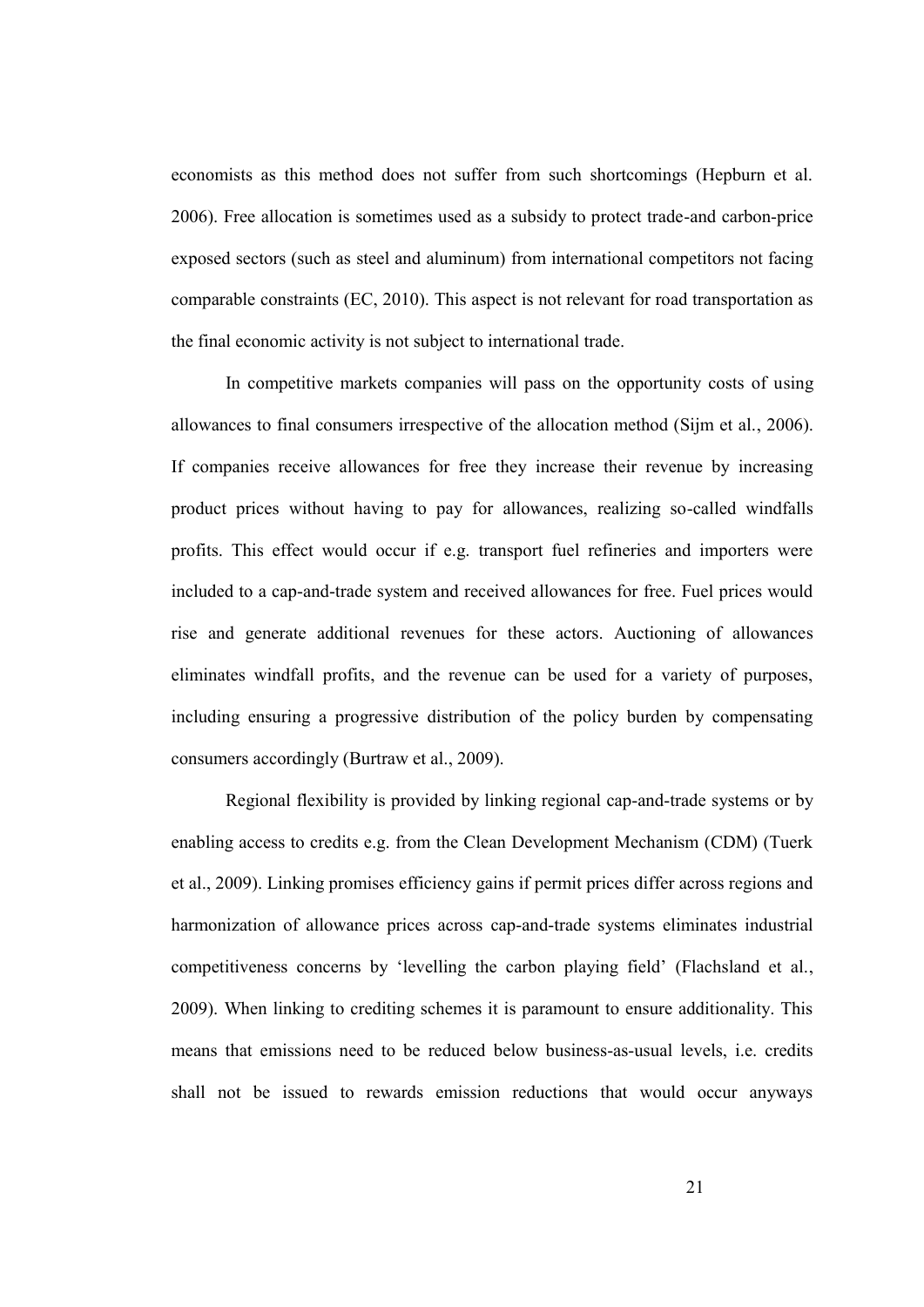(Schneider, 2007). Linking cap-and-trade systems of major automobile markets such as the United States and Europe would ensure harmonized carbon prices across these markets, which facilitates research, development and deployment planning of international firms.

#### **5. Economic impacts: the European case**

## **5.1 Concepts, data and scenarios**

Marginal abatement cost curves are a standard tool for analyzing price and quantity effects in carbon markets and are widely used to analyze the integration of regional trading systems (Anger, 2008; Criqui et al., 1999; Ellerman and Decaux, 1998; Stankeviciute et al., 2008). The basic concepts for analyzing regional links or integration of sectors are identical. Figure 3 displays four marginal abatement cost curves for the European road transport sector and one aggregate MACC for the EU ETS sectors.

Marginal abatement cost curves can be derived in several ways which is reflected in the differences across models (Clapp et al., 2010). Important choices concern the model structure (e.g. top-down versus bottom-up, scope of considered technologies and behavioral reactions), baseline assumptions (e.g. energy prices, economic growth, technological innovation) and policy assumptions regarding the baseline.

Among the MACCs applied in the analysis below, only the CE Delft road transport curve explicitly includes demand side responses while McKinsey and AIM/Enduse do not include this option. Including behavioral responses into the other curves would flatten all of them (see Figure 1). Also, none of the transport MACCs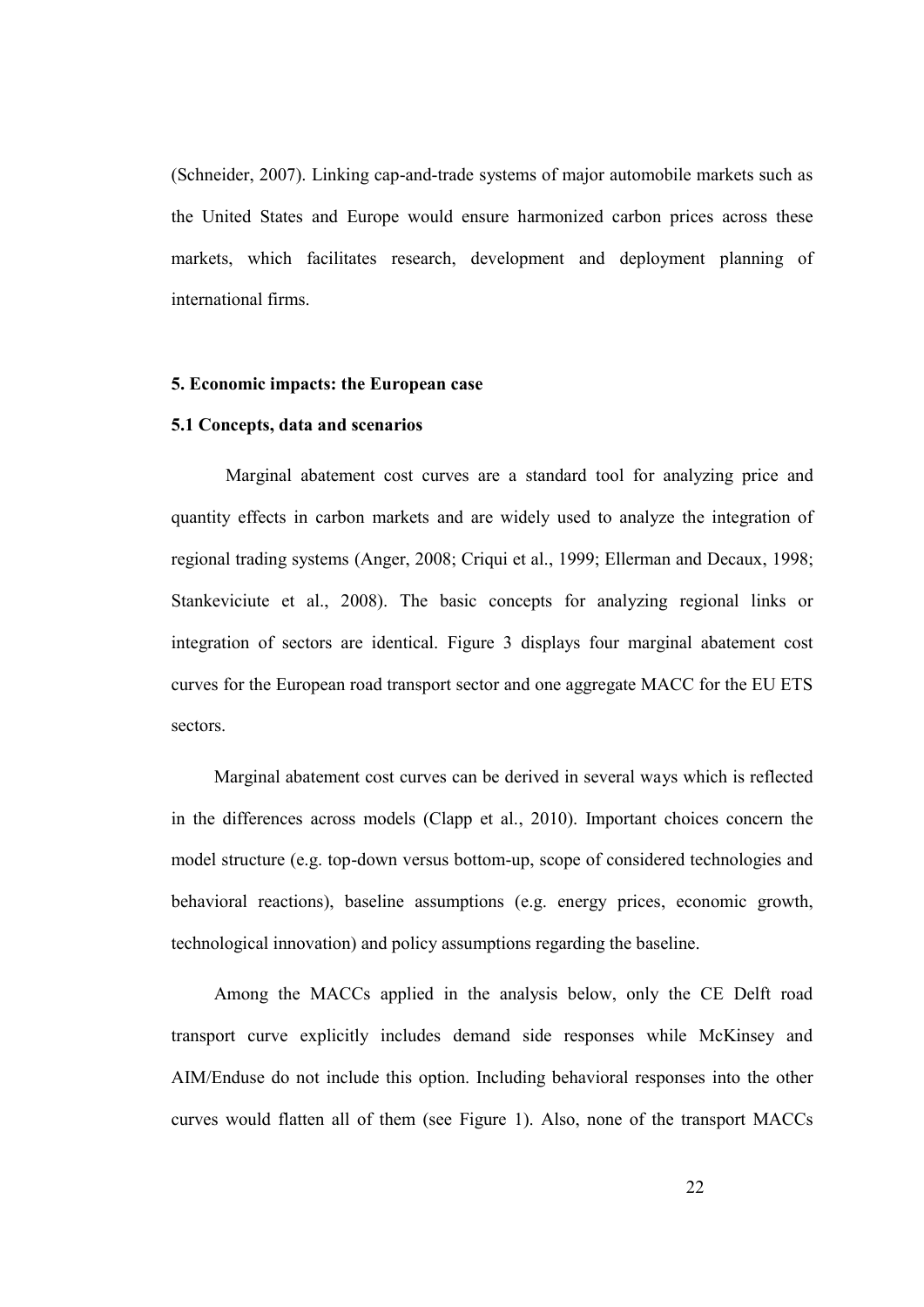takes the 2009 EU climate package into account, which would unambiguously shift curves downwards (see Figure 9 and the discussion in Section 5.3). Finally, none of the models takes the world economic crisis into account. This would also shift marginal cost curves downwards, as year 2020 baseline emission levels are reduced and a lower price incentive is required to yield a given level of emissions.



**Figure 3: Comparison of marginal abatement cost curves for year 2020 EU road transport sector from CE Delft (Blom et al., 2007), Enerdata-POLES (Enerdata, 2010), McKinsey and AIM/Enduse (Clapp et al., 2009) and an aggregate EU ETS curve (Blom et al., 2007).**

When modeling road transport inclusion to the EU ETS, the MACCs from Figure 3 need to be modified to reflect the EU ETS link to the CDM (EC, 2004). This regional flexibility can be modeled by adding the permitted volumes and prices of credits to the schedule of available abatement options (Figure 4).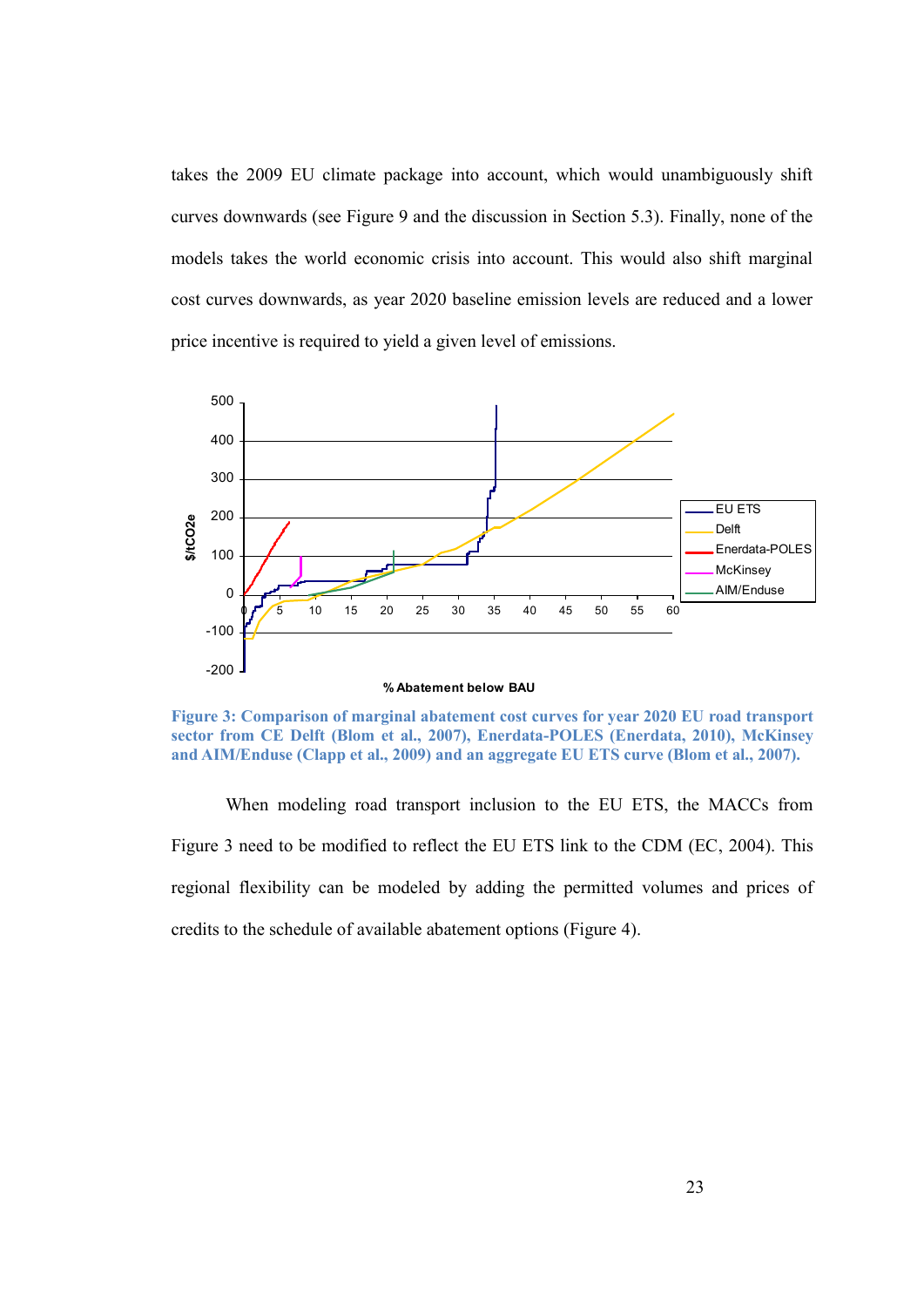

**Figure 4: Including limited international credit supply to a marginal abatement cost curve. Credits enable access to additional abatement options in other countries, and the price of this abatement option is set by the world market. The formulation here assumes that demand for credits does not impact the world market price, thus the credit abatement 'lever' is horizontal.**

The EU has specified a complicated set of rules determining the quantity of credits available in the EU ETS in the 2013-2020 trading period (EC, 2009b). Our estimate for credit use is the mean of the average annual estimates summarized in Capoor and Ambrosi (2009, p.8), which amounts to 150Mt per year. A CDM world market price of 30\$/t is assumed. As a new sector, road transport would increase the total amount of credits available in the EU ETS. The reformed EU ETS Directive suggests that road transport would increase the amount of available credits in the EU ETS by 4.5% of year 2020 road emissions (EC, 2009b, Article 11a). In the scenario where EU emission reductions are enhanced from 20% to 30% relative to 1990, we assume that 50% of the additional abatement effort can be covered by credits.

Figure 5 illustrates how MACCs enable the analysis of price and quantity effects of adding sectors to an existing cap-and-trade system. The horizontal axis depicts the total abatement required by both sectors. In our example, the section left of  $Q_{set}$ represents the abatement target for the ETS already in place, while the section to the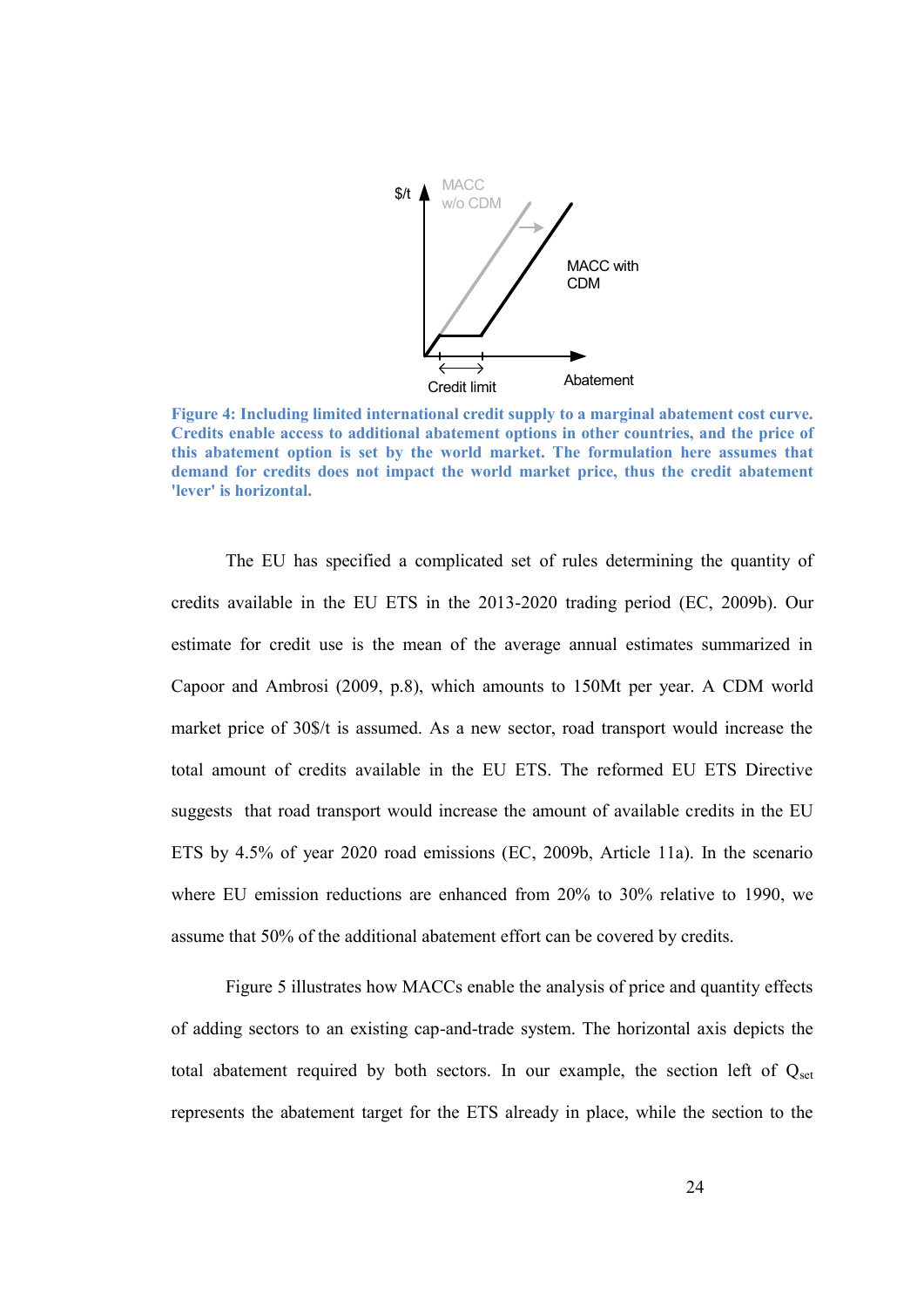right of Q<sub>set</sub> denotes the abatement target for the road transport sector to be included. The ETS pre-link allowance price  $P_{ETS}$  is determined by the intersection of the EU ETS curve and the policy target  $(Q_{set})$ , while the transport sector pre-integration MAC is given by  $P_{trans}$ . The optimal allocation of abatement  $Q^*$  and the corresponding optimal allowance price level P\* result at the intersection of the MACCs as indicated in the right hand panel. The aggregate efficiency gain is indicated by the shaded area.



**Figure 5. Pre- and post-integration carbon market equilibria and efficiency gains from including road transport. The left figure indicates asymmetric marginal abatement costs prior to road transport inclusion. The right figure indicates the direction of price changes after integration, with the shaded area denoting the efficiency gain from trade.**

The assumptions on abatement targets in the default policy scenario are based on the EU-wide GHG reduction target of 20% below 1990 levels by 2020 (EC, 2009a, b). The European Commission (EC, 2008) reports that EU policymakers adopted an implicit sector emission reduction burden-sharing where the EU ETS sectors need to reduce their year 2020 emissions by 21% below 2005 levels. The transport sector is supposed to reduce emissions 7% below its 2005 level by 2020 (EC, 2008). The Commission claims that these are the efficient burden-sharing levels as determined in modeling exercises, i.e. marginal abatement costs in these calculations are supposed to be harmonized across sectors. Table 1 summarizes historic emissions, future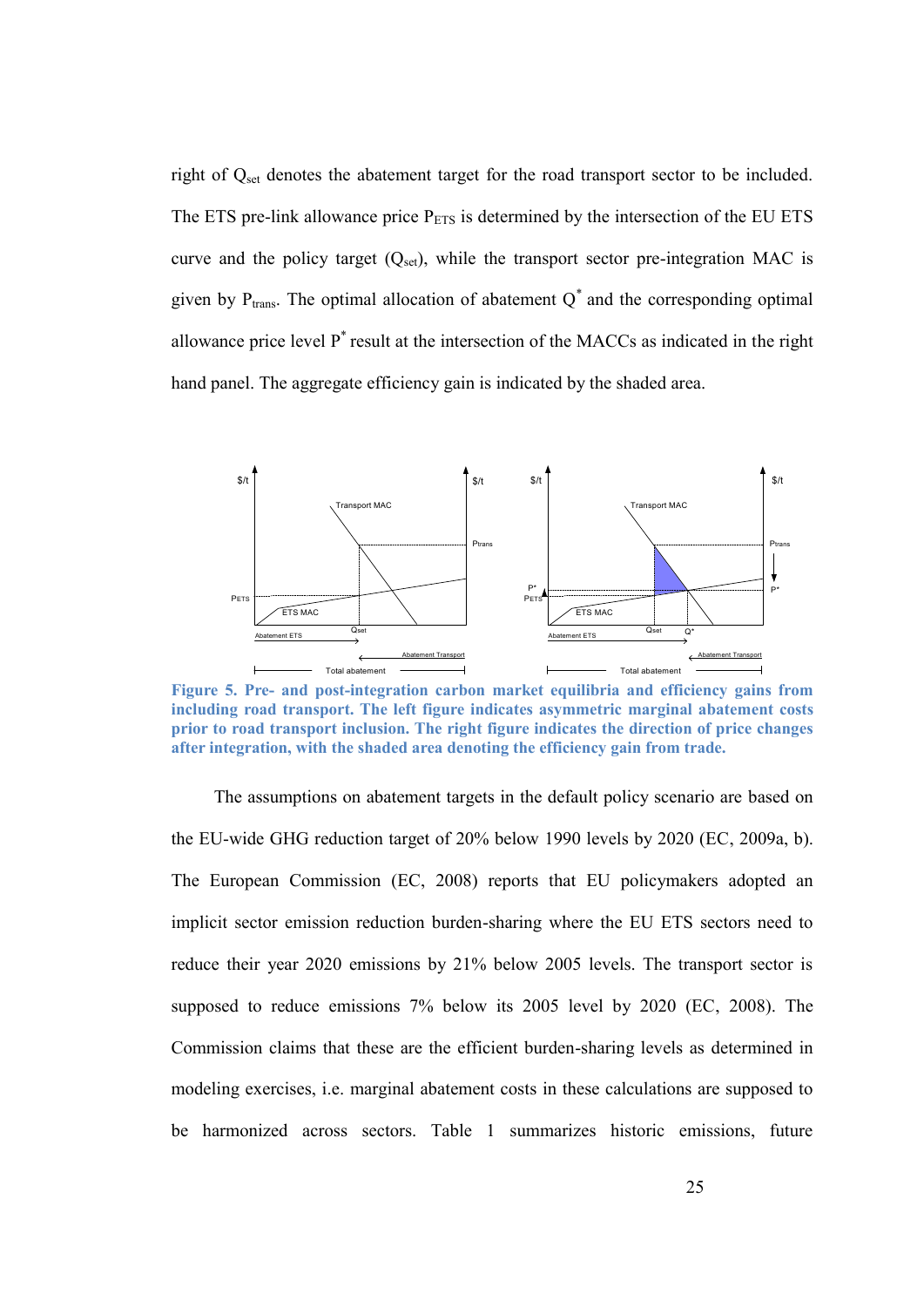projections, sector caps and abatement targets for the EU ETS and the considered road transport MACCs.

| Unit: Mt CO <sub>2</sub> e                    | <b>EU ETS</b><br>(Delft) | <b>Road Transport</b> |                           |                 |                       |
|-----------------------------------------------|--------------------------|-----------------------|---------------------------|-----------------|-----------------------|
|                                               |                          | <b>Delft</b>          | Enerdata-<br><b>POLES</b> | <b>McKinsey</b> | AIM/<br><b>Enduse</b> |
| 2005 emissions                                | 2014                     | 895                   | 895                       | 895             | 895                   |
| <b>2020 BAU emissions</b>                     | 2363                     | 1116                  | 893                       | 1000            | 1100                  |
| 2020 cap in 20%<br>scenario                   | 1591                     | 832                   | 832                       | 832             | 832                   |
| 2020 abatement below<br><b>BAU</b> , absolute | 771                      | 284                   | 61                        | 168             | 268                   |
| 2020 abatement below<br><b>BAU</b>            | 33%                      | 25%                   | 7%                        | 17%             | 24%                   |

**Table 1: 2005 emissions from EU ETS and road transport sectors, baseline emission projections from different models, sector policy targets under the 20% EU-wide reduction target, and corresponding abatement targets for the EU ETS and transport sectors (in MtCO2e). Sources: Historical year 2005 emissions EEA (2010); year 2020 BAU projections same as Figure 3.**

A scenario with 30% reduction below year 1990 emission is investigated in addition to the 20% default policy case (EC, 2010). For this enhanced EU effort we assume that EU ETS and road transport uniformly increase their abatement by 50% above the effort required compared to the default scenario. Thus, modified ETS and road transport reduction targets are 31.5% and 10.5% below year 2005 emission levels, respectively. In a third policy scenario, we investigate the impact of the 20% default policy scenario while excluding the link to crediting schemes.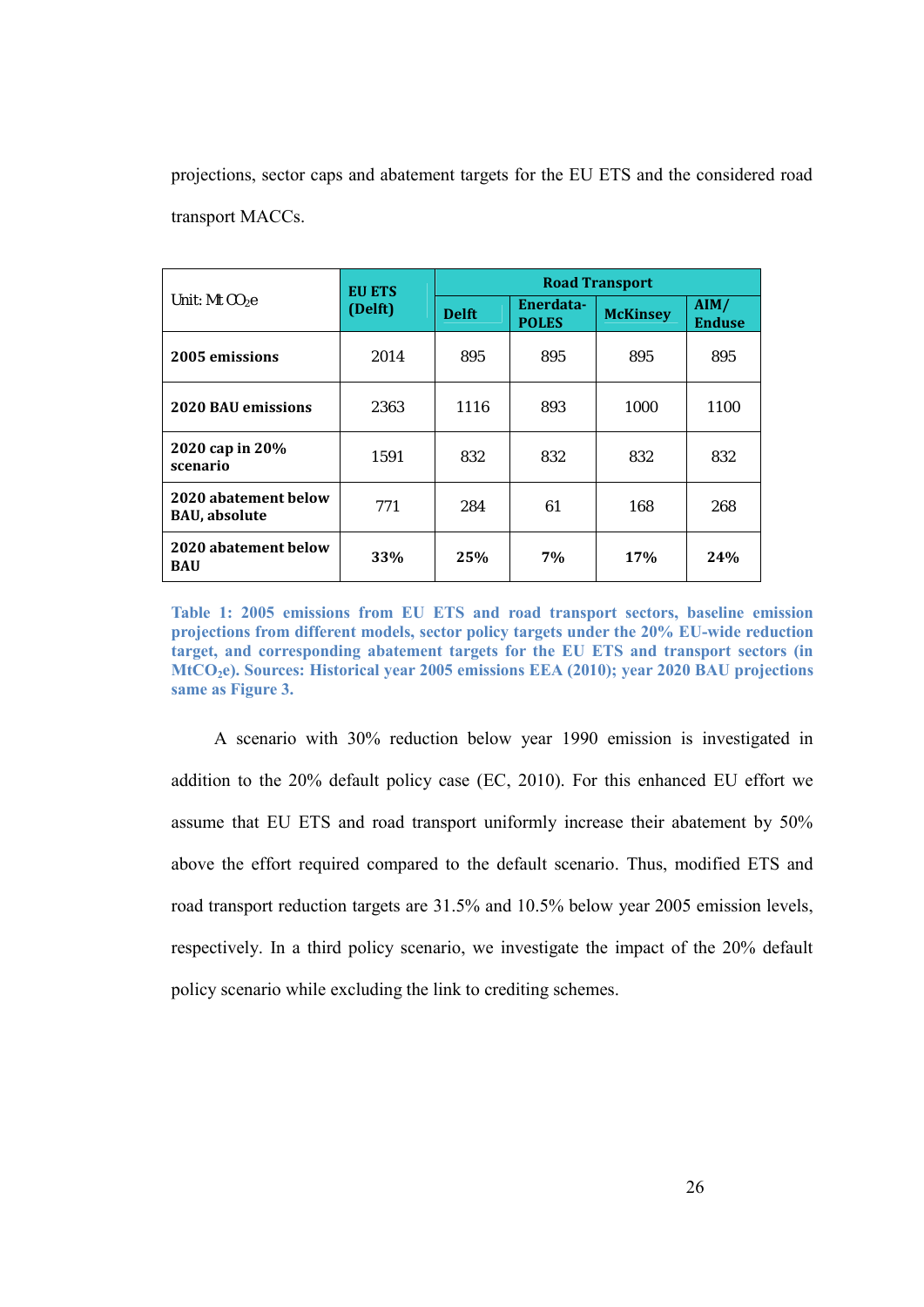#### **5.2 Results**

Figure 6 displays the CE Delft and Enerdata-POLES results for the 20% policy default case (see Appendix Ia-c for all scenarios and models). Figure 7 summarizes the price changes in the EU ETS and the road transport sector, and Figure 8 shows how abatement quantities shift between sectors.



**Figure 6: Economic impacts of integrating EU road transport into the EU ETS by 2020 using CE Delft (left) and Enerdata-POLES (right) road transport MACCs. Pre-integration prices and quantities are determined by the intersection of the MACCs with the vertical line which indicates sector abatement targets. Post-integration price and quantity equilibrium results where the MACCs intersect.**



**Figure 7: Price effects of EU road transport integration into the EU ETS in 2020 for three policy scenarios and four models. The figure displays pre- and post-integration marginal abatement costs in the EU ETS and transport sector. Bars exceeding the scale indicate that the abatement target cannot be achieved because the model lacks sufficient abatement options.**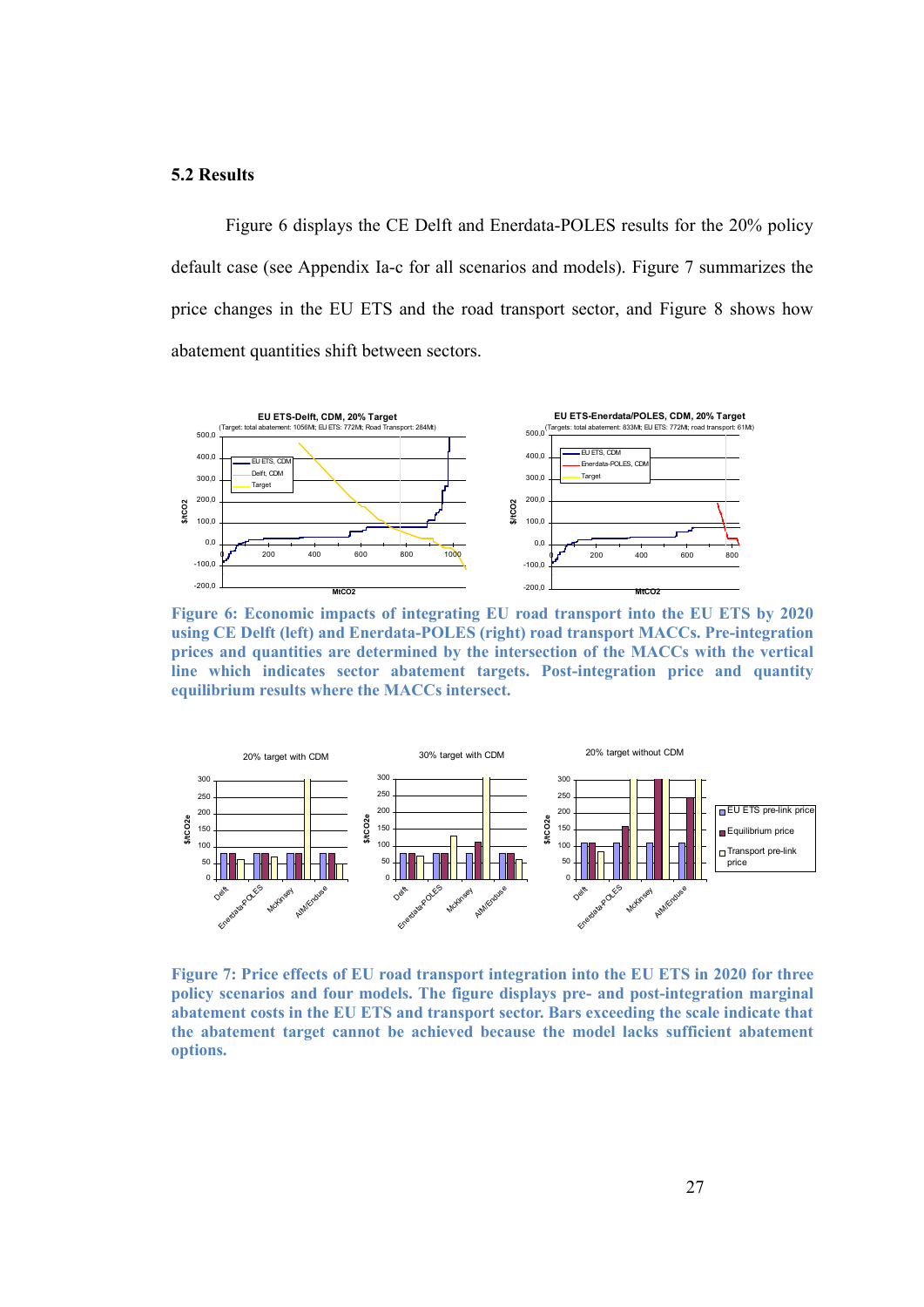

**Figure 8: Change in abatement quantities across sectors when including EU road transport into the EU ETS in 2020 for three policy scenarios. Positive values mark increased abatement activity in a sector and vice versa. Where the changes for EU ETS and transport sectors do not cancel out, the quantity objective is not achieved prior to transport integration because models lack sufficient abatement options.**

As the perhaps most striking result, in the default 20% policy scenario the EU ETS allowance price remains unchanged for all models (Figure 7). This is in contradiction to previous MACC-based assessments usually concluding that road transport integration to the EU ETS would raise the EUA price (Blom et al., 2007; COWI, 2007; Hartwig et al., 2008; Holmgren et al., 2006). Integration of road transport would actually reduce the amount of abatement required from EU ETS sectors for all but the McKinsey model (Figure 8).

This result can be explained by the combination of (i) the volume of abatement potentials in road transport as represented by the MACCs, (ii) regional flexibility in meeting part of the abatement target with CDM credits, and (iii) the 7 % road transport reduction target below 2005 levels not representing a very large challenge for EU road transportation given the scope for domestic and foreign abatement.

The pre-integration EUA price of 80\$/t for the year 2020 is quite high compared to the 37\$/t reported by EC (2008) modeling, or private sector estimates of 37-50\$/t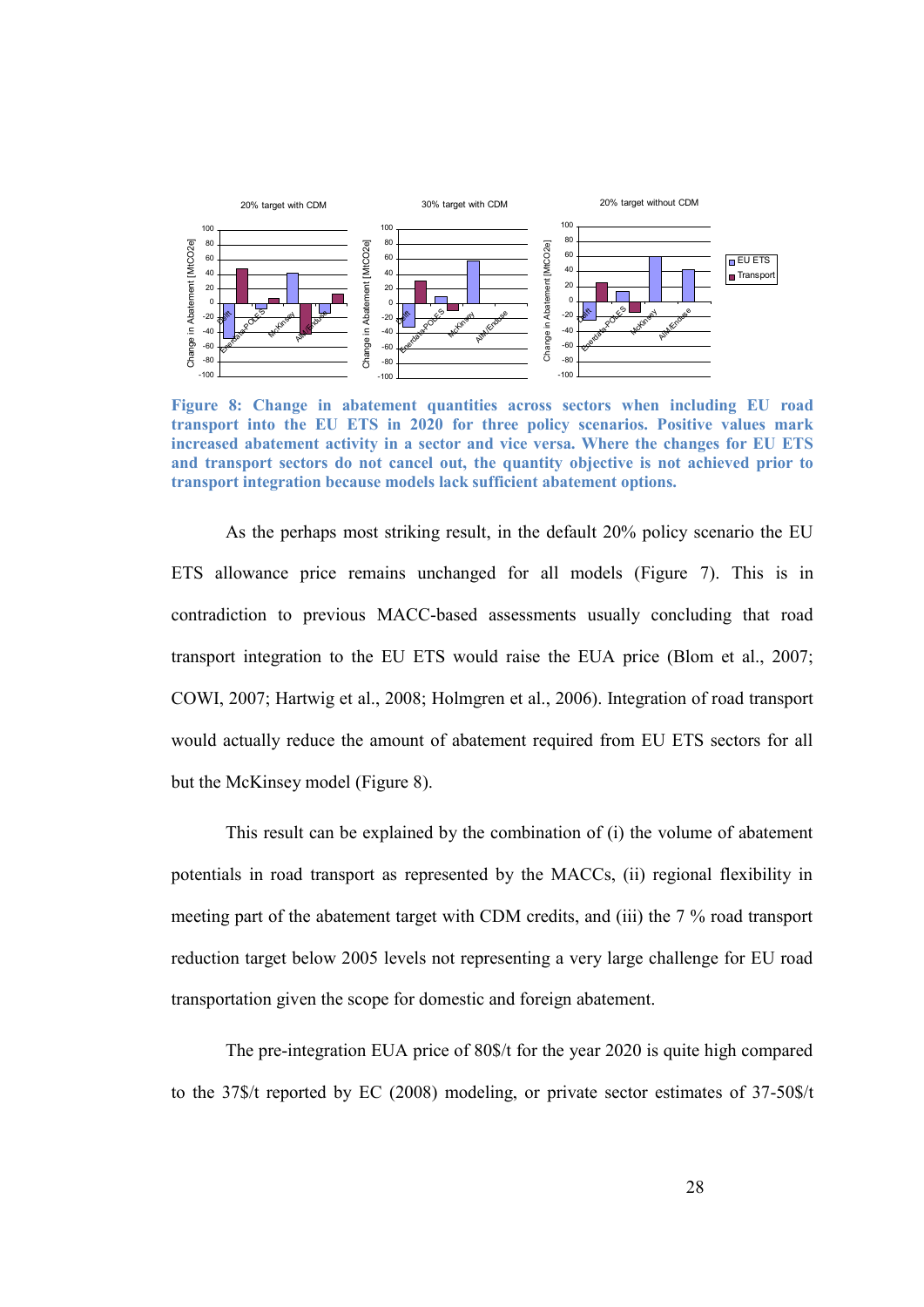reported by Capoor and Ambrosi (2009, p.8). This reflects the rather conservative EU ETS cost curve estimate by CE Delft (see Blom et al., 2007).

In the 30% reduction scenario, the same picture emerges except for the McKinsey cost curve. In this model the constraint becomes so tight that the EUA price needs to rise to incentivize more expensive abatement options in the EU ETS. It is worth noting that the McKinsey model does not take demand side reductions into account. Including this abatement option into the model would flatten and extend the marginal abatement cost curve and would dampen the EUA price increase (see Figure 1).

In this context it is worth taking into account that the economic crisis has eased the conditions for meeting a 30% reduction target (EC, 2010). The MACCs in this analysis would reflect the economic crisis by shifting downwards, thereby dampening impacts on allowance prices.

The third policy scenario (20% reduction target without access to CDM) leads to substantially different outcomes. Except for the CE Delft curve, EU ETS prices rise and the ETS sectors need to deliver additional abatement. Even for the CE Delft case the pre-link EUA price level is higher than in the default scenario because more expensive domestic abatement options need to be harnessed as international emission trading is not available. For the McKinsey model the aggregate target is not feasible because it does not no include sufficient domestic abatement potentials. This scenario illustrates the importance of regional flexibility for containing EUA prices.

Several conclusions can be drawn from this analysis. First, with the EUA price remaining constant in case of road transport inclusion to the EU ETS in the 20% default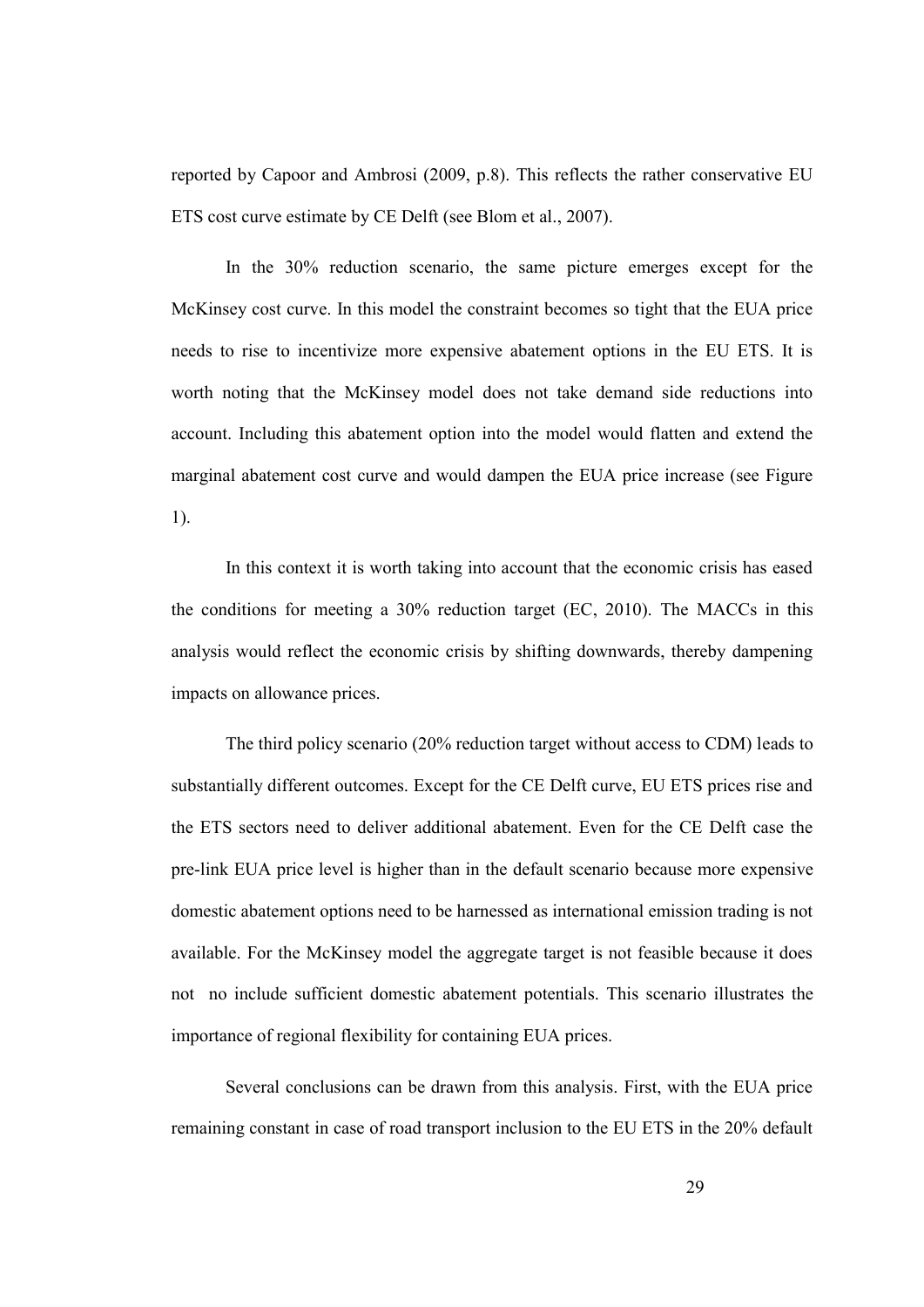policy scenario in all models, concerns over carbon leakage from transport inclusion appear less well-founded than is often suggested in the literature.

Second, the relatively moderate sector differences in pre-integration MACs and the correspondingly modest changes in sectoral abatement in case of transport integration in the default policy scenario indicate that EU policymakers perform well in terms of sector burden-sharing. Note, however, that the instruments for the road transport sector are not market-based and hence the abatement options in this sector do not consistently face the shadow price of emissions. Therefore, it can be expected that road transport inclusion would still deliver efficiency gains.

Third, the McKinsey and AIM/Enduse models ignore demand side responses and only represent technical abatement options. Taking behavioral responses into account would lower the transport MAC curves. Therefore EUA price increases for these curves would be lower than indicated here. In a similar vein, taking into account the world economic recession reduces business-as-usual emissions and would work towards reducing EUA price levels and changes in all of the considered policy scenarios.

Finally, this analysis does not include non-price policies as embodied by the recent EU climate policy package (e.g. EC, 2009c). A detailed analysis is beyond the scope of this study. However, estimates of the impact of non-price road transport policies on abatement in the European Union, the United States and California are discussed in the next section.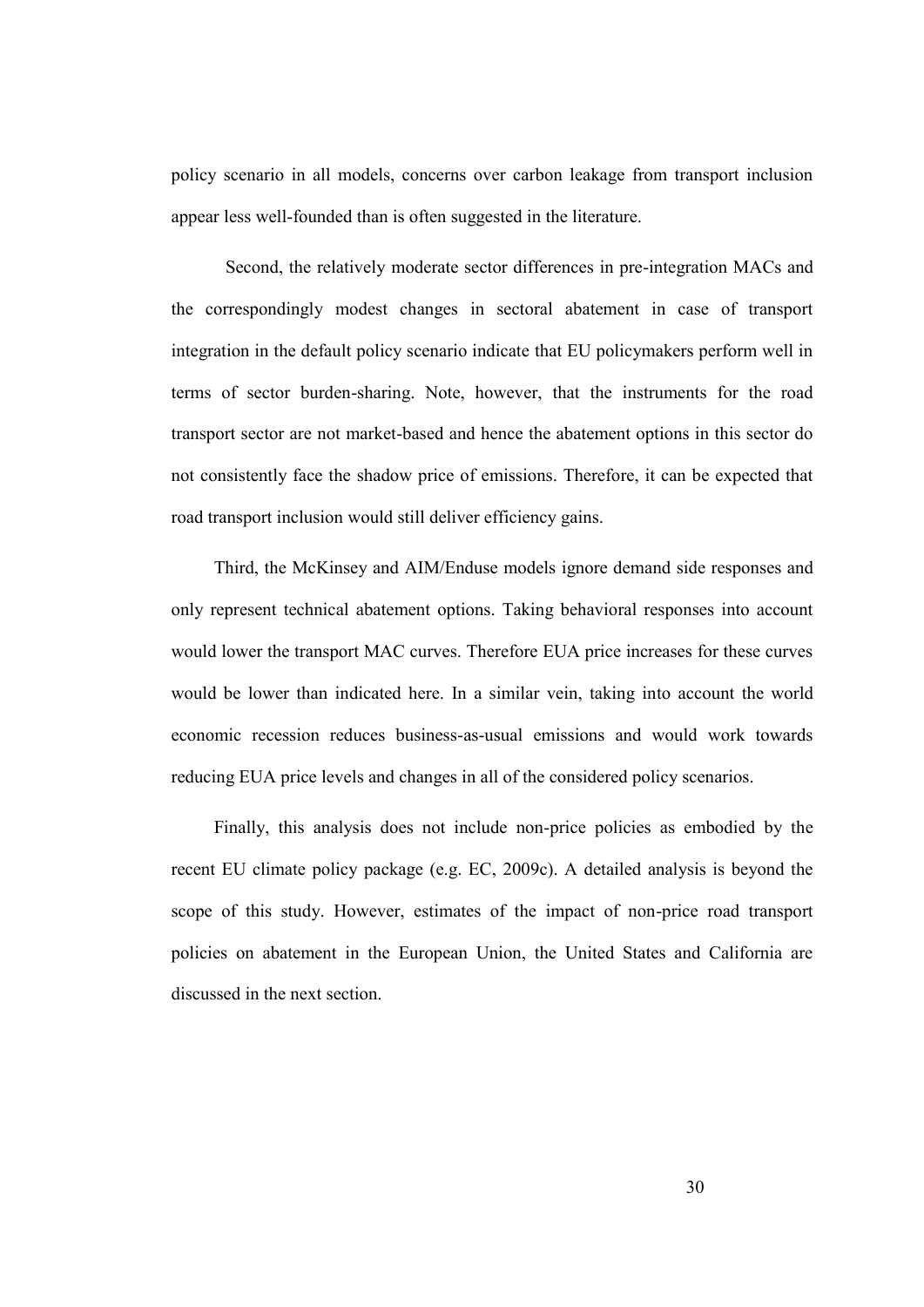#### **5.3 Interaction with non-market policies**

As noted in Section 2.1, non-market policies will induce abatement even in absence of market-based policies. In the MACC framework this can be represented as a shift in the marginal abatement cost curve as shown in Figure 9. In a cap-and-trade system, standards that trigger abatement options that either cost more than the equilibrium allowance price  $P^*$  or that do not respond to an allowance price due to some market failure will have the effect of reducing the equilibrium allowance price to  $P^s$ .



**Figure 9: Standards shift the marginal abatement cost curve downwards and can reduce the allowance price in cap-and-trade systems.**

Creutzig et al. (2010b [calculation is attached as Appendix II since Creutzig et al. 2010b is forthcoming]) calculate that EU non-market policies such as vehicle emission intensity standards, the Fuel Quality Directive and measures including improved air conditioning and tires will reduce EU road transport emissions in 2020 to around 11% of the 2005 level, despite moderate growth of transport volumes (EC 2009c). This would not only exceed the 7% year 2020 reduction target below 2005 emissions assumed in the default policy scenario above, but also the 10.5% target assumed for the enhanced 30% EU-wide effort. In the United States–assuming the revised US CAFÉ standards will remain constant from 2016 to 2020–vehicle efficiency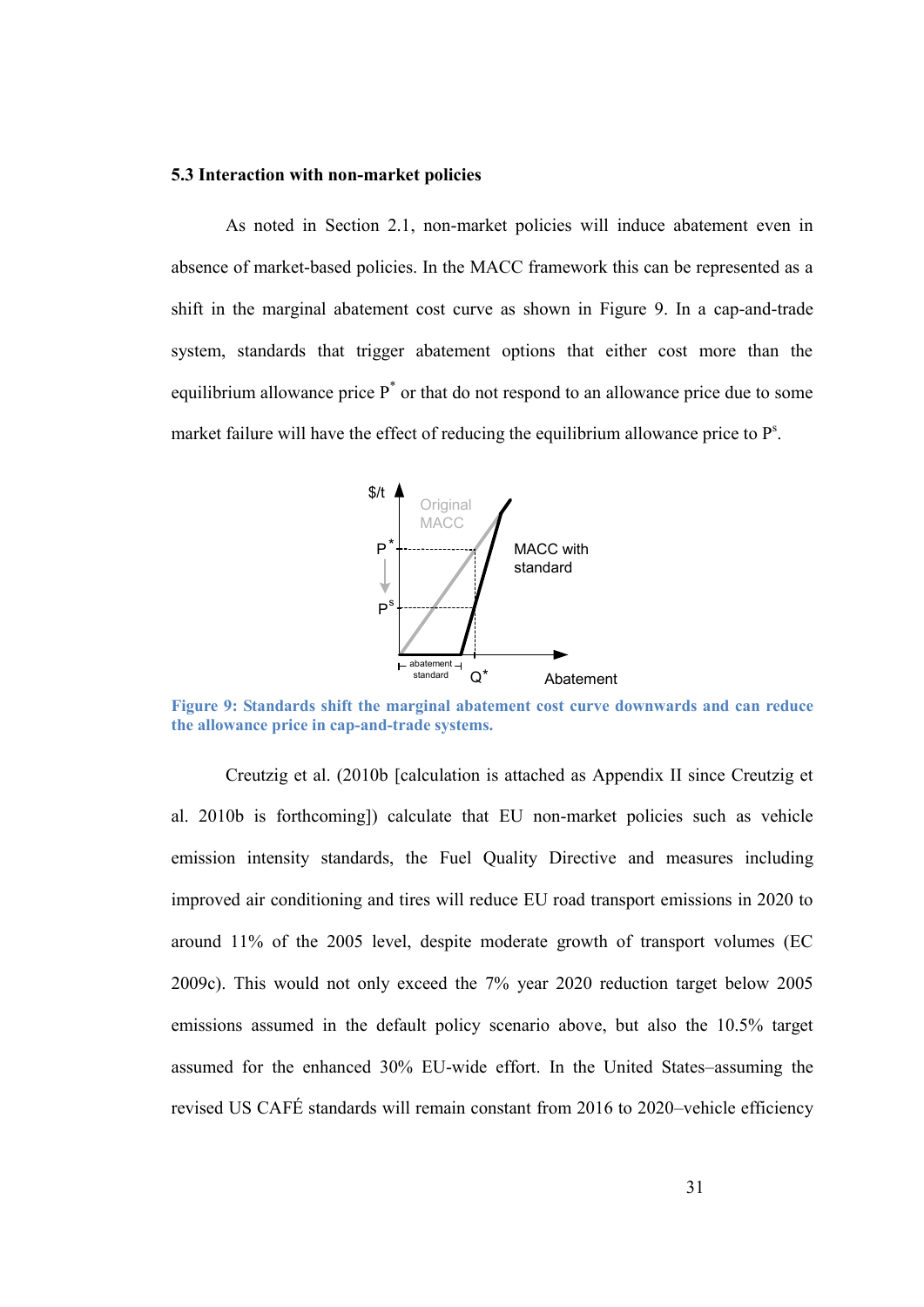standards will induce road transport emissions to drop by 3% relative to 2005 levels in 2020.

What does this mean for the EU ETS integration of the European road transport and the results derived above? As standards have the effect of shifting the road transport MACCs downwards, this unambiguously works towards reducing allowance prices in the integrated trading system. In the same vein, it will work towards reducing the level of abatement required in the EU ETS sectors. Therefore, the analyses in the previous section tends to overestimate the increase of the EUA price when adding road transport to the EU ETS.

## **6. Conclusions**

Well-designed market-based instruments such as carbon taxes and cap-and-trade systems have several advantages over non-market climate policies for the road transport sector. Their merits include the provision of abatement incentives across all available emission reduction options (within and across sectors) at harmonized marginal costs of abatement, the elimination of rebound effects, a level playing field for competing technologies, and lower informational requirements. Therefore, market-based climate policies fill an important policy gap in the current road transport policy portfolio that is dominated by non-market instruments in many regions including the European Union and the United States. Where carbon price signals are ineffective due to market failures, non-market policies continue to play an important complementary role.

Cap-and-trade and carbon taxes are equivalent instruments in a simple analytic framework. However, cap-and-trade is the favorable instrument if marginal abatement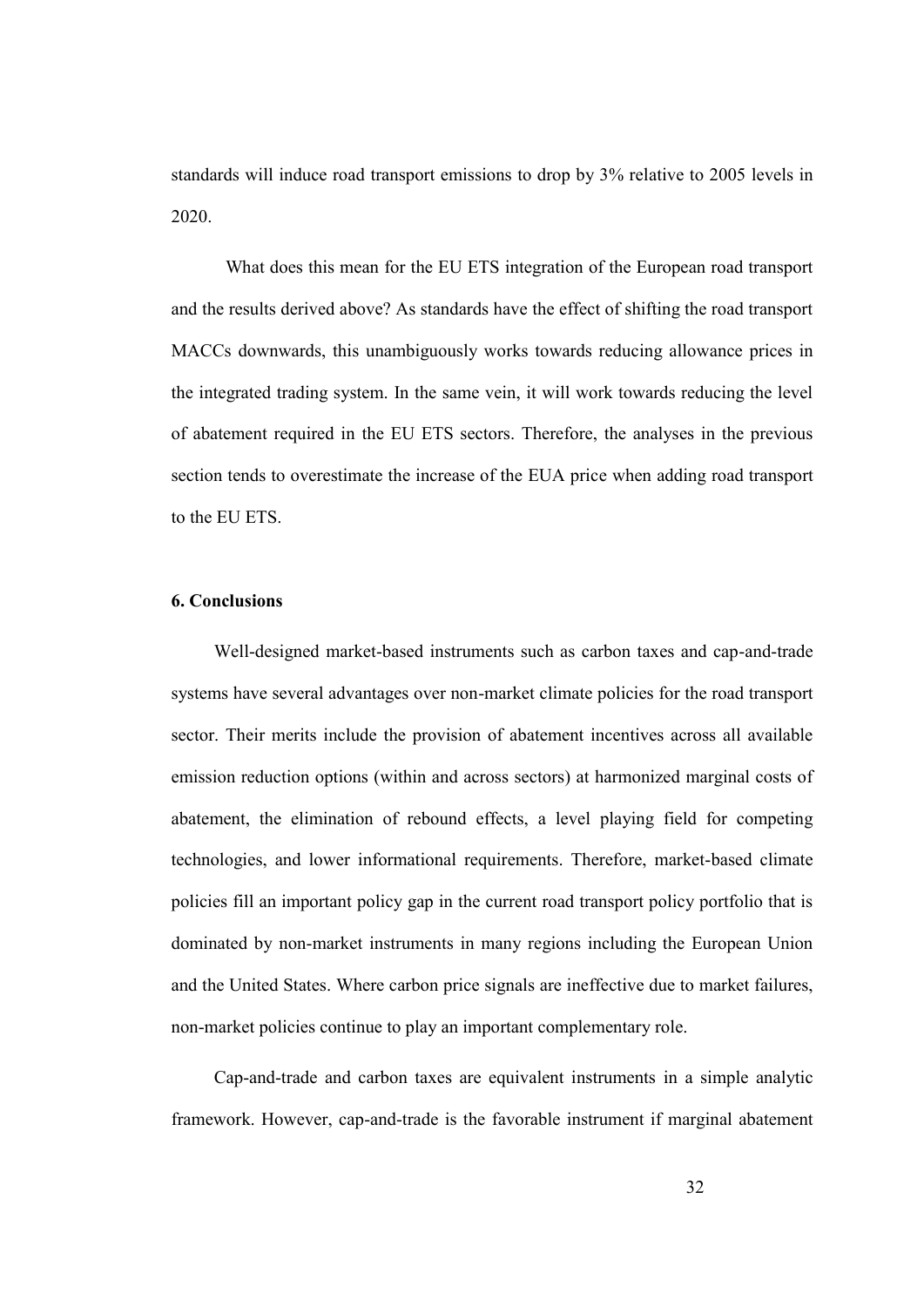costs are uncertain and policymakers prefer quantitative emission targets, or if a capand-trade system has already been implemented in other sectors of the economy. If errors in setting a carbon tax turn out to be small or flexibility mechanisms are implemented to contain the magnitude of error, the asymmetry between tax and trading will be weak.

An upstream point of regulation at the level of feedstock or fuel production (e.g. refineries and power plants) is recommended to ensure effectiveness, efficiency and low transaction costs in presence of diversifying fuel chains. Biofuels exhibit particular challenges due to the difficulty of monitoring emissions from geographically spread biomass production. Auctioning of allowances is preferable to free allocation to ensure efficiency and avoid windfall profits. Well-designed links to other cap-and-trade systems will 'level the carbon playing field' across the linked regions and enhance efficiency. Gains from trade also motivate links to emission crediting schemes.

A comparative analysis of integrating the road transport sector into the EU ETS in 2020 reveals that in the present EU climate policy configuration (20% economy-wide reductions below 2005 levels by 2020) no allowance price changes would result from adding the sector to the EU ETS. This can be explained by the interplay of the volumes of abatement that are available in the road transport sector, regional flexibility exhibited by the access to CDM credits, and the relatively modest emission reduction target for the road transport sector that is envisaged by EU policymakers. Therefore, the widespread concern over carbon leakage from trade-exposed EU ETS sectors in case of rising allowance prices due to road transport inclusion is not confirmed by our results.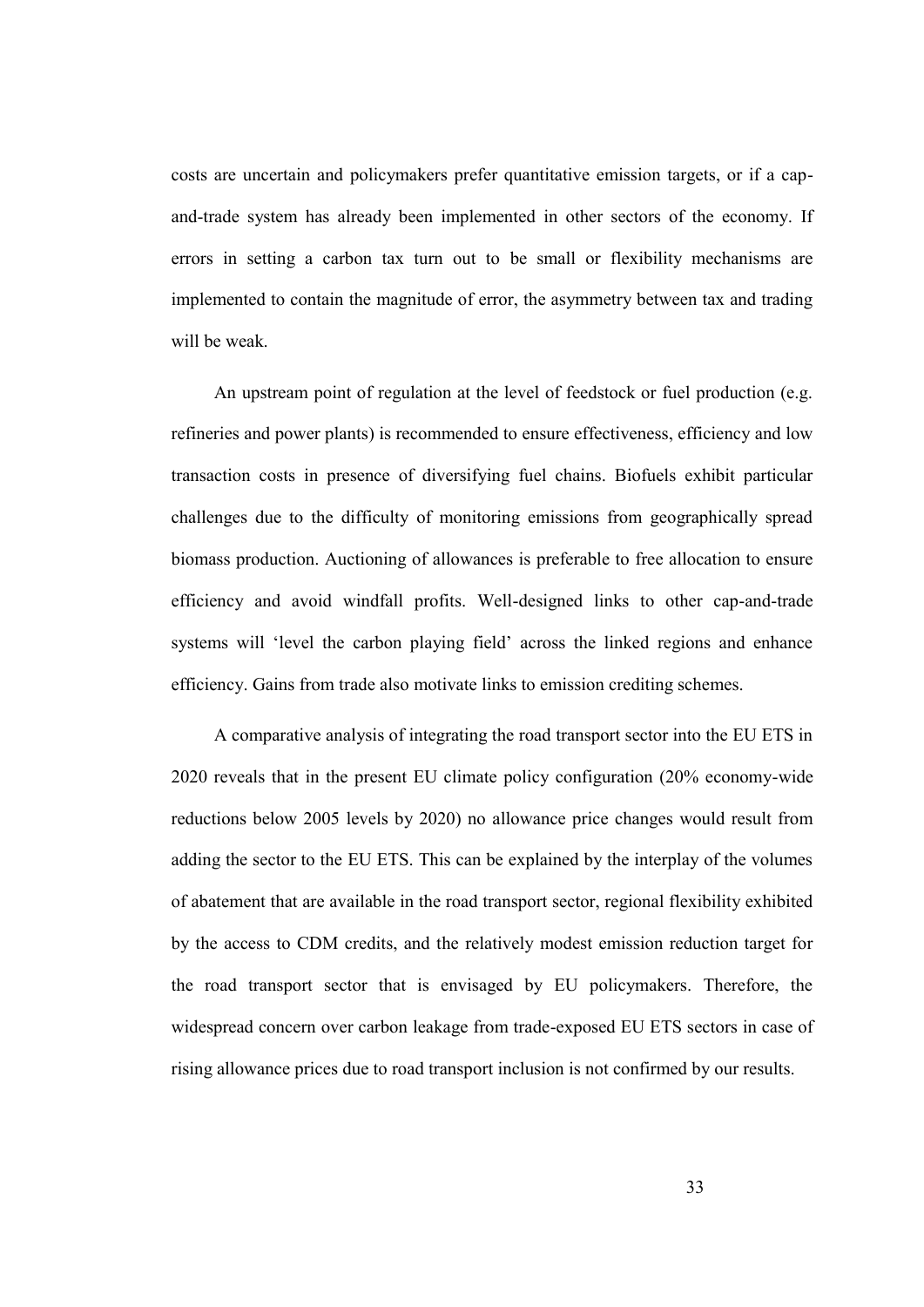## **Acknowledgements**

We thank Emily McGlynn and Jan Minx for helpful discussions on road transport fuel chains and life-cycle analysis. Emily McGlynn also provided research assistance. Michael Jakob helped to improve the paper with comments on an earlier draft. We are especially indebted to Bettina Kampmann from CE Delft and Alban Kitous from Enerdata for sharing EU road transport marginal abatement cost curve data.

Funding by BMW Group in the project 'CITIES: Car Industry, Road Transport and an International Emission Trading Scheme' is gratefully acknowledged.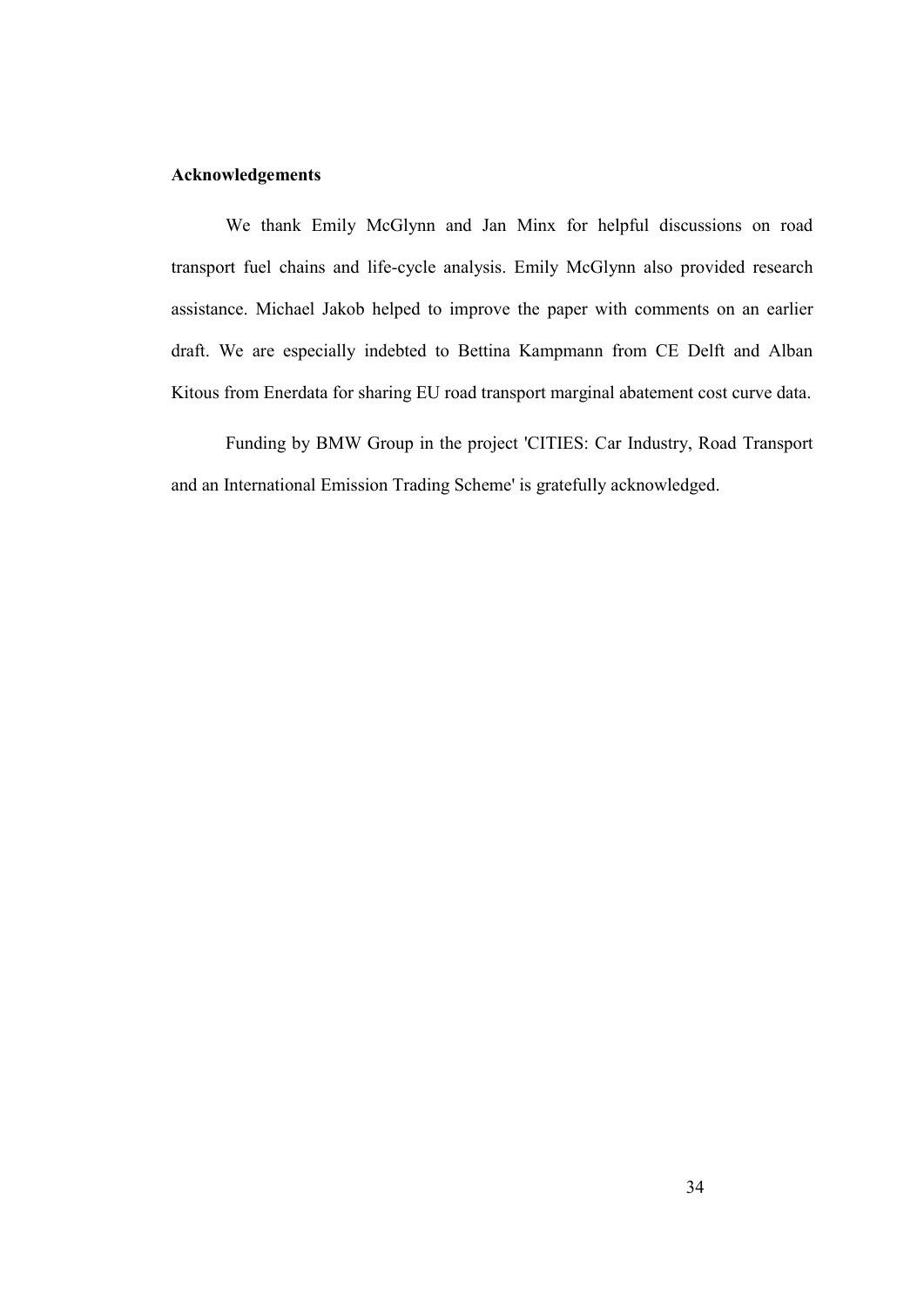#### **References**

Abrell, J. (2009): Regulating  $CO<sub>2</sub>$  Emissions of Transportation in Europe: A CGE-Analysis Using Market-Based Instruments. Economics of Global Warming Working Paper WP-EGW-06, June 2009.

ACESA (2009): American Clean Energy and Security Act of 2009. US House of Representatives, H.R. 2454.

American Power Act (APA) (2010): Discussion Draft,  $111<sup>th</sup>$  Congress,  $2<sup>nd</sup>$  Session.

Anger, N. (2008): Emissions trading beyond Europe: linking schemes in a post-Kyoto world. *Energy Economics* 30: 2028-2049.

Australian Government, 2008, *Carbon Pollution Reduction Scheme: Australia's Low Pollution Future*, White Paper, 15 December

Bergmann, H., Bertenrath, R., Betz, R., Dünnebeil, F., Lambrecht, U., Liebig, L., Rogge, K., Schade, W., Ewringmann, D. (2005): Emissionshandel im Verkehr. Ansätze für einen möglichen Up-Stream Handel im Verkehr. FiFo Köln, Ifeu, Fraunhofer Isi. Im Auftrag des Umweltbundesamtes.

Blom, MJ., Kampmann, B.E., Nelissen, D. (2007): Price effects of incorporation of transportation into EU ETS. CE Delft Report.

Böhringer, C., Rutherford, T.F., Tol, R.S.J. (2009): The EU 20/20/2020 Targets: An Overview of the EMF22 Assessment. ESRI Working Paper No.325.

Brunner, S., Flachsland, C., Marschinski, R. (2010a): Credibility in Carbon Policy. Submitted to Climate Policy.

Brunner, S., C. Flachsland, O. Edenhofer (2010): Domestic Emissions Trading Systems. In: Fan Gang, Nicholas Stern, Ottmar Edenhofer, Xu Shanda, Klas Eklund, Frank Ackerman, Lailai Li and Karl Hallding (eds.): The Economics of Climate Change in China. Towards a Low Carbon Economy. Earthscan. In print.

Bühler, G., Hoffmann, T., Wölfing, N., Schmidt, M. (2009): Wettbewerb und Umweltregulierung im Verkehr. Eine Analyse zur unterschiedlichen Einbindung der Verkehrsarten in den Emissionshandel. ZEW Mannheim.

Burtraw, D., Sweeney, R., Walls, M. (2009): The Incidence of U.S Climate Policy. Alternative Uses of Revenues from a Cap-and-Trade Auction. RFF Discussion Paper 09-17.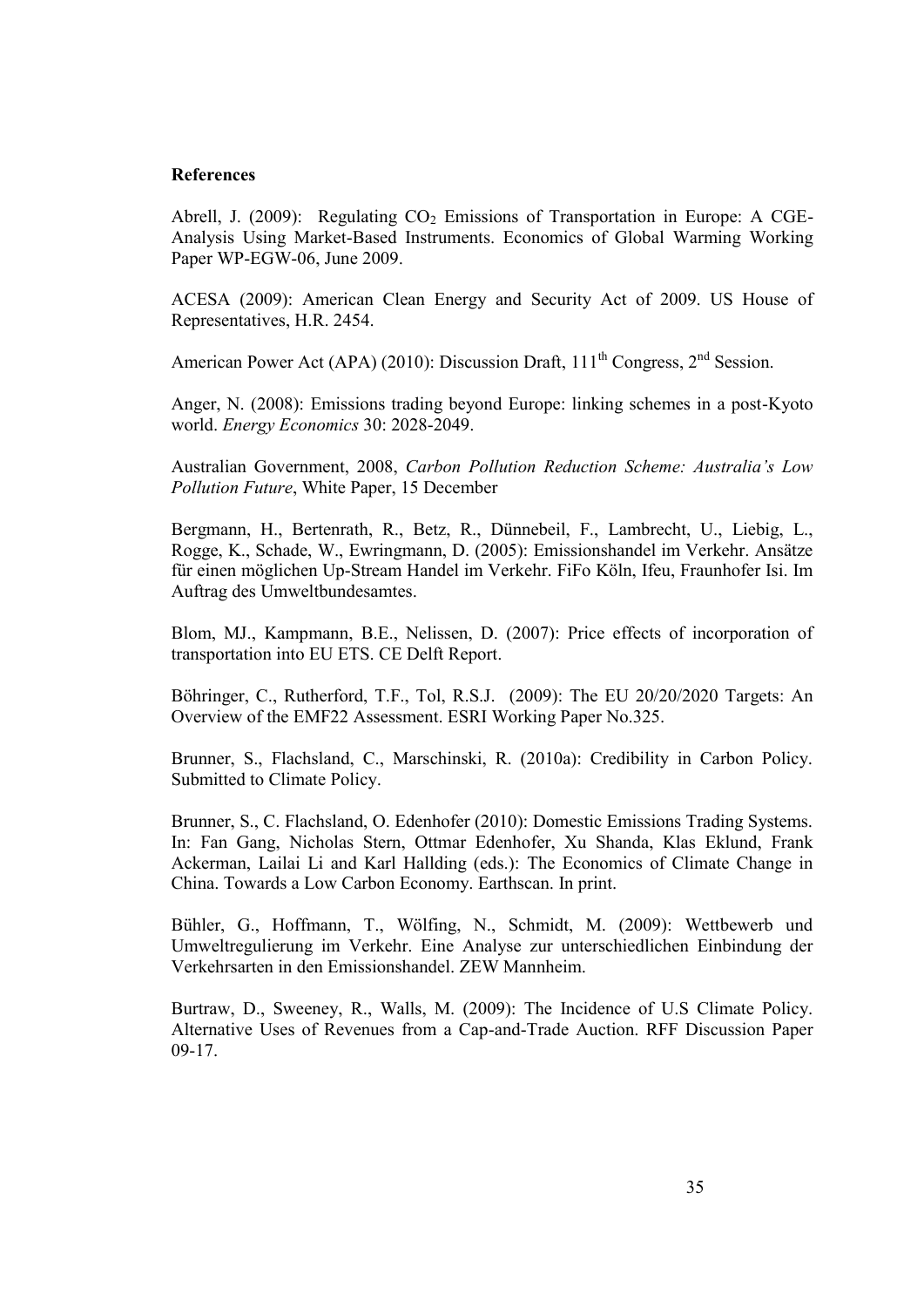California (2009): Cap-and-Trade Preliminary Draft Regulation. Available online: http://www.arb.ca.gov/cc/capandtrade/meetings/121409/pdr.pdf Accessed 8 March 2010.

CARB – California Air Resources Board (2009): Detailed California-Modified GREET Pathway for Transportation Fuels. Available at: http://www.arb.ca.gov/fuels/lcfs/lcfs.htm.

Carbon Trust (2008): Energy and carbon conversions. 2008 update. Fact sheet CTL018.

Capoor, K., Ambrosi, P. (2008): State and Trends of the Carbon Market 2009. The World Bank, Washington D.C., May 2009.

Clapp, C., Karousakis, K., Buchner, B., Chateau, J. (2009): National and sectoral GHG mitigation potential: a comparison across models. OECD/IEA COM/ENV/EPOC/IEA/SLT(2009)7.

COWI (2007): Road Transport Emissions in the EU Emission Trading System. Report prepared for Nordic Council of Ministers, Copenhagen 2007.

Creutzig, F., Kammen, D. (2009): Getting the carbon out of transportation fuels. In: H. J. Schellnhuber, Molina, M., Stern, N., Huber, V., Kadner, S. (Eds.): Global Sustainability - A Nobel Cause. Cambridge, UK: Cambridge University Press.

Creutzig, F., Edenhofer. O. (2010): Mobilität im Wandel - Wie der Klimaschutz den Transportsektor vor neue Herausforderungen stellt. *Internationales Verkehrswesen*  $62(3):1-6.$ 

Creutzig, F., McGlynn, E., Minx, J., Edenhofer, O. (2010a): Climate policies for road transport revisited (1): Evaluation of the current framework. Submitted to *Energy Policy*.

Creutzig, F., C. Flachsland, Brunner, S., Minx, J., McGlynn, E., O. Edenhofer (2010b): CITIES: Car Industry, Road Transport and an International Emission Trading Scheme – Policy Options. Report, forthcoming.

Criqui, P., Mima, S., Viguier, L., 1999. Marginal abatement costs of CO<sub>2</sub> emission reductions, geographical flexibility and concrete ceilings: an assessment using the POLES model. Energy Policy 27 (10), 585–601.

EC (2003): Directive 2003/87/EC of the European Parliament and of the Council of 13 October 2003 establishing a scheme for greenhouse gas emission allowance trading within the Community and amending Council Directive 96/61/EC.

EC (2004): Directive 2004/101/EC of the European Parliament and of the Council of 27 October 2004 amending Directive 2003/87/EC establishing a scheme for greenhouse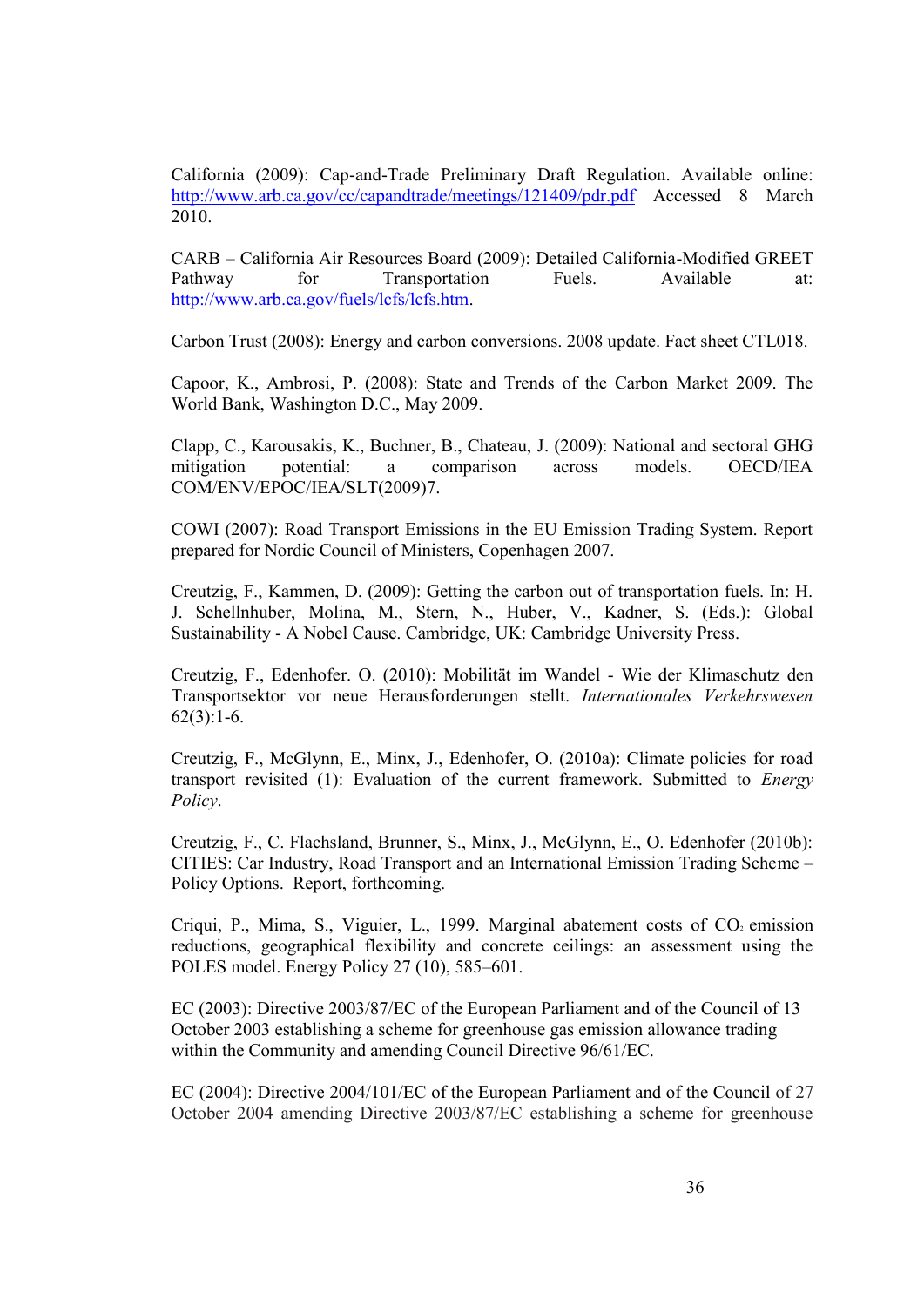gas emission allowance trading within the Community, in respect of the Kyoto Protocol's project mechanisms.

EC (2008a): Impact Assessment Commission Staff Working Document. Accompanying the Package of Implementation measures for the EU's objectives on climate change and renewable energy for 2020. Brussels, 23 Janvier 2008 SEC(2008) 85/3.

EC (2008b): Directive 2008/101/EC of the European Parliament and of the Council of 19 November 2008 amending Directive 2003/87/EC so as to include aviation activities in the scheme for greenhouse gas emission allowance trading within the Community.

EC (2009a): Decision No406/2009/EC of the European Parliament and of the Council of 23 April 2009 on the effort of Member States to reduce their greenhouse gas emissions to meet the Community's greenhouse gas emission reduction commitments up to 2020.

EC (2009b): Directive 2009/29/EC of the European Parliament and of the Council of 23 April 2009 so as to improve and extend the greenhouse gas emission allowance trading scheme of the Community.

EC (2009c): Regulation (EC) No 443/2009 of the European Parliament and of the Council of 23 April 2009 setting emission performance standards for new passenger cars as part of the Community's integrated approach to reduce CO 2 emissions from light-duty vehicles.

EC (2010): Communication from the Commission to the European Parliament, the Council, the European Economic and Social Committee and the Committee of the regions. Analysis of options to move beyond 20% greenhouse gas emission reductions and assessing the risk of carbon leakage. Brussels, 26.5.2010. COM(2010) 265 final {SEC(2010) 650}.

Ecofys (2006): Inclusion of additional activities and gases into the EU-Emissions Trading Scheme. Report under the project "Review of EU Emissions Trading Scheme". October 2006.

Edenhofer, O., Carraro, C., Koehler, J., Grubb, M. (Eds.) (2006): Endogenous Technological Change and the Economics of Atmospheric Stabilisation. A Special Issue of *The Energy Journal*, Vol. 27. International Association of Energy Economics, USA.

Edenhofer, O., Knopf, B., Barker, T., Baumstark, L., Bellevrat, E., Chateau, B., Criqui, P., Isaac, M., Kitous, A., Kypreos, S., Leimbach, M., Lessmann, K., Magné, B., Scrieciu, S., Turton, H., van Vuuren, D.P. (2010): The Economics of Low Stabilisation: Model Comparison of Mitigation Strategies and Costs. The Energy Journal (31), Special Issue 'The Economics of Low Stabilization': 11-48.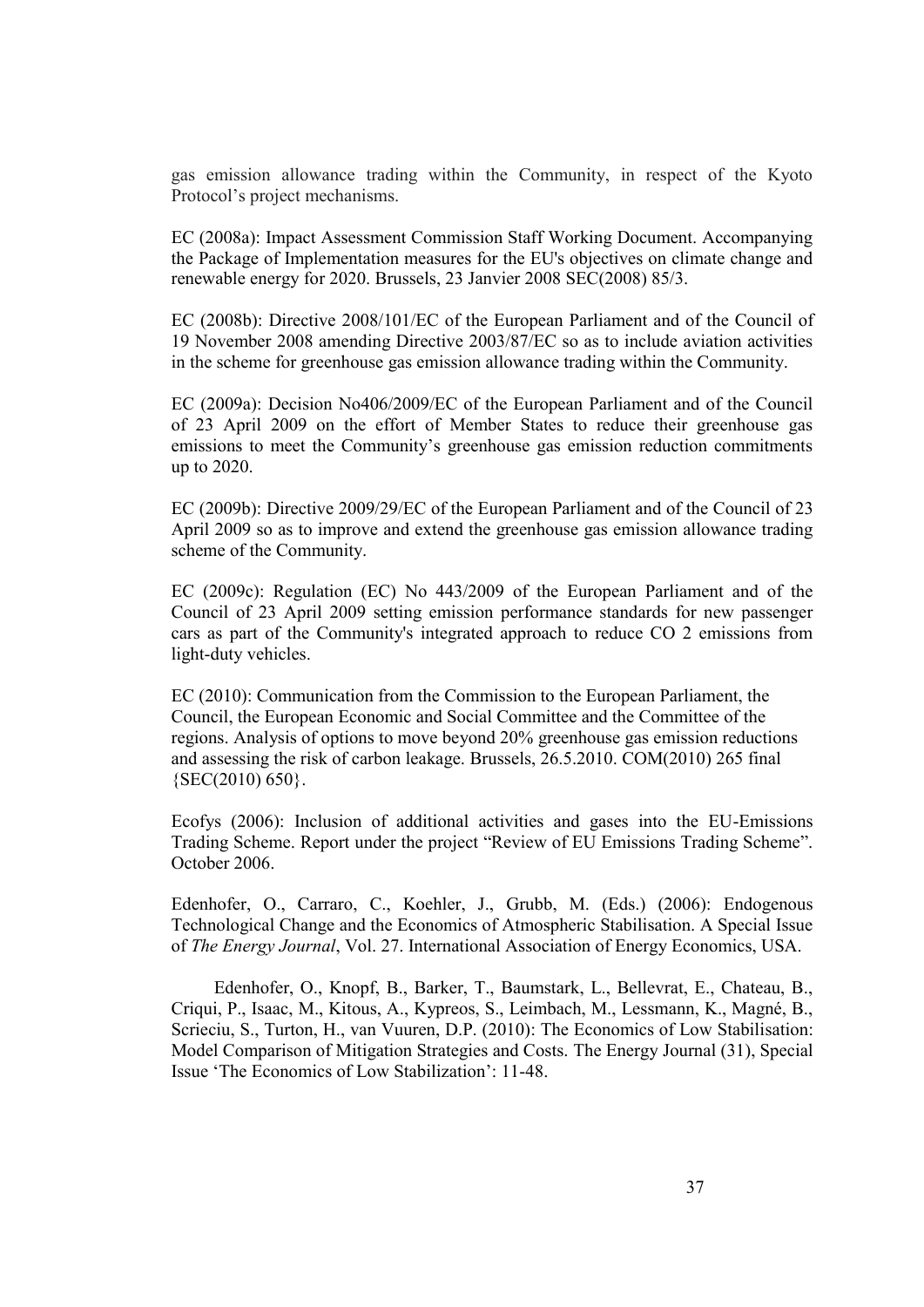EEA – European Energy Agency (2010): EEA greenhouse gas data viewer. Available at: http://dataservice.eea.europa.eu/PivotApp/pivot.aspx?pivotid=475

Ellerman, D. A., Decaux, A. (1998): Analysis of Post-Kyoto  $CO<sub>2</sub>$  emission trading using marginal abatement curves. Report 40, Massachusetts Institute of Technology. Joint Program on the Science and Policy of Global Change.

Ellerman, A.D., Convery, F.J, de Perthius, C., et al. (2010): Pricing Carbon. The European Union Emissions Trading Scheme. Cambridge University Press: Cambridge, UK.

Enerdata (2010): We kindly thank Enerdata-POLES for providing the MACC for this study.

EPA 2010: What is a farm? http://www.epa.gov/agriculture/ag101/demographics.html

Fischer, C., R.G. Newell (2008): Environmental and technology policies for climate mitigation. *Journal of Environmental Economics and Management* 55: 142-162.

Flachsland, C., R. Marschinski, O. Edenhofer (2009): To link or not to link: Benefits and disadvantages of linking cap-and-trade systems. *Climate Policy* 9 (2009) 358–372

Goodwin, P., J. Dargay, M. Hanly (2004): Elasticities of Road Traffic and Fuel Consumption with Respect to Price and Income: A Review. *Transport Reviews* (24): 275–292

Hargrave, T. (2000): An Upstream/Downstream Hybrid Approach to Greenhouse Gas Emissions Trading. Washington, D.C.: Center for Clean Air Policy.

Hartwig, K.H., J. Luttmann, S. Badura (2008): Emissionshandel für PKW — Eine ökologische und ökonomische Alternative zu CO2-Grenzwerten. In: D. Loerwald, M. Wiesweg, A. Zoerner (Eds.): Ökonomik und Gesellschaft. Festschrift für Gerd-Jan Krol. VS Verlag, p.18-34.

Hepburn, C. (2006): Regulating by prices, quantities or both: an update and an overview. *Oxford Review of Economic Policy* 22 (2): 226-247.

Hepburn, C., Grubb, M., Neuhoff, K., Matthes, F., Tse, M. (2006): Auctioning of EU ETS Phase II allowances: how and why? *Climate Policy* 6 (1): 137-160.

Holmgren et al. (2006): Greenhouse gas emissions trading for the transport sector. Report B1703 by Swedish Environmental Research Institute (IVL).

IEA – International Energy Agency (2008): World Energy Outlook. International Energy Agency, Paris.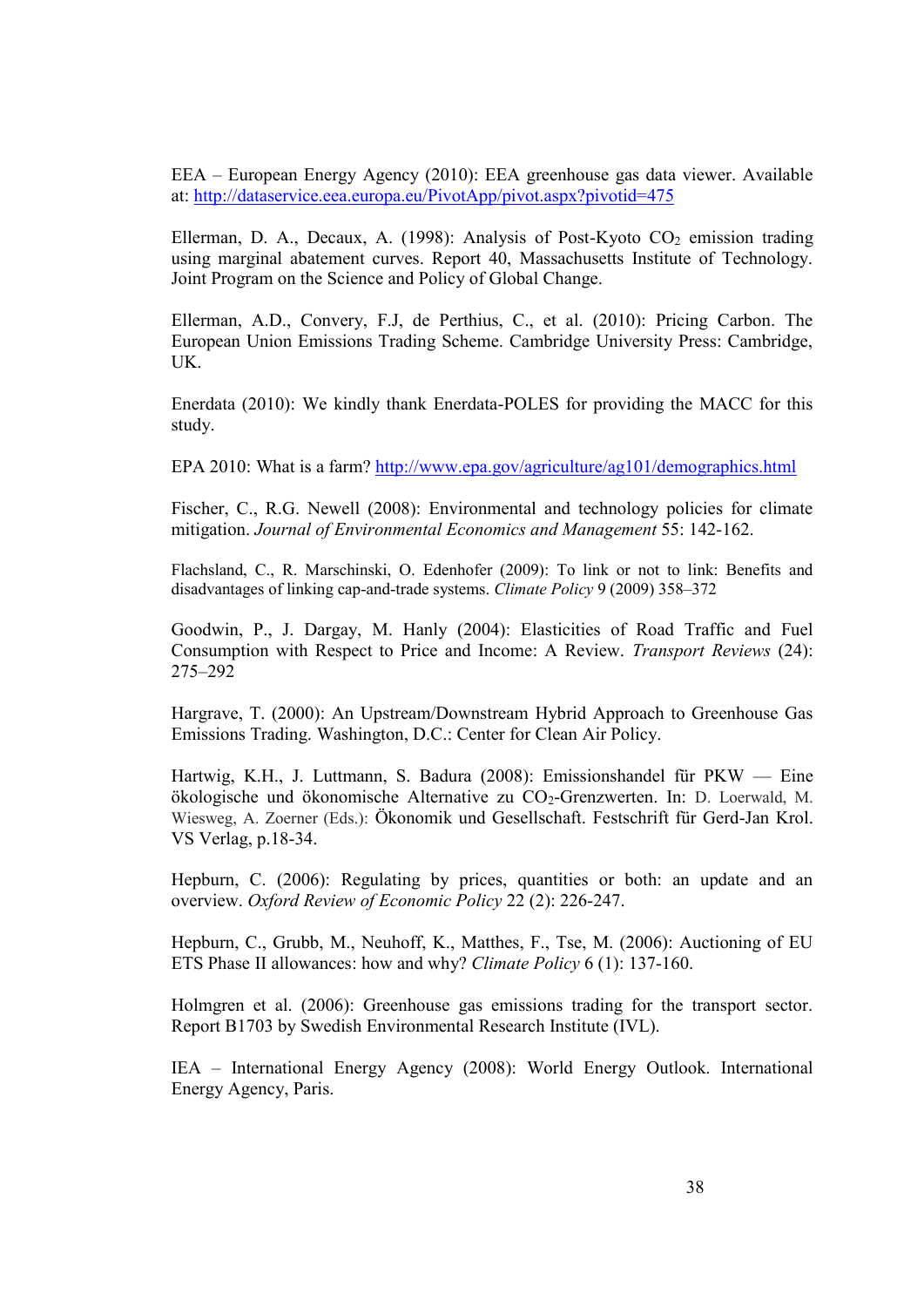IEA – International Energy Agency (2009): Transport, energy and  $CO_2$ : moving toward sustainability. International Energy Agency, Paris.

Jaffe, A.B., R.G. Newell, R.N. Stavins (2005): A tale of two market failures: Technology and environmental policy. *Ecological Economics* 54: 164-174.

Kalkuhl, M. and O. Edenhofer (2010): Prices vs. Quantities and the Intertemporal Dynamics of the Climate Rent. Working Paper.

Kampmann, B., M.D. Davidson, J. Faber (2008): Emissions trading and fuel efficiency in road transport. An analysis of the benefits of combining instruments. Swedish Environmental Protection Agency Report 5896.

Kågesson, P. (2008): Tools for Cutting European Transport Emissions.  $CO<sub>2</sub>$  Emissions Trading or Fuel Taxation? SNS Press.

Knudson, W.A (2009): The Environment, Energy, and the Tinbergen Rule. *Bulletin of Science, Technology & Society* 29 (4): 308-312

Kossoy, A., P. Ambrosi (2010): State and Trends of the Carbon Market 2010. World Bank, Washington D.C.

Luderer, G., V. Bosetti, M. Jakob, M. Leimbach, J. Steckel, H. Waisman, O. Edenhofer (2010): The Economics of Decarbonizing the Energy System – Results and Insights from the RECIPE Model Intercomparison. Submitted to *Climatic Change*.

Meinhausen, M., Meinshausen, N., Hare, W., Raper, S., Frieler, K., Knutti, R., Frame D., Allen, M. (2009 ): Greenhouse-gas emission targets for limiting global warming to 2°C. *Nature* 458:1158 – 1163.

MWV Mineralölwirtschaftsverband Deutschland (2010): Zusammensetzung des Verbraucherpreises für Normalbenzin. Available at http://www.mwv.de/cms/front\_content.php?idcat=14&idart=55

Newbery D. (1992): Should Carbon Taxes Be Additional to Other Transport Fuel Taxes? *The Energy Journal*: 47-60

Nordhaus, W.D. (2008): A Question of Balance. Weighing the Options on Global Warming Policies. Yale University Press: New Haven & London.

NREL 2010: TransAtlas. http://rpm.nrel.gov/transatlas/launch

Paltsev, S., Jacoby, H.D., Reilly, J., Viguier, L., Babiker M. (2004): Modeling the Transport Sector: The Role of Existing Fuel Taxes in Climate Policy. MIT Joint Program on the Science and Policy of Global Change, Report No.117.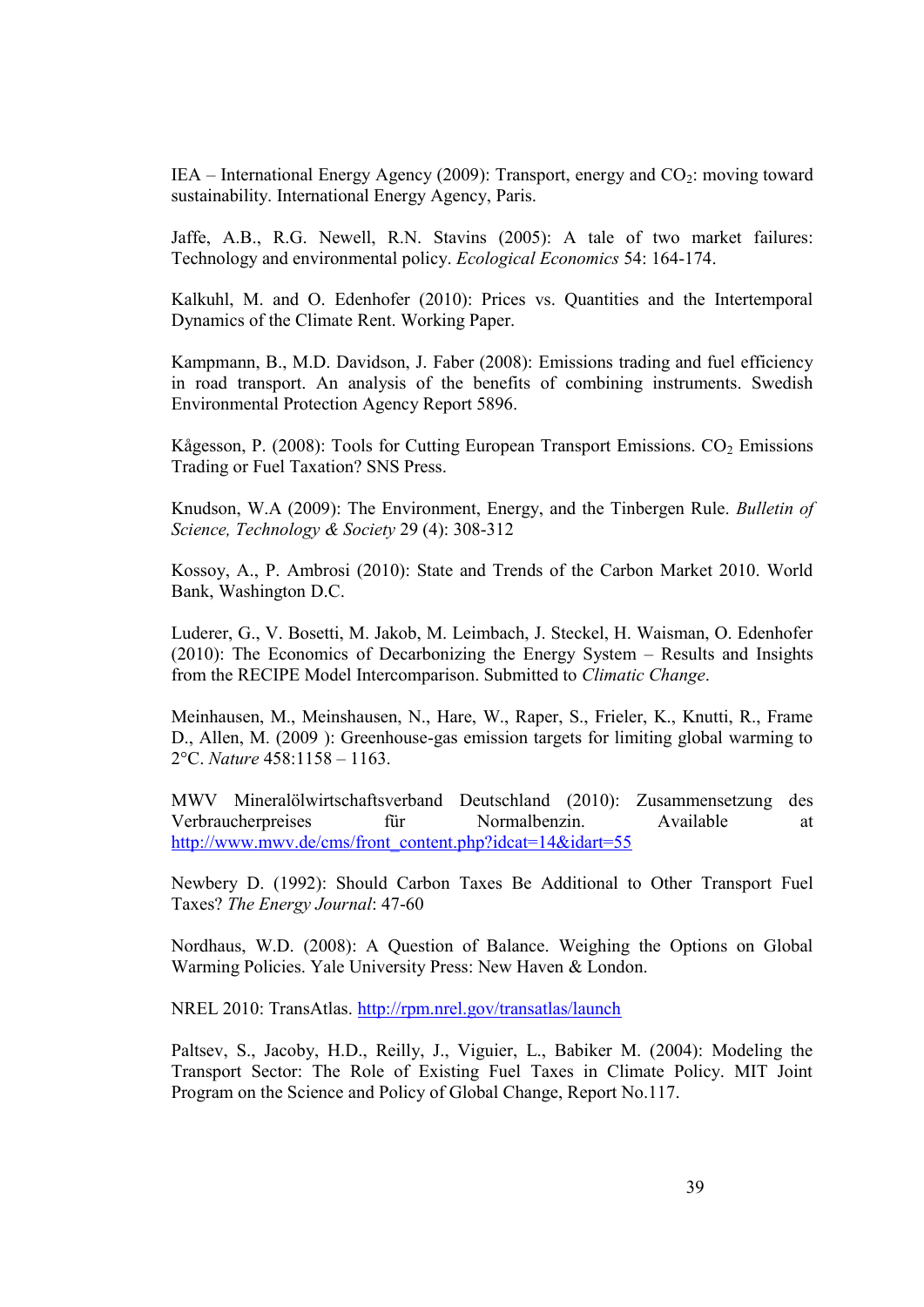Parry, I., Small, K. (2005): Does Britain or America Have the Right Gasoline Tax? *American Economic Review* 95:1276-1289.

Parry, I., Walls, M., Harrington, W. (2007): Automobile Externalities and Policies. *Journal of Economic Literature* XLV: 373-399.

Proost, S., E. Delhaye, N. Wouters, D. van Regemorter (2009): Will a radical transport pricing reform jeopardize the ambitious EU climate change objectives? *Energy Policy* 37 (10): 3863-3871.

Raux, C. (2005): A system of tradable  $CO<sub>2</sub>$  permits applied to fuel consumption by motorists. *Transport Policy* 12: 255-265.

Schneider, L. (2007): Is the CDM fulfilling its environmental and sustainable development objectives? An evaluation of the CDM and Options for improvements, Report prepared by Öko-Institut e.V. for WWF, 5 November 2007, Available at: http://www.oeko.de/oekodoc/622/2007-162-en.pdf.

Sijm, P. M., Neuhoff, K., Chen, Y. (2006): Cost pass-through and windfall profits in the power sector. *Climate Policy* 6: 49-72.

Sinn, H.-W. (2008): Public policies against global warming: a supply side approach. *International Tax and Public Finance* 15 (4): 360-394.

Small, K.A., Van Dender, K. (2007): Fuel efficiency and motor vehicle travel: The declining rebound effect. *Energy Journal* 28:25-51

Stankeviciute L., Kitous A., Criqui P. (2008): The fundamentals of the future international emissions trading system. *Energy Policy* 36 (11): 4272–4286. Stavins, R.N. (2007): A U.S. Cap-and-Trade System to Address Global Climate Change. The Hamilton Project, Discussion Paper 2007-13. Washington, D.C.: The Brookings Institution.

Stavins, R.N. (2007): A U.S. Cap-and-Trade System to Address Global Climate Change. The Hamilton Project, Discussion Paper 2007-13. Washington, D.C.: The Brookings Institution.

Stern, N., et al. (2007): The Economics of Climate Change. The Stern Review, Cambridge University Press: New York.

Sterner, T. (2007): Fuel taxes: An important instrument for climate policy. *Energy Policy* 35: 3194–3202.

Tinbergen, J. (1952): On the theory of economic policy. Amsterdam: North Holland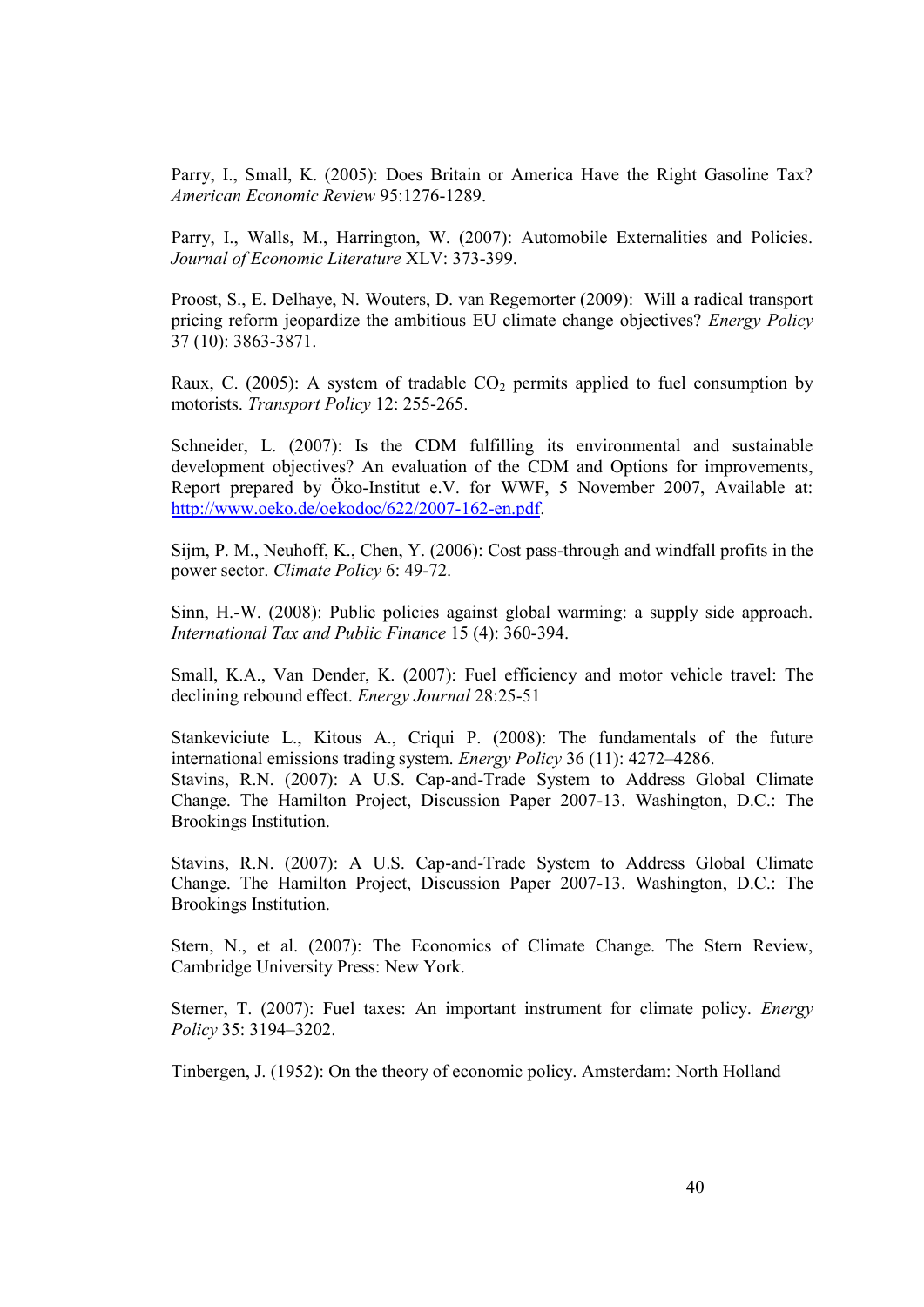Tuerk, A., Mehling, M., Flachsland, C., Sterk, W. (2009): Linking carbon markets. Concepts, case studies and pathways. *Climate Policy* 9: 341–357.

UNFCCC (2009): Copenhagen Accord. Draft decision CP.15. Document FCCC/CP/2009/L.7, 18 December 2009.

WBGU (German Advisory Council on Global Change) (2009): Solving the climate dilemma: the budget approach. WBGU Special Report, Berlin, September 2009.

Weitzman, M. L. (1974): Prices vs. Quantities. *Review of Economic Studies* 41(4): 477– 491.

Winkelman, S., Hargreave, T., Vanderlan, C. (2000): Transportation and Domestic Greenhouse Emissions trading. Washington, D.C.: Center for Clean Air Policy.

# **Footnotes**

<sup>1</sup> Throughout this paper, the exchange rate from Euro to US\$ is 1 to 1.24. Combustion of one liter gasoline results in 2.315 kg  $CO<sub>2</sub>$  emissions (Carbon Trust 2008).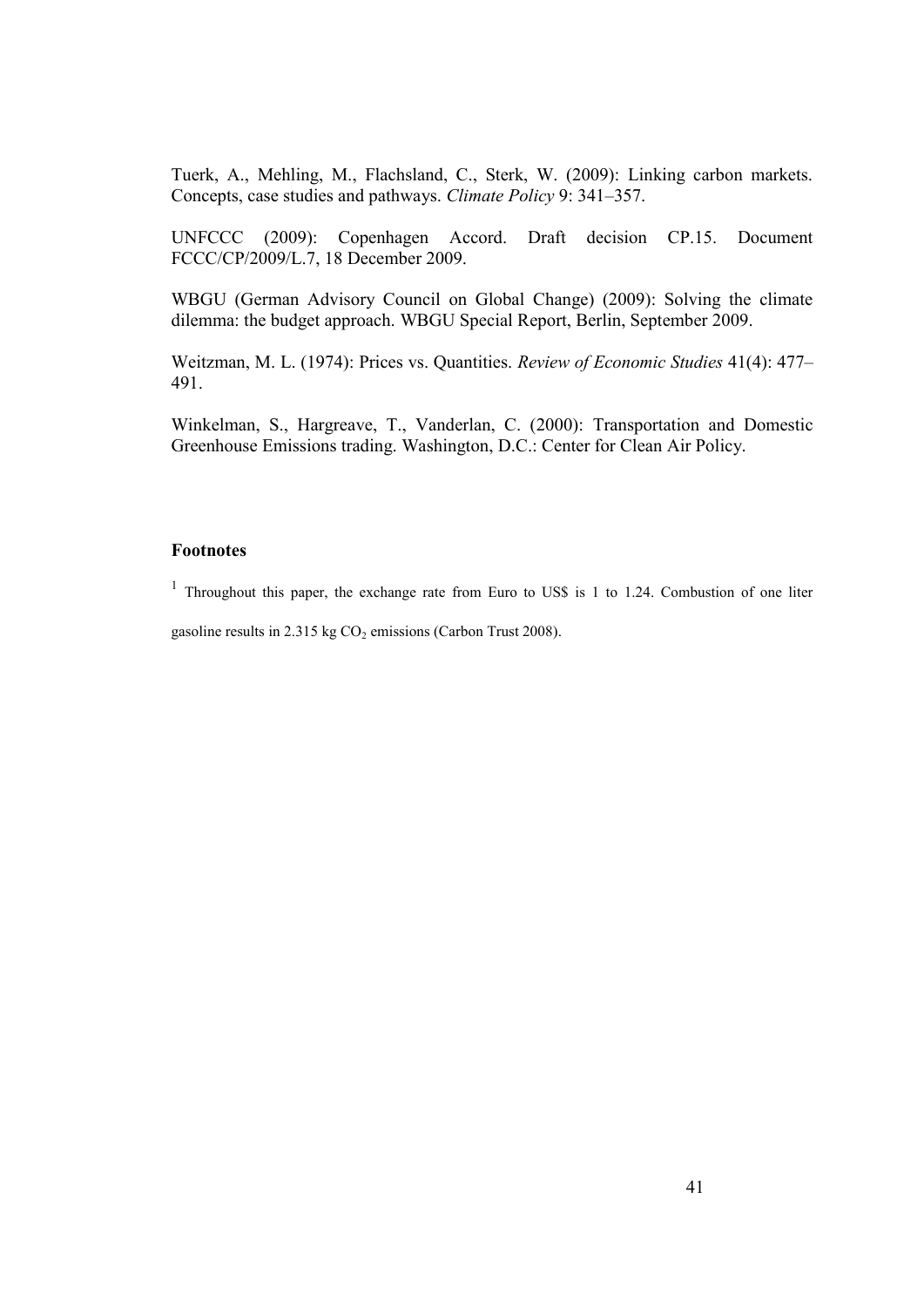

# **Appendix Ia: EU ETS inclusion road transport - 20% default scenario with CDM**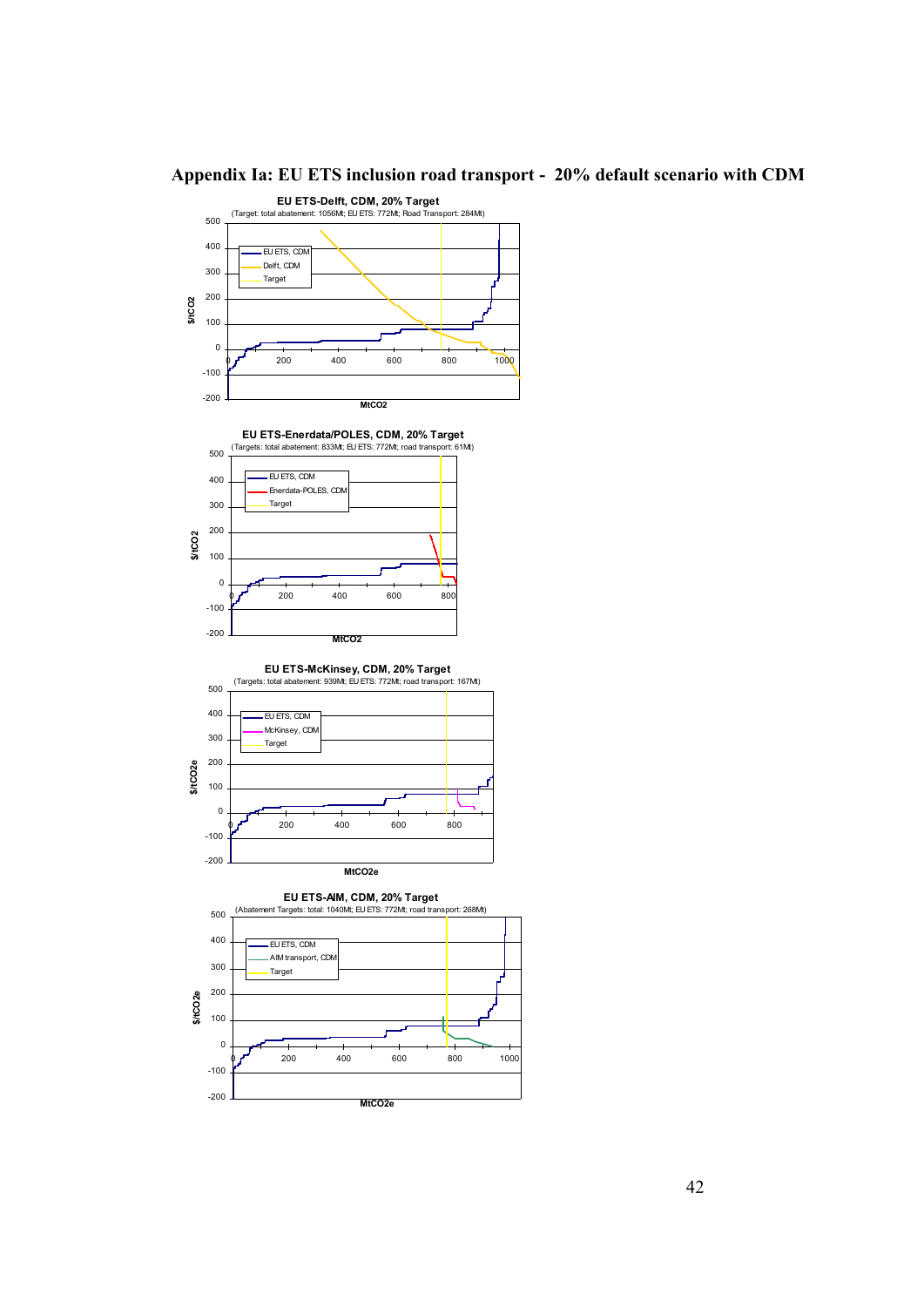

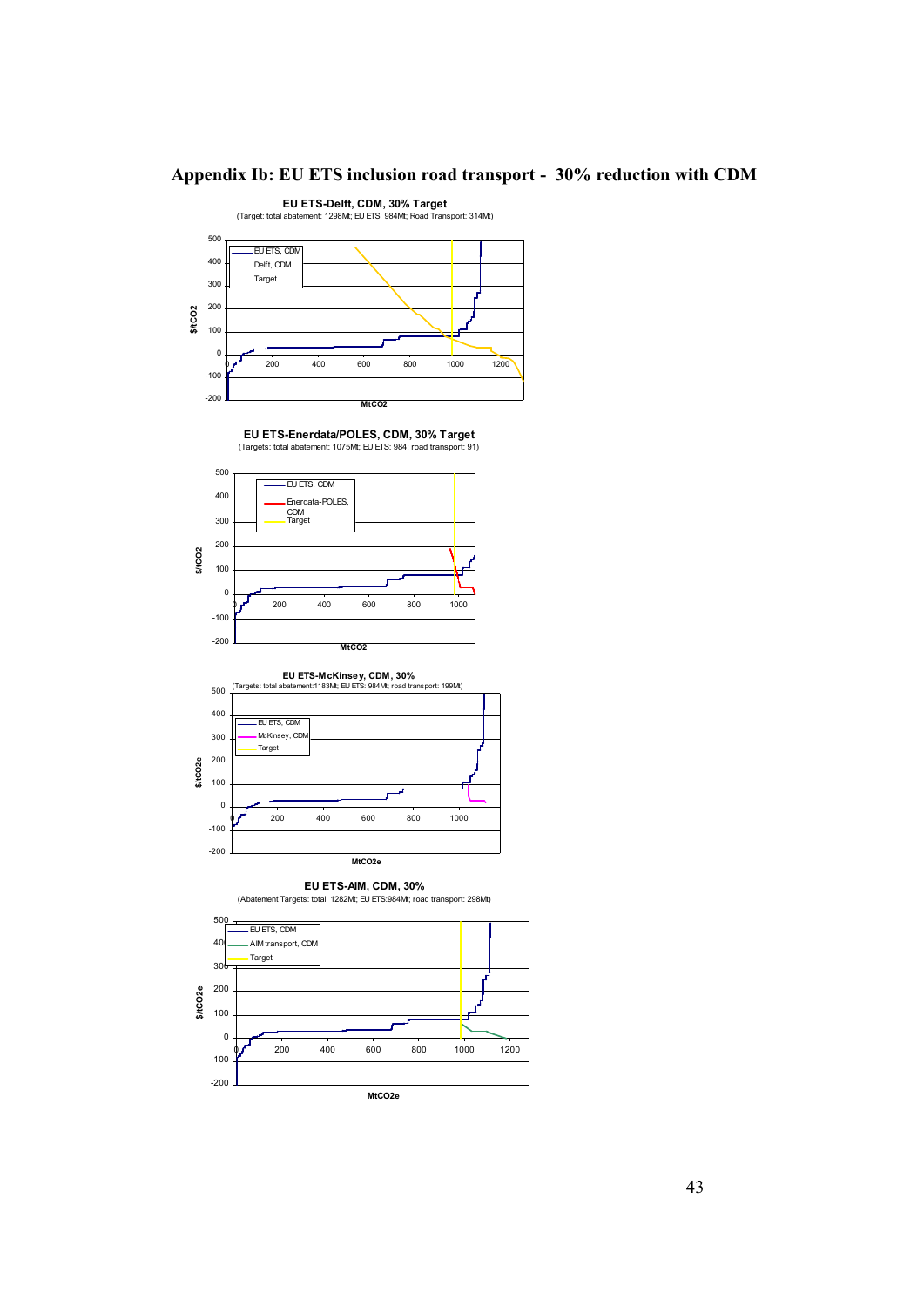

**MtCO2e**

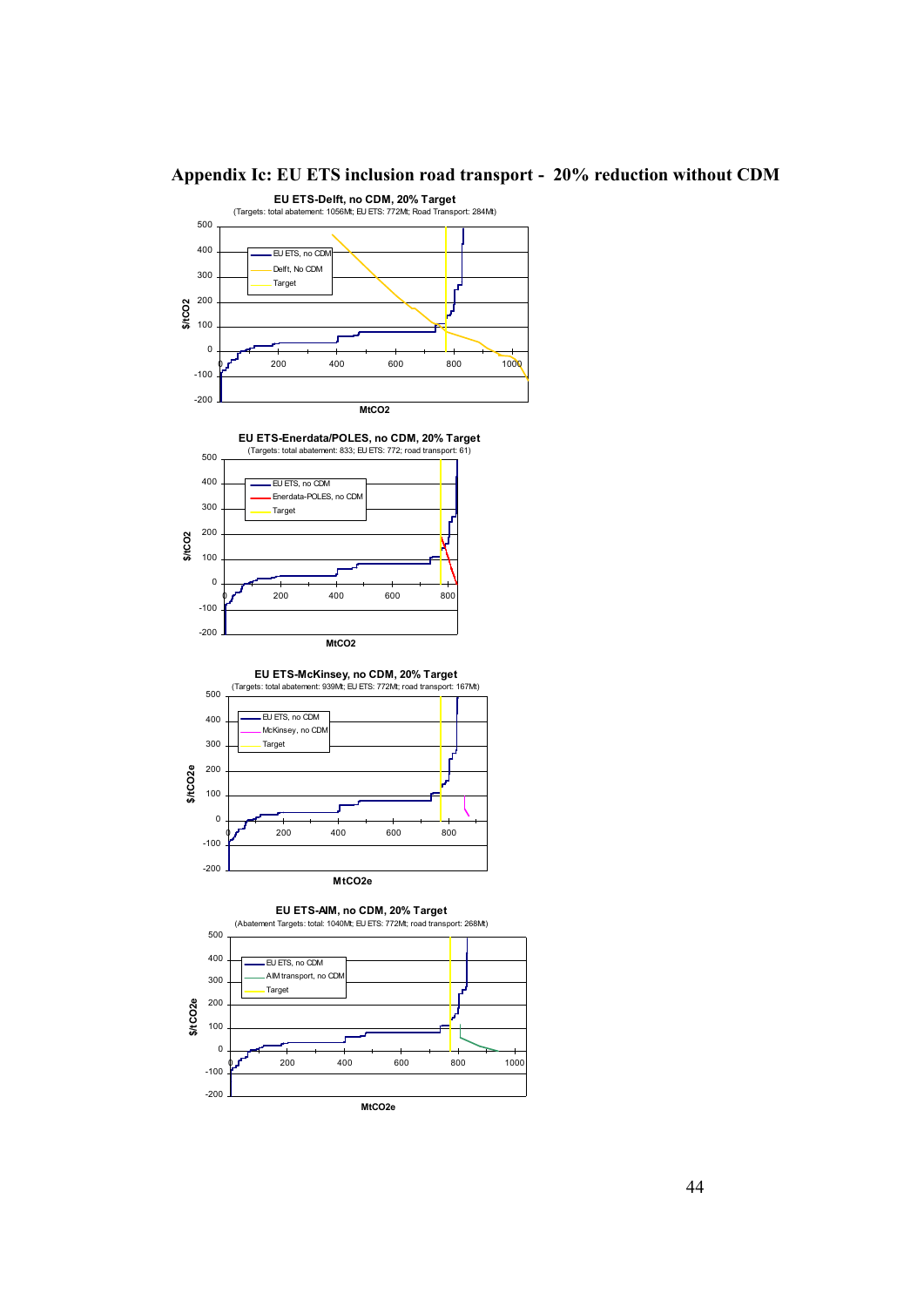# **Appendix II – Calculating the impact of non-price policies**

*[this Appendeix is only included to submitted paper;,the text is part of a referenced publication which is due for August/September 2010]*

#### **II.1 European Union**

The current EU regulation of emission intensity of new vehicles dates from April 2009 (EC, 2009c) and, hence, has not been included in previous models of transport inclusion into emission trading. The regulation mandates the average carbon emissions from newly sold vehicles to decrease from  $167gCO<sub>2</sub>/km$  in 2005 to  $130gCO<sub>2</sub>/km$  in 2015, and to  $95gCO<sub>2</sub>/km$  in 2020 (see also chapter 3). This corresponds to 40% reduction in emissions intensity of new vehicles sold by 2020.

How large is the emission reduction in the transport sector in the EU in 2020 given by this and other policies? New vehicles, of course, do not substitute the current car fleet. A good working assumption is a 10% turnover rate every year. The question can be broken down in different parts. What were the average emissions per vehicle in 2005? Data is available for the year 2000, with average emissions per vehicle in 2000 being 186 gCO2/km (EC 2000). Emission intensity of newly sold vehicles between 2000 and 2005 were relatively constant at around  $167 \text{ gCO}_2/\text{km}$  (An and Sauer, 2007). Assuming a 10% annual turnover rate, the average 2005 fleet average was 178  $gCO<sub>2</sub>/km$ .

Average emission intensities for 2020 are more difficult to estimate. Newly sold cars after 2015 will have less than 130  $gCO<sub>2</sub>/km$  on average, as the average heads towards the  $95gCO<sub>2</sub>/km$  value of 2020. These vintages may constitute around 40% of the overall fleet. Linear interpolation of fuel economy values between 2015 and 2020 then yields an average fleet intensity of  $125 \text{ gCO}_2/\text{km}$  in 2020.

Additional measures, such as improved air conditioning and tires, but also biofuels are expected to deliver another intensity reduction of 10  $gCO<sub>2</sub>/km$  until 2015. To be on the conservative side, we omit the car-related measures. We do include the more specific Fuel Quality Directive COM-2007-18 which requires 6% reduction in CO2e of transportation fuels from 2010 to 2020 (EC 2009c). At the same time, total road transport demand is projected to rise from 4700 Gpkm in 2005 to 5800 Gpkm, an increase of 24% (EC 2008b). We omit any rebound effects. Taking together, carbon emissions from road transport (not including other transport, such as air traffic) will be reduced by around 11% in 2020. This would even exceed our assumed road transport reduction target of 10.5% in presence of a 30% economy-wide EU abatement target. This result may be overly optimistic for four reasons

- 1. The extrapolation is linear in annual improvement of fuel economy. However, car manufacturers may choose, according to current regulation, to back-off investments till the 2015 or 2020 deadlines respectively.
- 2. Car renewal rate is estimated to be around 10%. In recession times, the car renewal rate could be lower. However, total transport volumes would also drop.